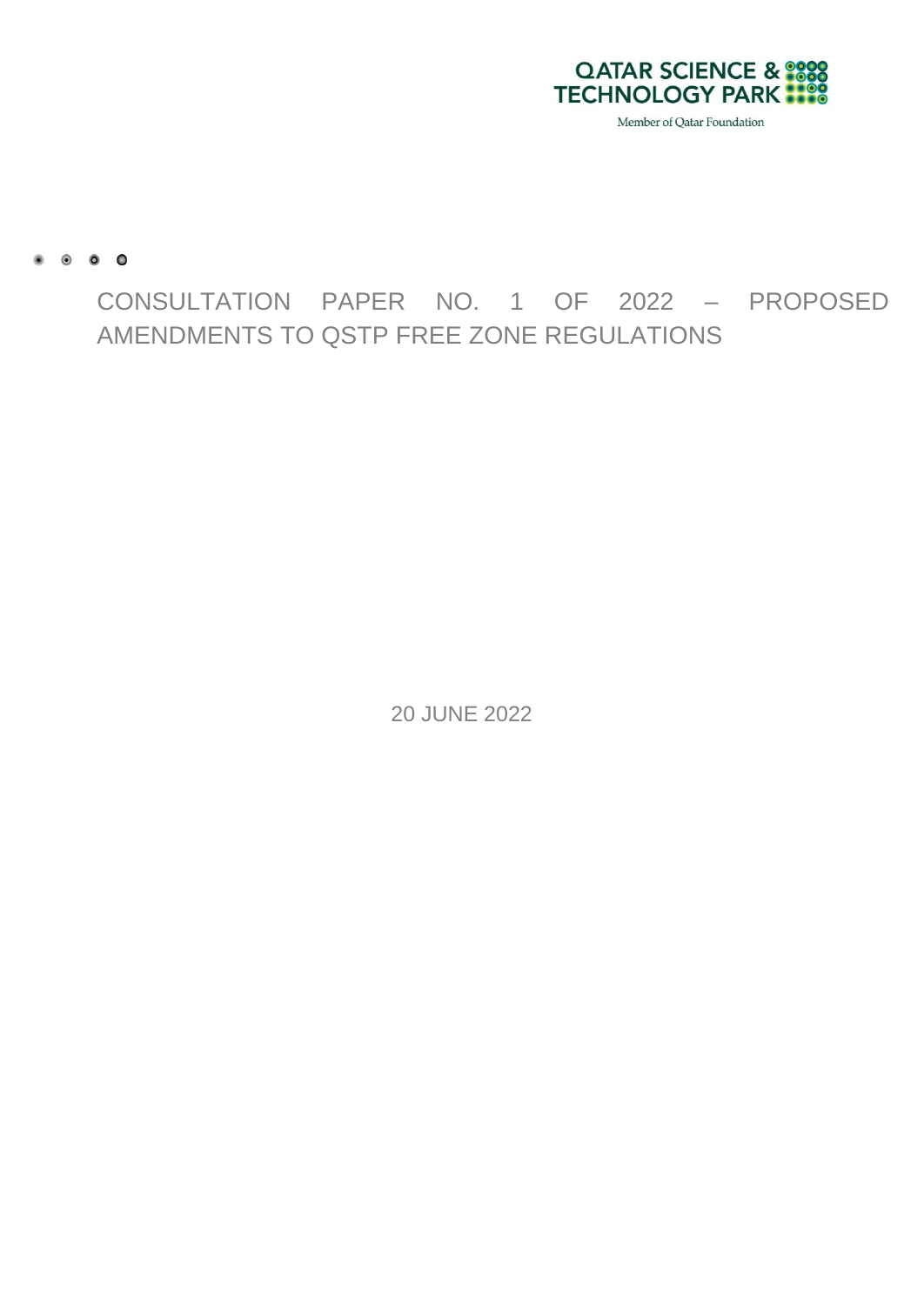

Member of Qatar Foundation

*Consultation Draft No.1 of 2022*

#### $\begin{array}{ccccccccc}\n\bullet & \bullet & \bullet & \bullet & \bullet & \bullet\n\end{array}$

# **CONTENTS**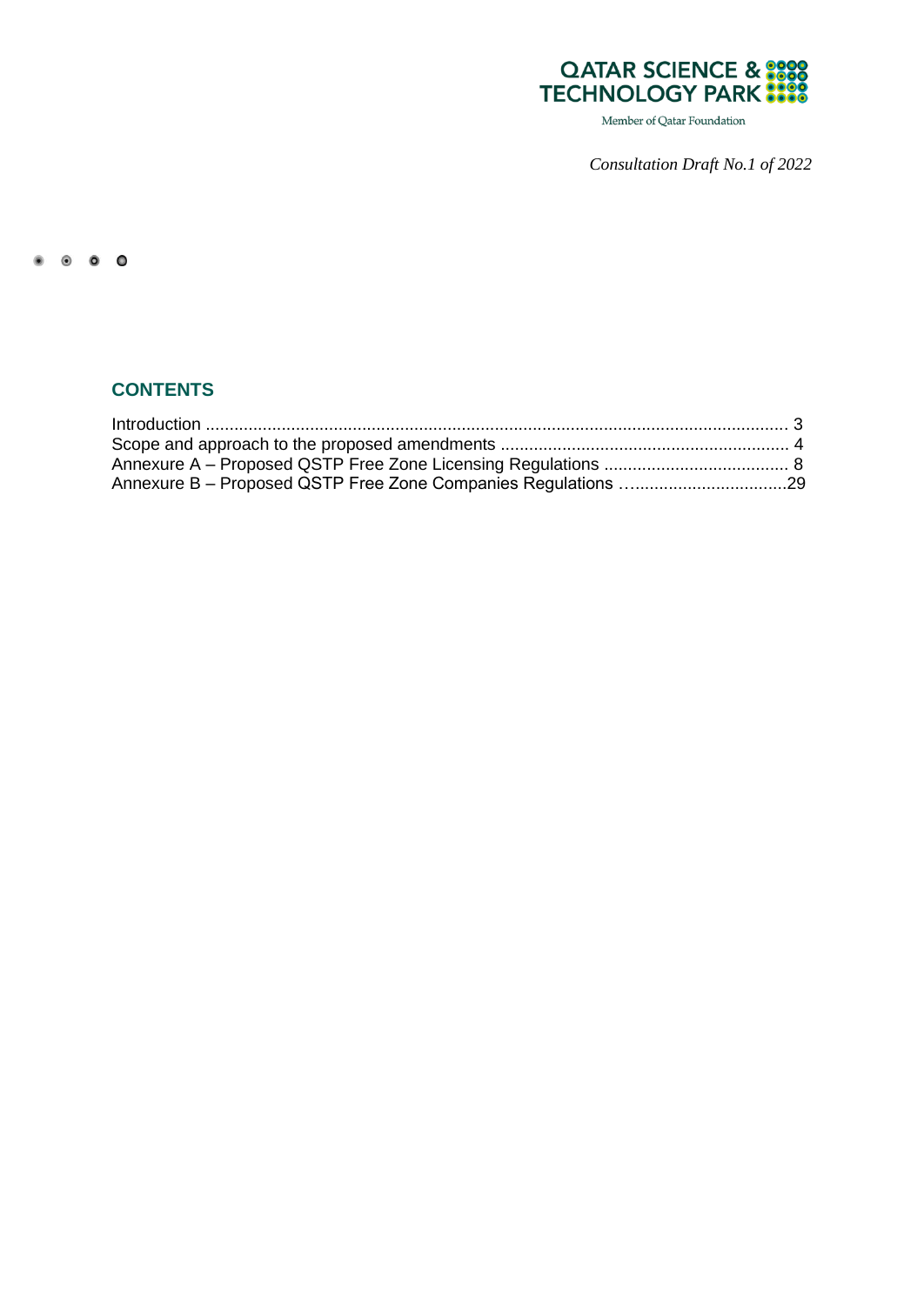

*Consultation Draft No.1 of 2022*

## **INTRODUCTION**

## **WHY ARE WE ISSUING THIS PAPER?**

Qatar Science & Technology Park (QSTP) 'the Registration Authority' has issued this Consultation Paper to invite public feedback and comments on proposed amendments to the QSTP Free Zone Regulations 2015, as well as the introduction of certain new rules.

The QSTP Free Zone Regulations 2015 (Regulations) is now separated as two sets of Regulations namely, QSTP Licensing Regulations and QSTP Companies Regulations. The proposed amendments to the licensing regulations are set out in Annexure A and the proposed amendments for Companies Regulations are set out in Annexure B, respectively, to this Consultation Paper.

#### **WHO SHOULD READ THIS PAPER?**

The proposals in this Consultation Paper would be of interest to all individuals and organisations operating or proposing to operate in QSTP.

## **HOW TO PROVIDE COMMENTS?**

All comments should be in writing and sent to the email specified below. While sending your comments by email, please use the Consultation Paper number in the subject line. If relevant, please mention the organisation you represent when providing your comments.

QSTP reserves the right to publish, including on its website, any comments you provide, unless you expressly request otherwise at the time of making any comments. Comments supported by reasoning and evidence will be given more weightage.

## **WHAT HAPPENS NEXT?**

The deadline for providing comments on this proposal is 25 July 2022. After receiving your comments, we shall consider whether any modifications are required to the proposed drafts and the QSTP Board will then proceed to enact the proposals to finalise the Regulations.

Please note, you must not act on these amendments until the proposals are finalised and the final Regulations are issued by the Board and QSTP. We shall publish on our website and notify our stakeholders when the approved version of the revised Regulations are available.

#### **COMMENTS TO BE ADDRESSED TO**

The QSTP Park & Free Zone Email: [registry@qstp.org.qa](mailto:registry@qstp.org.qa)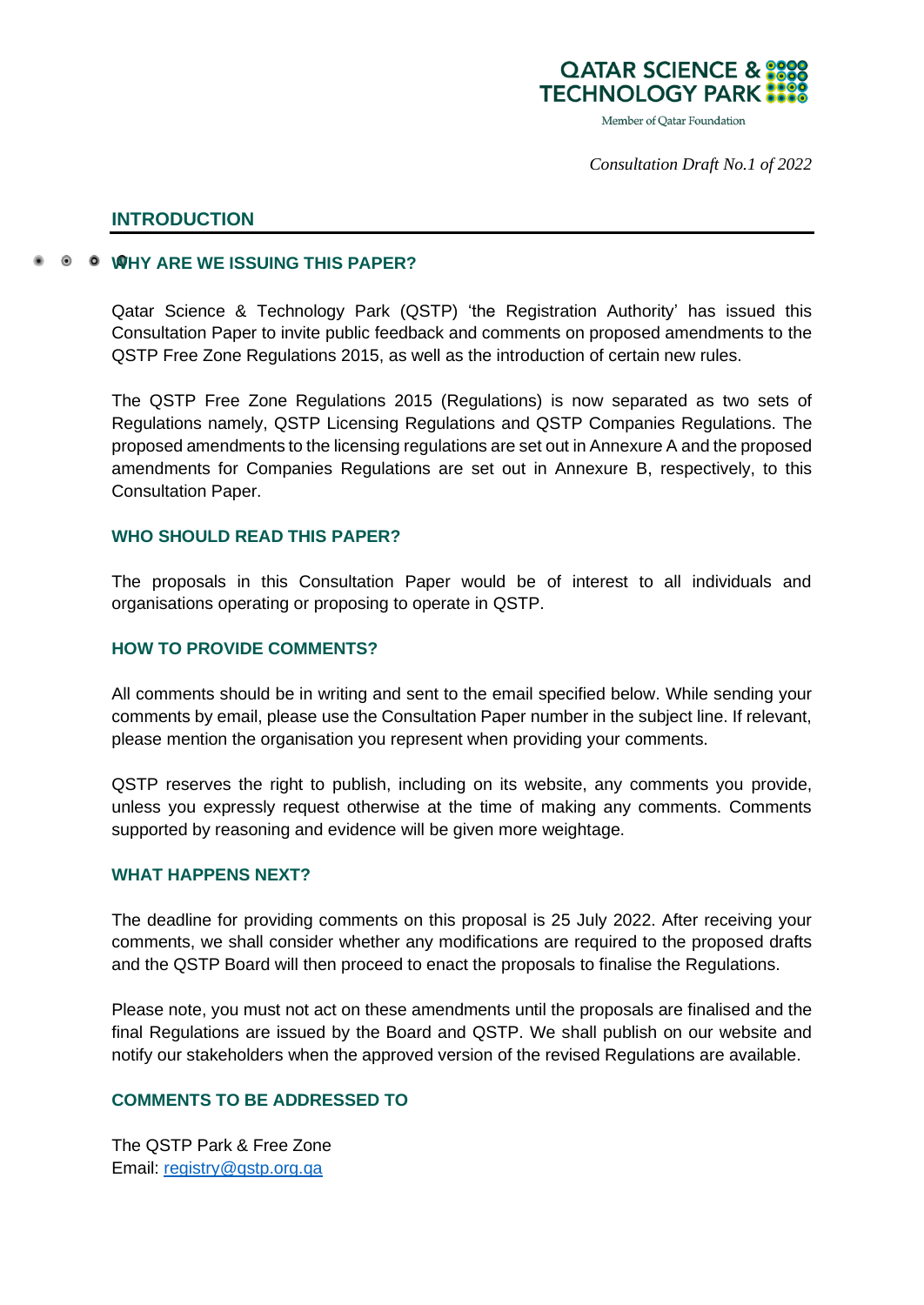

Member of Qatar Foundation

*Consultation Draft No.1 of 2022*

# **SCOPE AND APPROACH OF THE PROPOSED AMENDMENTS**

<sup>®</sup> <sup>●</sup> This Consultation Paper aims to explain the proposed revisions made to the Regulations –

| NO.             | <b>2015 REGULATIONS</b>                          | <b>2022 DRAFT REGULATIONS</b>                                                                                                                                                                                                                                           | <b>NEW ADDITION/</b><br><b>REVISION</b> |
|-----------------|--------------------------------------------------|-------------------------------------------------------------------------------------------------------------------------------------------------------------------------------------------------------------------------------------------------------------------------|-----------------------------------------|
| 1               | <b>Company Listing</b>                           | Change in terminology - replaced with the term<br>'Register'                                                                                                                                                                                                            | Revision                                |
| 2               | Originating company                              | Change in terminology - replaced with the term<br>Parent company                                                                                                                                                                                                        | Revision                                |
| 3               | <b>Prohibited Activity</b>                       | The activity of "developing, mining or dealing in<br>cryptocurrency" has been added to this list in line<br>with the current direction of the State.                                                                                                                    | <b>New Addition</b>                     |
| $\overline{4}$  | Initial Application                              | Change in terminology - replaced with the term Pre-<br>approval                                                                                                                                                                                                         | Revision                                |
| 5               | Pre-approval for<br>Licenses                     | List of documents required for an application for pre-<br>approval has been removed in order to give QSTP<br>more discretion in terms of what it requests and to<br>allow the list of documents to be updated without the<br>need to amend the Regulations.             | Revision                                |
| $6\phantom{1}6$ | Application for<br>incorporation of a<br>Company | The list of documents required for an application to<br>incorporate a Company have been removed in order<br>to give QSTP more discretion in terms of what it<br>requests and to allow the list of documents to be<br>updated without the need to amend the Regulations. | Revision                                |
| $\overline{7}$  |                                                  | Acceptance of electronic communication - amounts<br>to documents being presented in writing while at the<br>same time maintaining the flexibility for QSTP to<br>require certain document to be presented in a<br>particular form                                       | <b>New Addition</b>                     |
| 8               |                                                  | This provision has been added to ensure that<br>Licensees apply to renew their Licenses and Lease.<br>Renewal request must be submitted 60 days prior to<br>expiry.                                                                                                     | <b>New Addition</b>                     |
| 9               |                                                  | Amendment of Articles has been added. An<br>addendum to Articles of Association must be filed<br>with the QSTP Management within 14 days of any<br>decision of an amendment.                                                                                            | New Addition                            |
| 10              |                                                  | <b>Restated Articles</b>                                                                                                                                                                                                                                                | <b>New Addition</b>                     |
| 11              | & Suspension                                     | Revocation, Termination Strike-off of companies has been introduced instead<br>of Revocation, Termination & Suspension                                                                                                                                                  | Revision                                |
| 12              |                                                  | Obligation to vacate the premises - this new<br>provision has been added to require any Licensee<br>that has been struck off to vacate the leased<br>premises in the QSTP.                                                                                              | <b>New Addition</b>                     |
| 13              |                                                  | Use of changed name and its rules                                                                                                                                                                                                                                       | New Addition                            |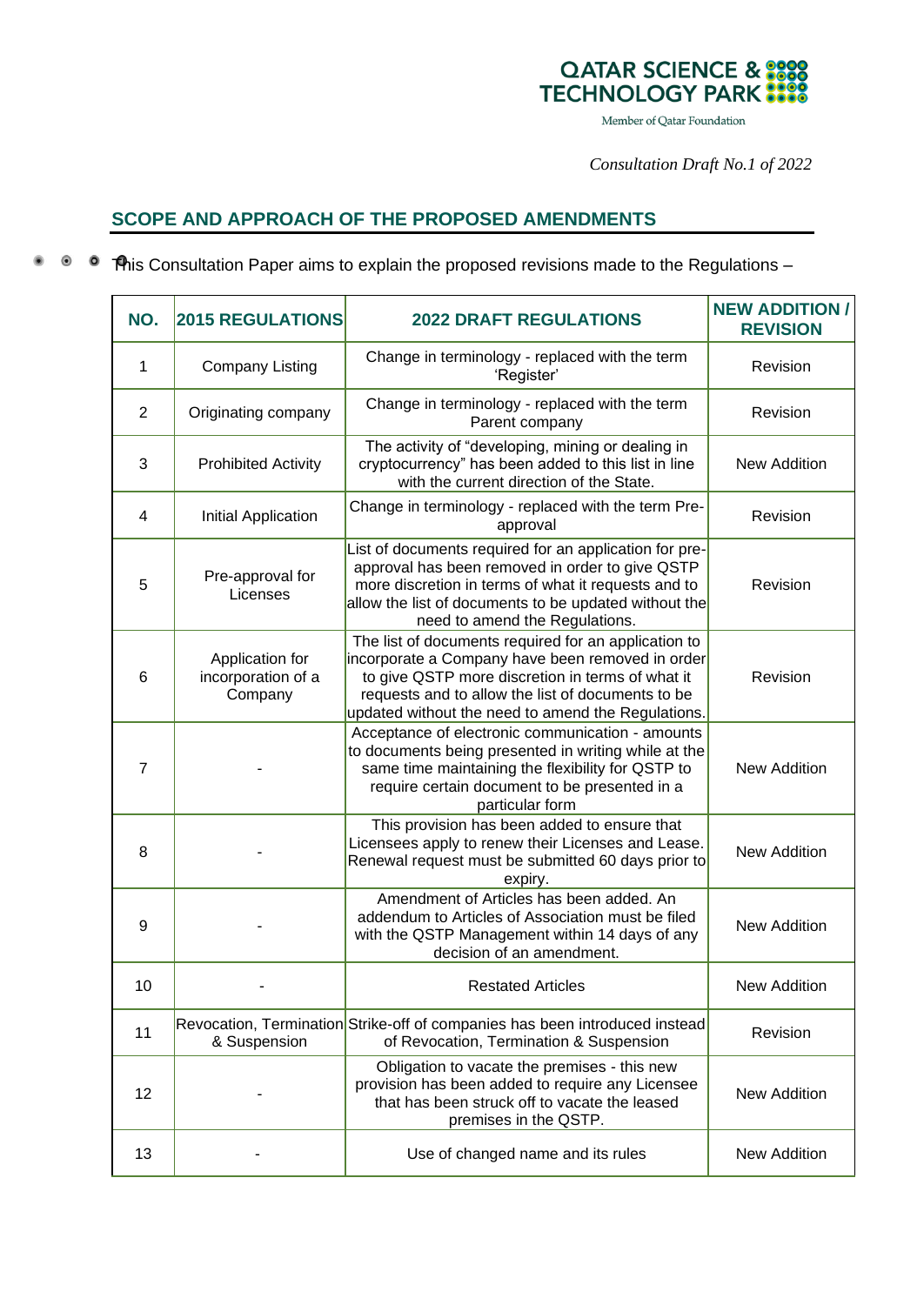# QATAR SCIENCE & 1999<br>TECHNOLOGY PARK

Member of Qatar Foundation

*Consultation Draft No.1 of 2022*

|  | $\bullet$ | NO.                                                                                                                | <b>2015 REGULATIONS</b>                                                                                                         | <b>2022 DRAFT REGULATIONS</b>                                                                                                                                                                                                                                                                      | <b>NEW ADDITION/</b><br><b>REVISION</b> |
|--|-----------|--------------------------------------------------------------------------------------------------------------------|---------------------------------------------------------------------------------------------------------------------------------|----------------------------------------------------------------------------------------------------------------------------------------------------------------------------------------------------------------------------------------------------------------------------------------------------|-----------------------------------------|
|  |           | 14                                                                                                                 | <b>Categories of Permitted</b><br>activities                                                                                    | Revised to 'Activity of a Company' and tweaked the<br>text.                                                                                                                                                                                                                                        | Revision                                |
|  |           | 15                                                                                                                 | Requirement for<br>payment of subscription<br>monies for shares                                                                 | These amendments give the QSTP the power to<br>request the proof of capital being deposited. It also<br>gives the QSTP the right to request details<br>regarding the valuation of in-kind contributions.                                                                                           | Revision                                |
|  |           | 16                                                                                                                 |                                                                                                                                 | Written resolutions - A specific provision has been<br>added to allow a Company to issue resolutions in<br>writing and without holding a meeting.                                                                                                                                                  | <b>New Addition</b>                     |
|  |           | 17                                                                                                                 |                                                                                                                                 | Filing of resolutions within 14 days of passing the<br>decision.                                                                                                                                                                                                                                   | <b>New Addition</b>                     |
|  |           | 18                                                                                                                 | Authentication of<br>documents may be done<br>by secretary or GM of<br>the company                                              | Authentication of documents may be done by<br>secretary or GM unless it is specifically required by<br>QSTP Management to be authenticated and<br>attested by the applicable relevant Authorities.                                                                                                 | Revision                                |
|  |           | 19                                                                                                                 | Duties and Functions of<br><b>QSTP Management</b>                                                                               | An additional function has been added along with<br>wording in the preamble of this Regulation making it<br>clear that the duties and functions include but are<br>not limited to the items set out in that specific<br>Regulation                                                                 | Revision                                |
|  |           | 20                                                                                                                 |                                                                                                                                 | Authority and limitations of the QSTP Management<br>QSTP Management shall exercise such powers as<br>delegated by the QSTP Board in relation to the<br>management of the QSTP Free Zone.                                                                                                           | <b>New Addition</b>                     |
|  |           | 21                                                                                                                 | Minimum share capital<br>requirement of QR<br>200,000                                                                           | Minimum share capital shall be such sum as<br>specified by QSTP Management from time to time                                                                                                                                                                                                       | Revision                                |
|  |           | 22                                                                                                                 | List of shareholders                                                                                                            | Register of shareholders - The function of the QSTP<br>Management includes maintaining a Register of all<br>companies registered with QSTP with particulars. It<br>also adds an obligation on the tenants to notify<br>QSTP within 14 days of any changes to the data<br>included on the Register. | Revision                                |
|  | 23        | Board of Directors shall<br>be jointly and severally<br>responsible for<br>maintaining the list of<br>shareholders | General Manager or any officer appointed by the<br>Company shall be responsible for maintaining the<br>register of shareholders | Revision                                                                                                                                                                                                                                                                                           |                                         |
|  |           | 24                                                                                                                 | Increase of share capital                                                                                                       | A provision has been added giving existing<br>shareholders a pre-emption right in any capital<br>increase.                                                                                                                                                                                         | Revision                                |
|  |           | 25                                                                                                                 | Reduction of share<br>capital by resolution                                                                                     | Reduction resolution shall be filed with QSTP.<br>Certain provisions have been added to govern the<br>reduction in the share capital of a Company.                                                                                                                                                 | Revision                                |

 $\omega$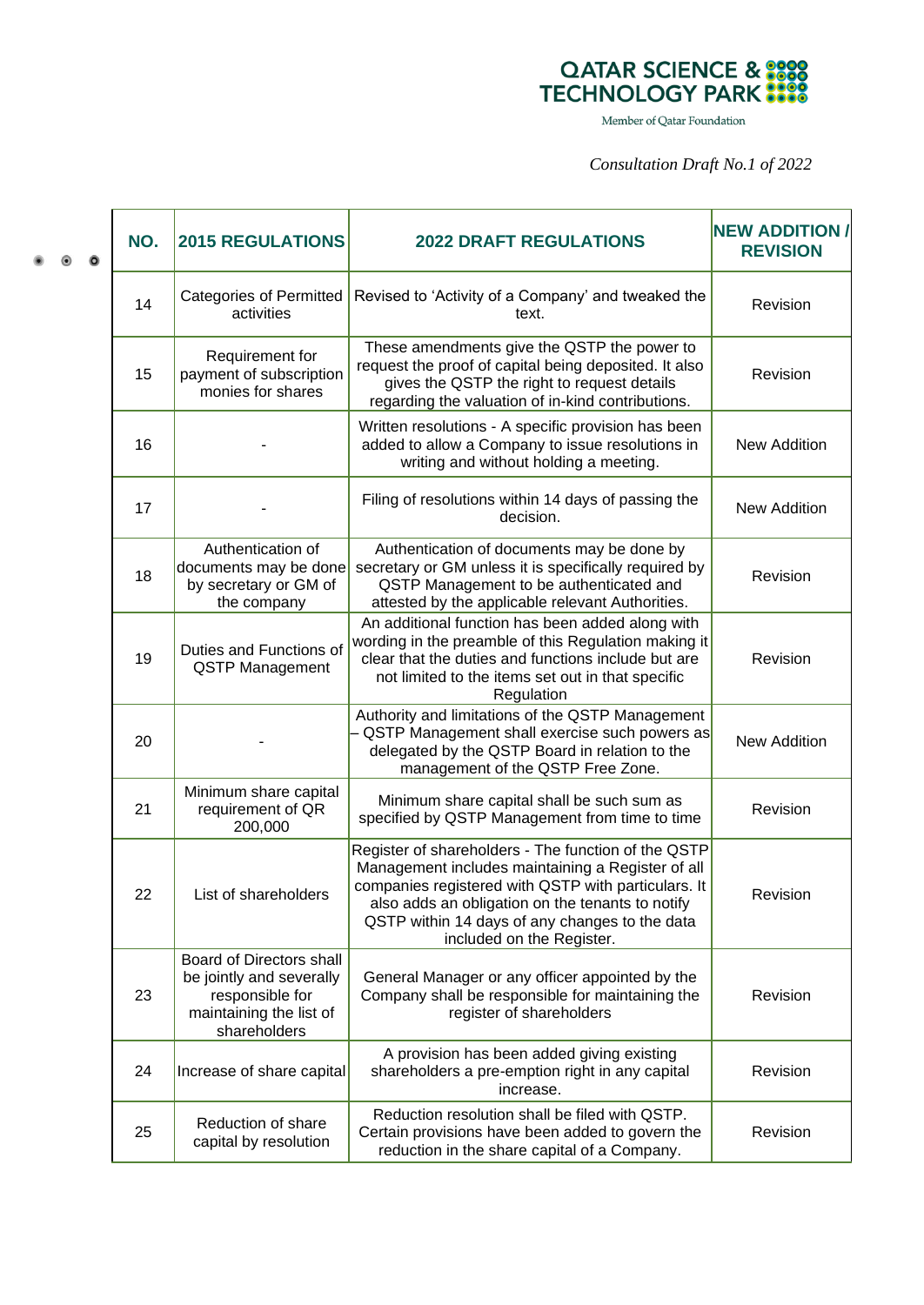

Member of Qatar Foundation

*Consultation Draft No.1 of 2022*

|  | NO. | <b>2015 REGULATIONS</b>                                                                            | <b>2022 DRAFT REGULATIONS</b>                                                                                                                                                    | <b>NEW ADDITION /</b><br><b>REVISION</b> |
|--|-----|----------------------------------------------------------------------------------------------------|----------------------------------------------------------------------------------------------------------------------------------------------------------------------------------|------------------------------------------|
|  | 26  |                                                                                                    | Liability of shareholders on reduced share capital -<br>An additional provision has been added to<br>determine the liability of shareholders on a reduction<br>in share capital. | <b>New Addition</b>                      |
|  | 27  |                                                                                                    | Restrictions on shares - A statement has been<br>added to prohibit bearer shares, share warrants and<br>having nominee shareholders.                                             | <b>New Addition</b>                      |
|  | 28  | Pledge of shares<br>provision was not<br>available                                                 | Pledging of shares is possible under the new<br>Regulations which gives the shareholders /<br>investors ease of doing business by obtaining<br>financial aid against its shares. | <b>New Addition</b>                      |
|  | 29  |                                                                                                    | Criteria of appointment of a Manager. Manager<br>should be a resident of State of Qatar and a natural<br>person.                                                                 | <b>New Addition</b>                      |
|  | 30  |                                                                                                    | Criteria for appointment of Directors has been<br>added. Any changes to the register of directors<br>should within 14 days of a change be filed with<br>QSTP.                    | <b>New Addition</b>                      |
|  | 31  |                                                                                                    | Merger or Consolidation                                                                                                                                                          | <b>New Addition</b>                      |
|  | 32  |                                                                                                    | Election, term and removal of directors - This<br>provision has been added to govern the<br>appointment of the Board of Directors and their<br>removal from office.              | <b>New Addition</b>                      |
|  | 33  | Dissolution is the first<br>step and then the<br>company is in liquidation<br>as per the 2015 Regs | Liquidation is the process of winding up a Company                                                                                                                               | Revision                                 |
|  | 34  |                                                                                                    | Restoration process of struck off companies                                                                                                                                      | <b>New Addition</b>                      |
|  | 35  | Period of years is 6 to<br>maintain records                                                        | Retention period has been increased to 10 years<br>based on the requirements mentioned in the Law<br>No. (20) of 2019 on Combatting Money Laundering<br>and Terrorism Financing  | Revision                                 |
|  | 36  |                                                                                                    | Incomplete or inaccurate information submission -<br>This provision is introduced to give the QSTP power<br>to impose fines for providing inaccurate/incomplete<br>information.  | <b>New Addition</b>                      |
|  | 37  | Fines are not applicable.                                                                          | Fees & Fines - This provision is introduced to give<br>the QSTP power to set fees and fines that may be<br>payable and to obtain such schedule from time to<br>time.             | <b>New Addition</b>                      |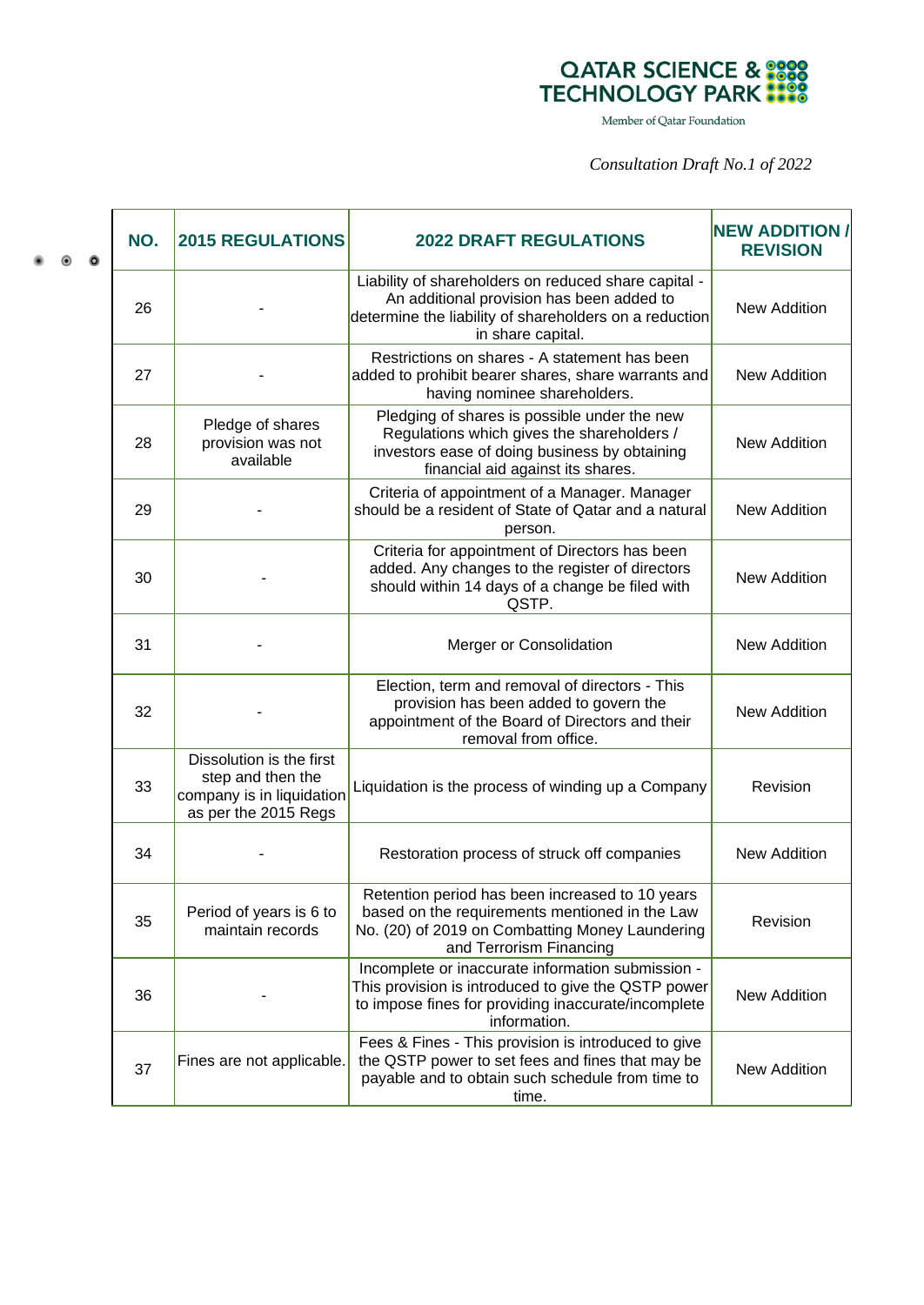

Member of Qatar Foundation

*Consultation Draft No.1 of 2022*

| NO. | <b>2015 REGULATIONS</b>                       | <b>2022 DRAFT REGULATIONS</b>                                                                                                                                                                                                                                                                                                                                                                                                                                                                                                                                                                               | <b>NEW ADDITION</b><br><b>REVISION</b> |
|-----|-----------------------------------------------|-------------------------------------------------------------------------------------------------------------------------------------------------------------------------------------------------------------------------------------------------------------------------------------------------------------------------------------------------------------------------------------------------------------------------------------------------------------------------------------------------------------------------------------------------------------------------------------------------------------|----------------------------------------|
| 38  | Annual Reports and<br><b>General Assembly</b> | Various revisions are introduced -<br>-A general assembly can be called if requested by<br>shareholders holding 50% of the share capital. This<br>was previously 25%.<br>-Email has been introduced as method of giving<br>notice for general assembly meetings.<br>-The annual report needs to be prepared within 4<br>months from the end of the year. This was<br>previously three months.<br>-A threshold has been introduced where matters not<br>on the agenda are being discussed at a general<br>assembly<br>-Service Licensees are excluded from the scope of<br>providing annual reports to QSTP. | Revision                               |
| 39  |                                               | Prohibited actions undertaken in the general<br>assembly - The threshold for amending the Articles<br>of Association and altering the share capital has<br>been amended so that shareholders 75% of the<br>share capital must vote in favour.                                                                                                                                                                                                                                                                                                                                                               | <b>New Addition</b>                    |
| 40  |                                               | Employment rules - The following provision has<br>been introduced to make it clear that QSTP<br>Licensees are subject to the Qatar Labour Law                                                                                                                                                                                                                                                                                                                                                                                                                                                               | New Addition                           |
| 41  |                                               | Minutes of meetings - obligation of a tenant to<br>maintain the minutes of meetings                                                                                                                                                                                                                                                                                                                                                                                                                                                                                                                         | <b>New Addition</b>                    |
| 42  |                                               | Employment rules - The following provision has<br>been introduced to make it clear that QSTP<br>Licensees are subject to the Qatar Labour Law                                                                                                                                                                                                                                                                                                                                                                                                                                                               | New Addition                           |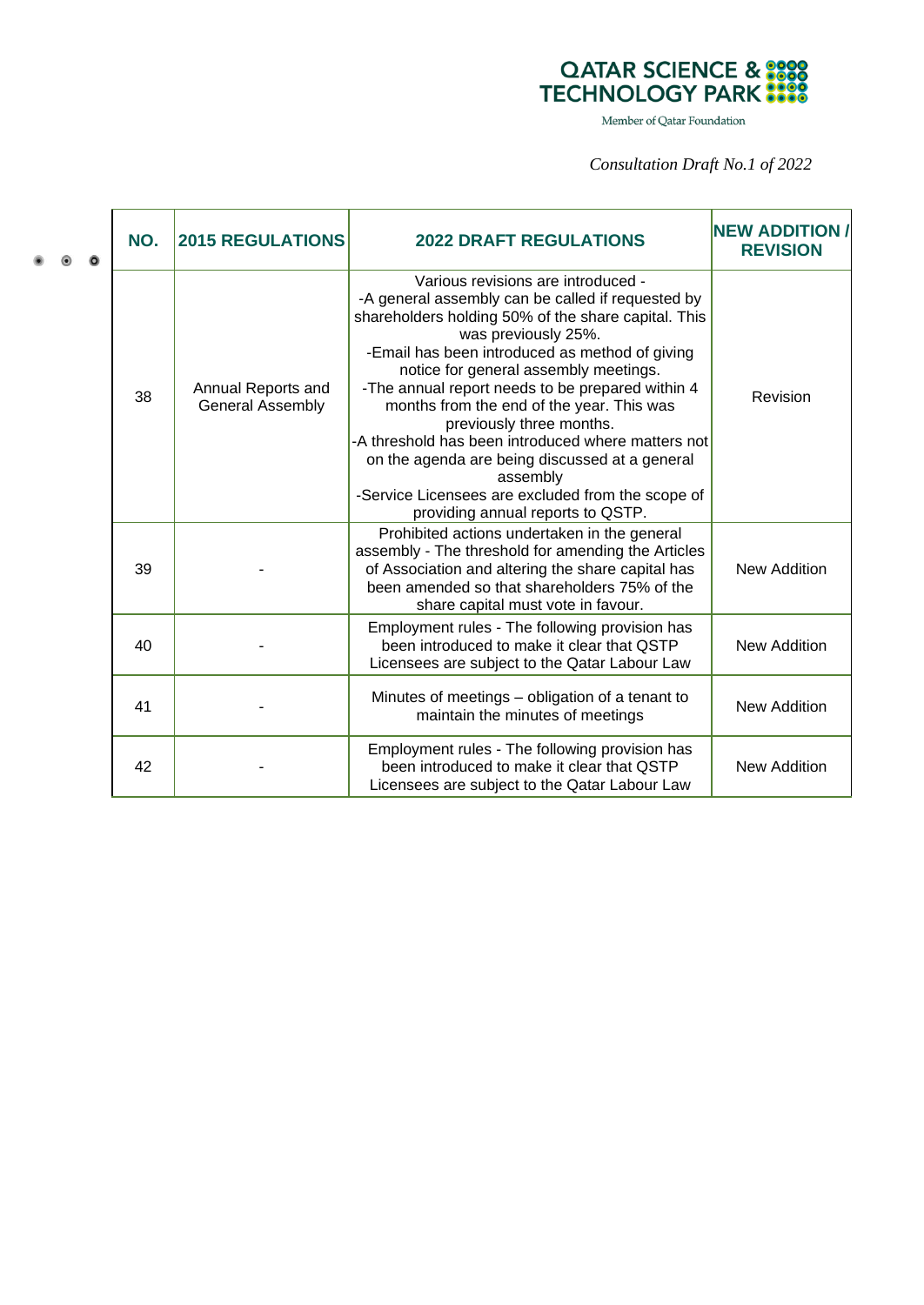

*Consultation Draft No.1 of 2022*

# **ANNEXURE A**

Qatar Science & Technology Park Licensing Regulations 2022

 $\begin{array}{cccccccccccccc} 0 & 0 & 0 & 0 & 0 \end{array}$ 

Dated [<sup>●</sup>] 2022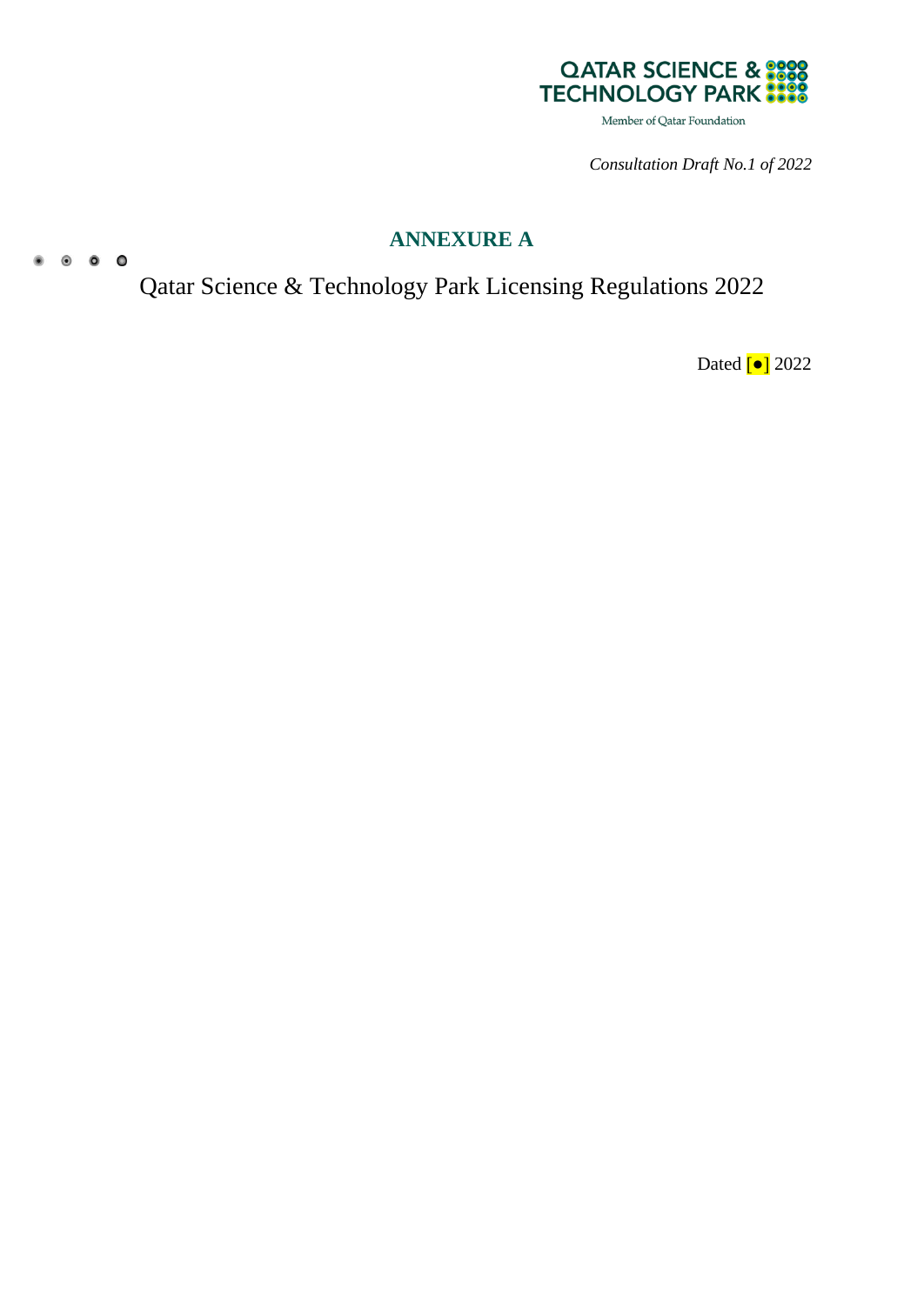

Member of Qatar Foundation

# **PART I**

#### **PRELIMINARY PROVISIONS**

#### 1. **Title, Commencement and Authority**

(a) These regulations shall be referred to as the Qatar Science  $\&$  Technology Park Licensing Regulations 2022 (the "**Regulations**").

(b) These Regulations have been issued by the QSTP Board pursuant to Law No. 36 of 2005 of the State of Qatar and shall replace the Free Zone Regulations dated 01 April 2015.

(c) These Regulations shall come into force on the date of its issuance by the QSTP Board and shall apply to all existing Licensees.

(d) To the extent that a Licensee is not compliant with the provisions of these Regulations, they shall rectify any such non-compliance within six (6) months from the issuance of these Regulations.

#### 2. **Definitions**

The following words and phrases wherever used in these Regulations shall have the meaning ascribed thereto hereunder, unless the context indicates otherwise:

"Applicant" shall mean a natural or corporate person which has received Pre-approval and is applying for a License under these Regulations.

"Application" shall mean an application to be granted a License under these Regulations.

"Branch" shall mean a branch registered pursuant to the Companies Regulations.

"Companies Regulations" means the Qatar Science and Technology Park Companies' Regulations in force from time to time.

"Company" shall mean any company incorporated pursuant to the Companies Regulations.

"Conditions" shall mean any restrictions or conditions imposed by the QSTP Free Zone on the use of a License.

"Court" shall mean a court or judicial tribunal of competent jurisdiction in the State of Qatar.

"Customs Law" shall mean the laws, decrees, rules and regulations in place in the State of Qatar, determining the customs of all goods which enter and exit the Customs Territory.

"Customs Territory" shall mean the point where goods enter and exit the State of Qatar.

"Exported Goods" shall mean those goods produced in the QSTP Free Zone by a QSTP Licensee or a Restricted Licensee, which are transported out of the QSTP Free Zone.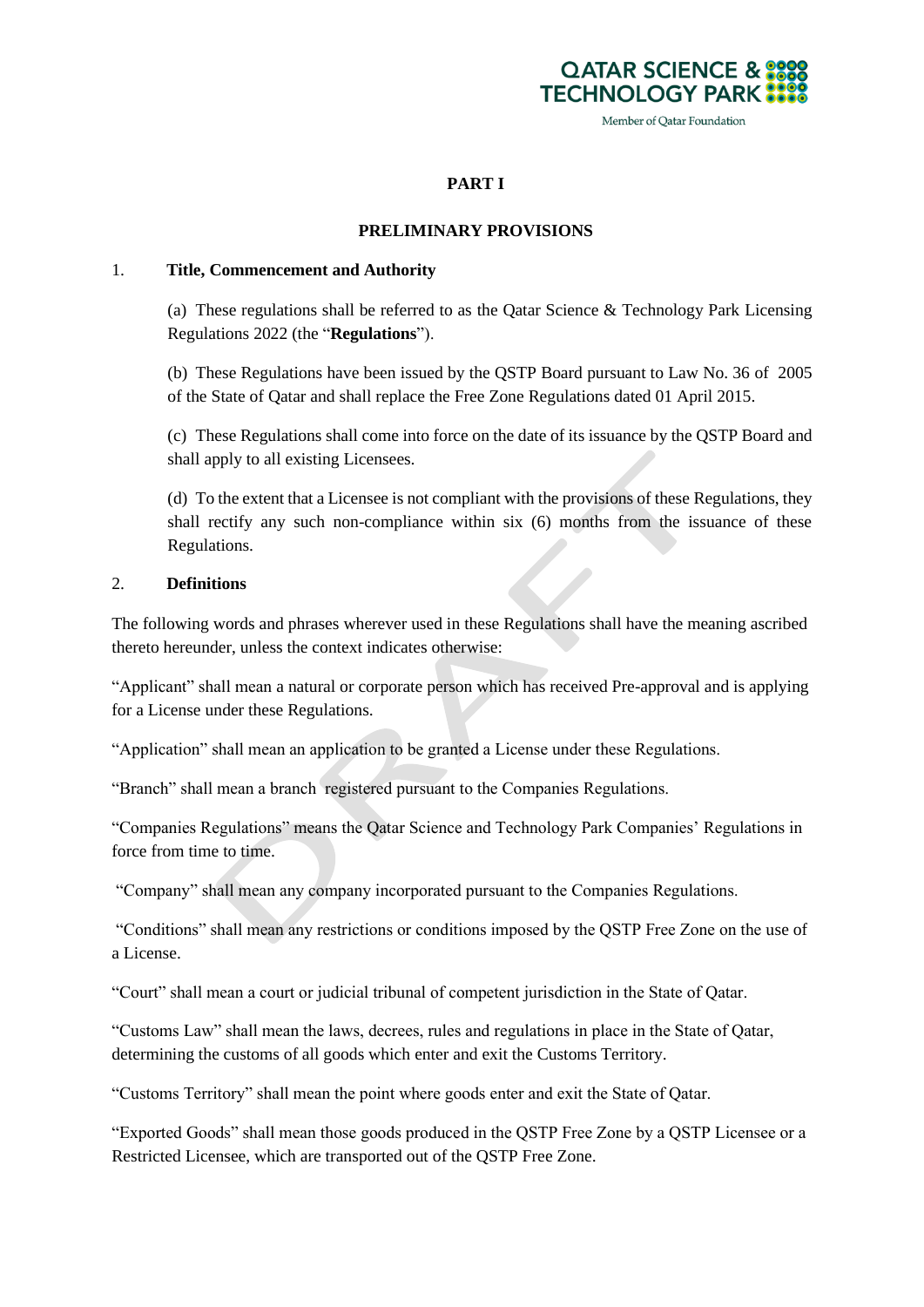"Hazardous Materials" shall mean any hazardous or toxic substance or hazardous or toxic waste, contaminant, or pollutant as defined in or regulated by any environmental, health or safety-related laws, rules or regulations from time to time enforced or enacted in the State of Qatar.

"Imported Goods" shall mean those goods which are transported into the QSTP Free Zone by a QSTP Licensee or a Restricted Licensee.

"Labour Law" shall mean Law No. (14) of 2004 as amended and replaced from time to time.

"Lease" shall mean the lease, and any amendments thereto, entered into between a Licensee, as tenant, and QF, as landlord, covering premises within the QSTP Free Zone.

"License" shall mean a QSTP License, a Restricted License or a Service License.

"Licensee" shall mean a QSTP Licensee, a Restricted Licensee or a Service Licensee.

"Licensee Manager" shall mean the natural person who is appointed by the Licensee to be its principal representative both within the QSTP Free Zone and in all matters before QF, the QSTP Board, the QSTP Management and authorities in the State of Qatar.

"Permitted Activities" shall mean those activities which a Licensee may undertake in the QSTP Free Zone in accordance with the terms of each of

- (a) these Regulations;
- (b) the QSTP Criteria;
- (c) the License; and
- (d) the Lease.

"Pre-approval" shall mean the approval of the initial application submitted by a prospective Licensee to the QSTP Free Zone in accordance with provisions under these Regulations.

"Prohibited Activity" shall mean those activities which cannot be carried out in any manner whatsoever by any Licensee in the QSTP Free Zone, and being more specifically described as follows:

(a) manufacturing, storing and trading in weapons, ammunition and explosives;

(b) manufacturing, storing and trading in radioactive or nuclear materials or other Hazardous Materials;

(c) manufacturing, storing and trading in drugs, other than such chemicals and medicines which may be required for the purposes of biochemical research and specifically approved in writing by the QSTP Free Zone;

(d) printing money bills or currency of any country or developing, mining or dealing in cryptocurrency;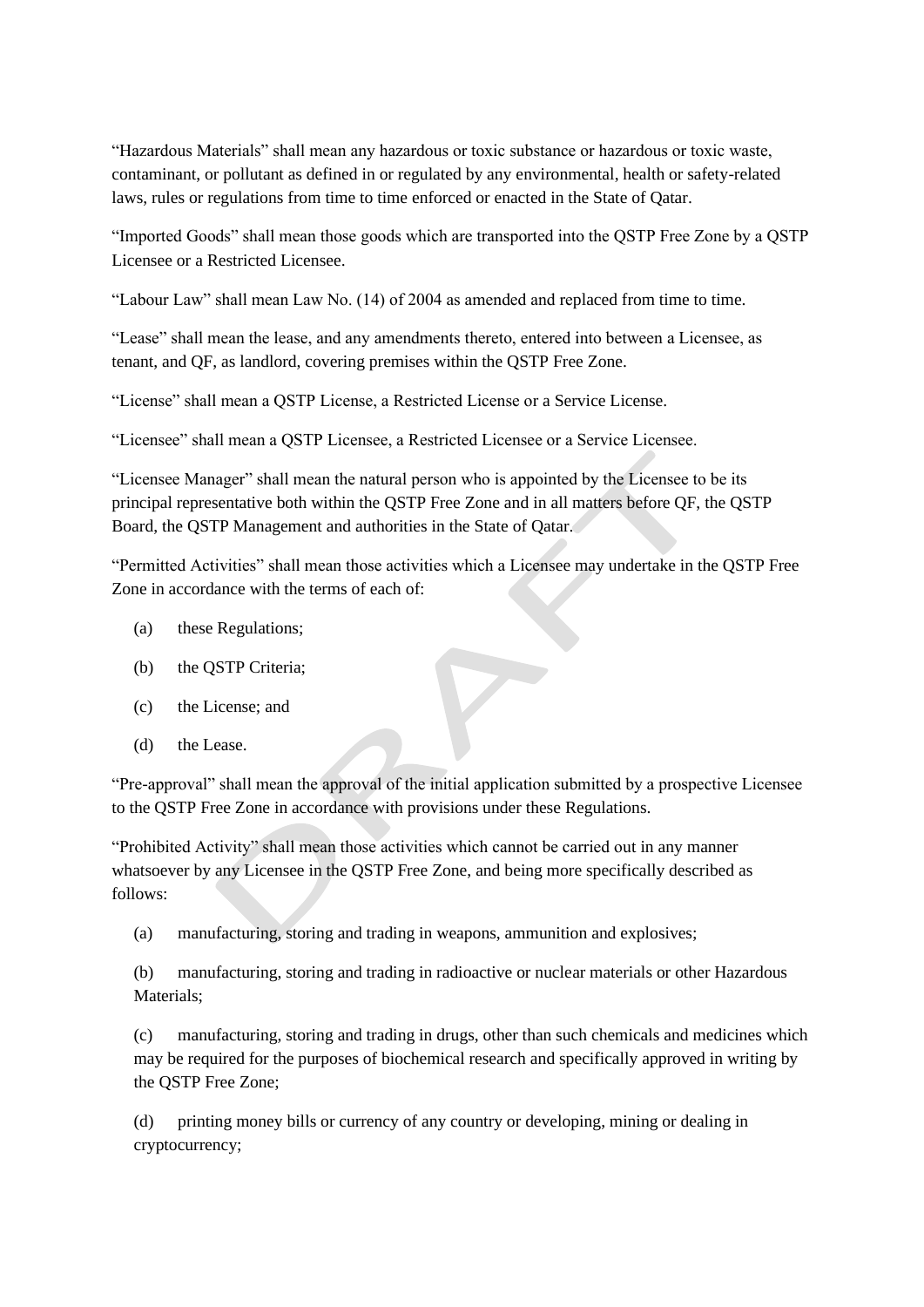(e) developing and researching any genetic material to be used for the purposes of human and animal cloning; and

(f) any other activities prohibited pursuant to:

(i) the laws of the State of Qatar, unless such laws are expressly deemed inapplicable to the Licensees by virtue of the QSTP Free Zone Law or these Regulations;

# 3. **(ii) the QSTP Free Zone Law; Strike-off of a Licensee from the Register**

(1) The QSTP Management may, if it thinks fit, advise a Licensee of its intention to strike it off due to material breach of these Regulations or the License.

(2) If the Licensee does not comply or otherwise satisfy the QSTP Free Zone that it is not in material breach or has remedied any material breach of these Regulations, the QSTP Free Zone will strike off the Licensee from the Register.

(3) All Leases shall include a provision whereby the Lease is automatically terminated in the event that the License has been struck-off by the QSTP Management.

# 4. **Grounds for strike-off of a Licensee**

A License may be struck off for any of the following grounds:

(a) if the Licensee has violated any provision of these Regulations (or the Companies Regulations in the case of a QSTP Licensee) or any term of the License;

(b) if the Licensee has furnished any misleading or inaccurate information for the purposes of obtaining a License or satisfying any other obligation required of it under these Regulations (or the Companies Regulations in the case of a QSTP Licensee);

(c) if the Licensee has not commenced the Permitted Activity within six months of the issuance of the License, unless convincing reasons hindering the commencement of the Permitted Activity are provided;

(d) upon non-payment by the Licensee of any dues payable to the QSTP Management including but not limited to, the fee for the License or any other fee including renewal and administrative fees;

(e) if the Licensee has ceased to carry out the Permitted Activity in the QSTP Free Zone or if the Licensee is operating or carrying out the Permitted Activity outside the QSTP Free Zone;

(f) if the Licensee without obtaining the necessary approval is carrying out work of a different nature and category to that of the Permitted Activity;

(g) if a QSTP Licensee or Restricted Licensee is carrying out the Permitted Activity in the QSTP Free Zone under a name other than that designated in its QSTP License or Restricted License, as the case may be, other than a Trade Name in connection with a Trade Name Disclosure, it being specifically noted that the names of QSTP Licensees and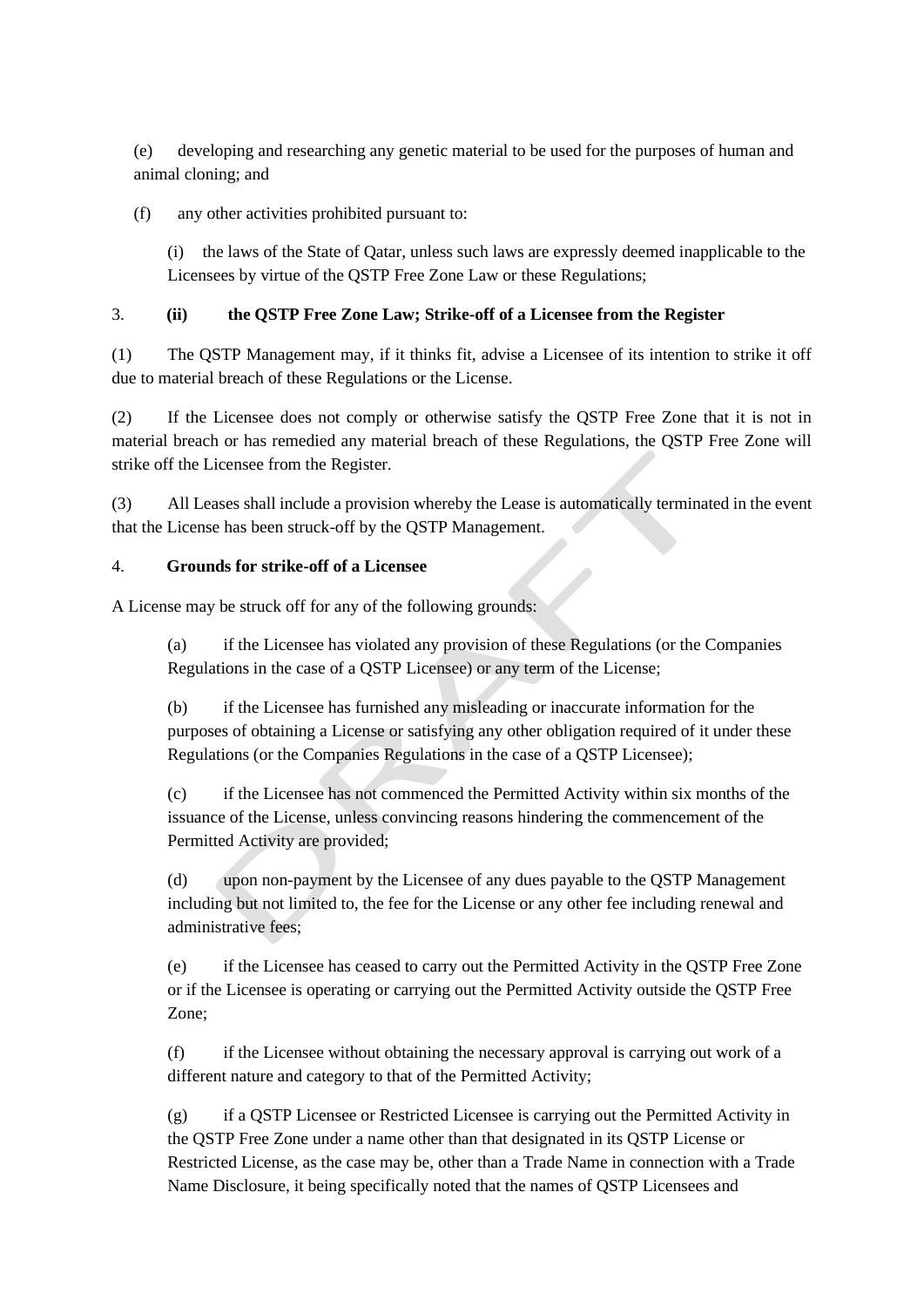Restricted Licensees must conform with the naming provisions set forth in the Companies Regulations;

(h) in the case of a QSTP Licensee, upon assignment of benefit or control by the QSTP Licensee to any third party, or any change in the ownership of the QSTP Licensee, without the prior written consent of the QSTP Management;

(i) in the case of a QSTP Licensee, upon termination of the Lease, whether by virtue of expiration of the term of the Lease without renewal or extension, termination by the landlord due to default, or otherwise;

- (j) for the protection of the public and reputation of QF or the QSTP Free Zone; or
- (k) upon any order of a Court.

# <span id="page-11-0"></span>5. **Obligation to vacate premises**

(1) Any Licensee struck off from the Register, shall immediately vacate the premises and reinstate the premises to the same condition they were in at the time of its entry into the Lease.

(2) Failure to comply with subsection (1) of this Regulation [5](#page-11-0) will result in the Licensee being liable to a fine at the amount specified by QSTP Management from time to time and as posted on the QSTP Free Zone website. Additionally, the QSTP Free Zone shall have the right to enter the premises and charge the cost of any reinstatement to the Licensee.

# **PART II**

# **FUNCTIONS AND POWERS OF THE QSTP MANAGEMENT**

# <span id="page-11-1"></span>6. **Functions and duties of the QSTP Management**

The QSTP Management shall be required to perform (including, but not limited to) the following:

- (a) design and implement plans related to the development of the QSTP Free Zone directly or through third parties;
- (b) liaise and secure the participation of Licensees in the QSTP Free Zone;
- (c) contract with experts, consultants, sub-contractors and contractors required to implement the development and management of the QSTP Free Zone;
- (d) establish a management structure for the efficient operation of the QSTP Free Zone, including the hiring of the necessary personnel and establishment of the necessary infrastructure;
- (e) liaise with and be the primary point of contact for all prospective Licensees during and after the Pre-approval process and for all Licensees during and after the Application process;
- (f) monitor and review the performance and quality of the Permitted Activities of the Licensees;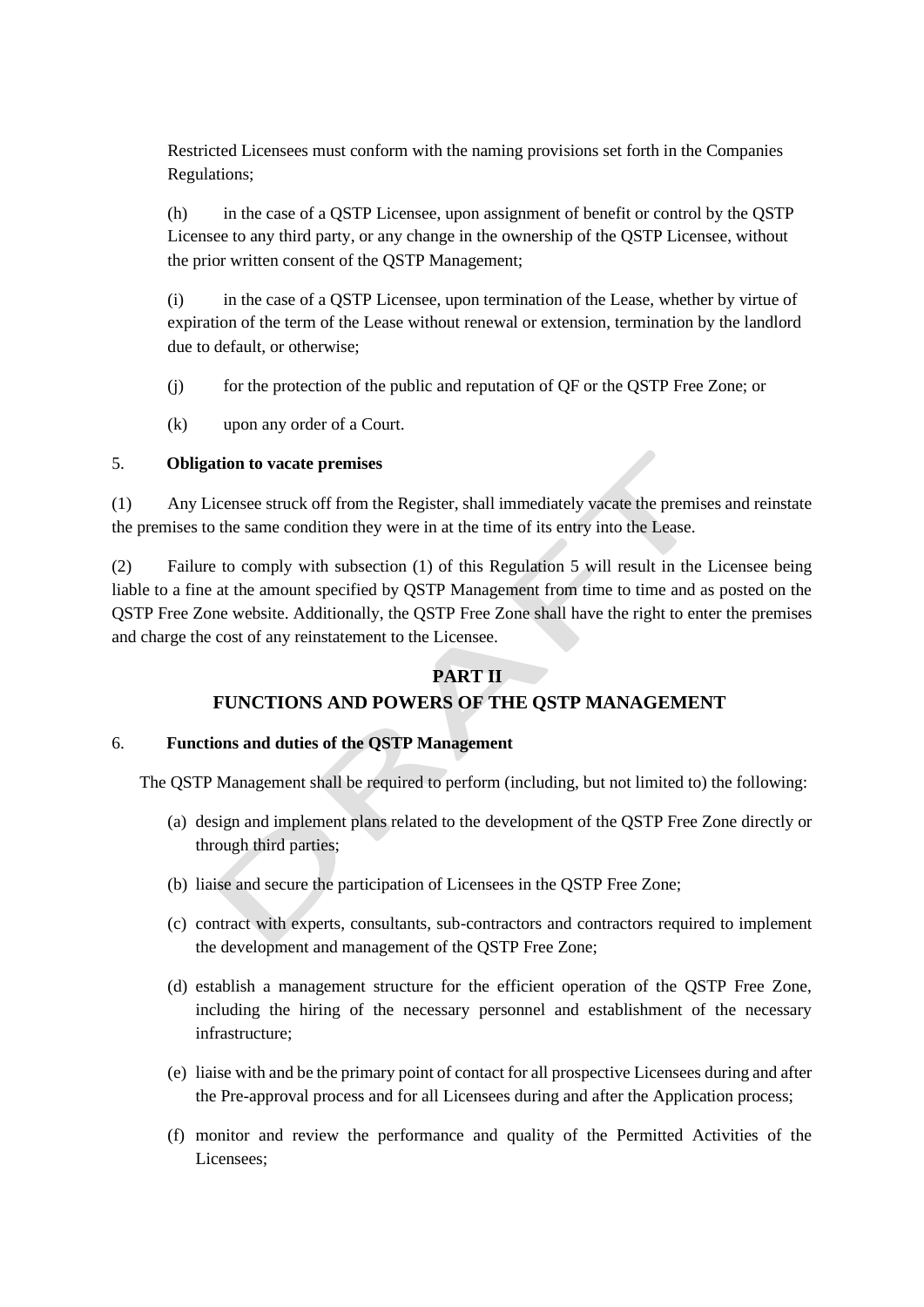- (g) monitor actions of the Licensees within the QSTP Free Zone in order to ensure compliance with these Regulations; and
- (h) establish systems and facilities for the filing of and production of documents and the provision of information whether in hard copy and electronic form and any fees that may be payable in this regard.

# 7. **Authority and limitations of the QSTP Management**

(1) Any order or decision of the QSTP Management shall be considered by the Licensees to be binding.

(2) Notwithstanding the provisions of Regulation [6](#page-11-1) above, the QSTP Management shall not be authorised to, and shall not, do any of the following:

(a) hold or exercise any sovereign power not specifically delegated to it by the QSTP Free Zone Law or these Regulations;

(b) hold or exercise any power which cannot be lawfully exercised by or delegated to QF or the QSTP Management by the laws of the State of Qatar;

- (c) arrange for the sale of any property in the QSTP Free Zone; or
- (d) arrange for a Lease in the QSTP Free Zone for a term exceeding twenty years,

except where such powers are specifically given to the QSTP Board by these Regulations or any other regulations of the QSTP Free Zone, the QSTP Board delegates the management of the QSTP Free Zone to the QSTP Management.

# 8. **To maintain a Register of Licensees**

(1) The QSTP Management shall maintain a Register in such form as it may determine, containing the information related to all Licensees. The Register may, at the discretion of the QSTP Free Zone be published online on the QSTP Free Zone's website and shall include such details as the QSTP Free Zone deems appropriate.

(2) The Register shall include the name, address and any Trade Name of the Licensees, the Licensee Manager and any pertinent information which the QSTP Management deems appropriate to record.

(3) The Licensees should notify the QSTP Management within fourteen (14) calendar days of any changes pertaining to the information entered in the Register. Any failure to do so is a contravention of these Regulations and will result in a fine as determined by the QSTP Management.

# 9. **To introduce rules**

The QSTP Free Zone may issue rules from time to time to regulate the activities within the QSTP Free Zone including:

(a) adjusting the scope of Prohibited Activity;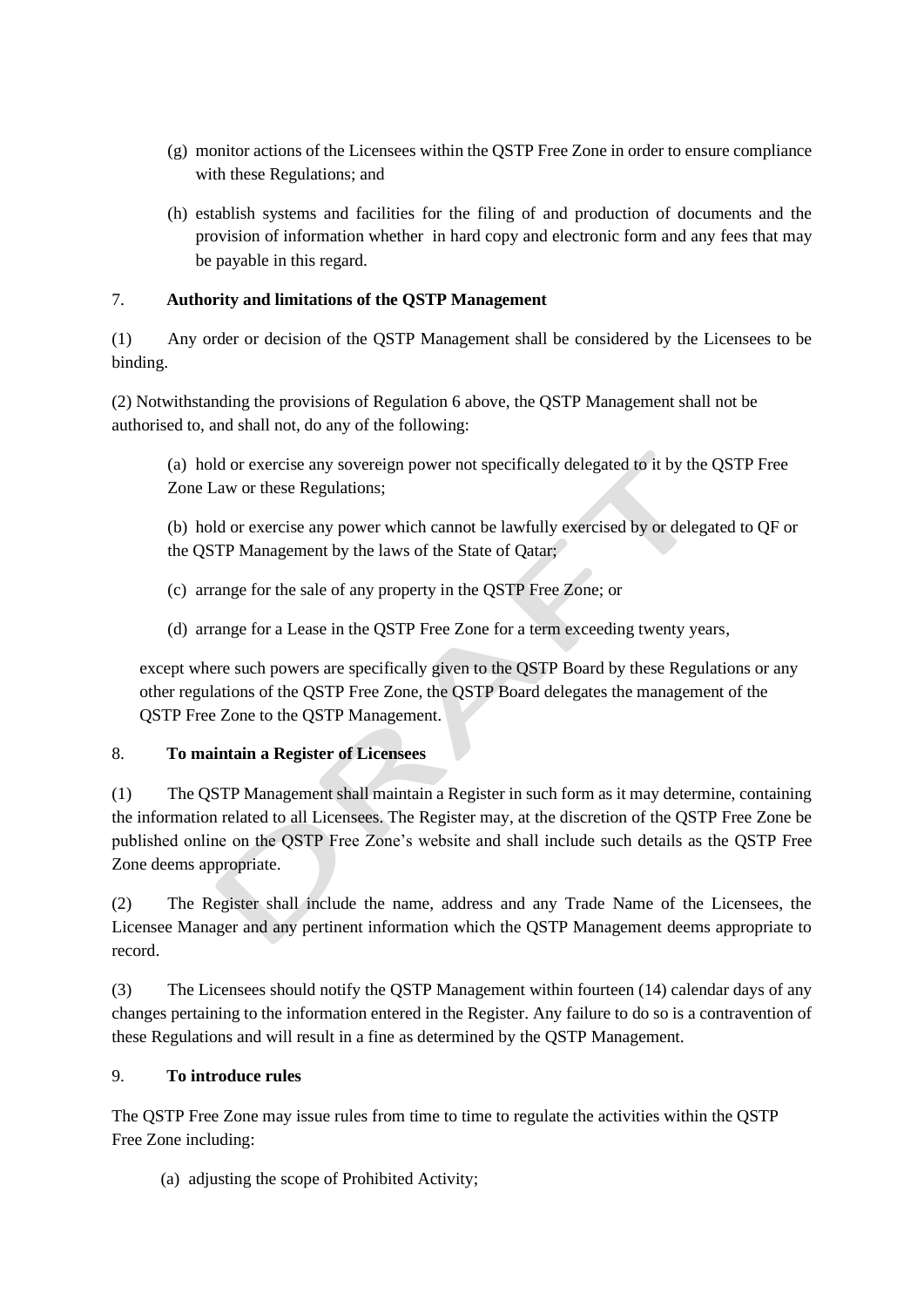- (b) limiting or expanding the nature of customers to whom a Licensee can provide its services;
- (c) manner in which Licensees and their employees hold themselves out as providing work or conducting their business activities; and
- (d) the form and content of accounts and records to be kept by Licensees.

## <span id="page-13-0"></span>10. **Regulations on advertising**

The QSTP Management may make the following rules and directives concerning the regulation of form and content of advertising within the QSTP Free Zone, and undertake the following actions pursuant to such rules and directives:

(a) issue directives to Licensees to retract any commercial or campaign which the QSTP Management considers misleading;

(b) make provisions as to matters which may or may not be included in advertising campaigns; and

(c) provide for any exemption from the prevailing rules issued under this Regulation [10.](#page-13-0)

## <span id="page-13-1"></span>11. **Financial resources**

The QSTP Management may require Licensees to have and maintain in respect of their work and business activities such financial resources as are required by rules issued pursuant to this Regulation [11.](#page-13-1) Such rules may include the following:

(a) imposition of requirements of accounting which comply with international standards, in terms of quality, scope and as may be determined by the QSTP Management from time to time; and

(b) specification of assets, liabilities and any other matters to be taken into account for the purposes of evaluating the financial resources of Licensees.

# 12. **Notification requirements**

The QSTP Management may make rules requiring a Licensee, as the case may be, to provide notice to the QSTP Management of the occurrence of certain specified events including but not limited to the following:

- (a) any proposal to alter the nature or extent of the any business being carried on;
- (b) any changes in key personnel; and
- (c) any change in the financial position of a Licensee.

## 13. **Power to request information**

(1) The QSTP Management may, at any time during or after the submission of the Application, make a written request to the Applicant, or any authorised officer therein, to make available any further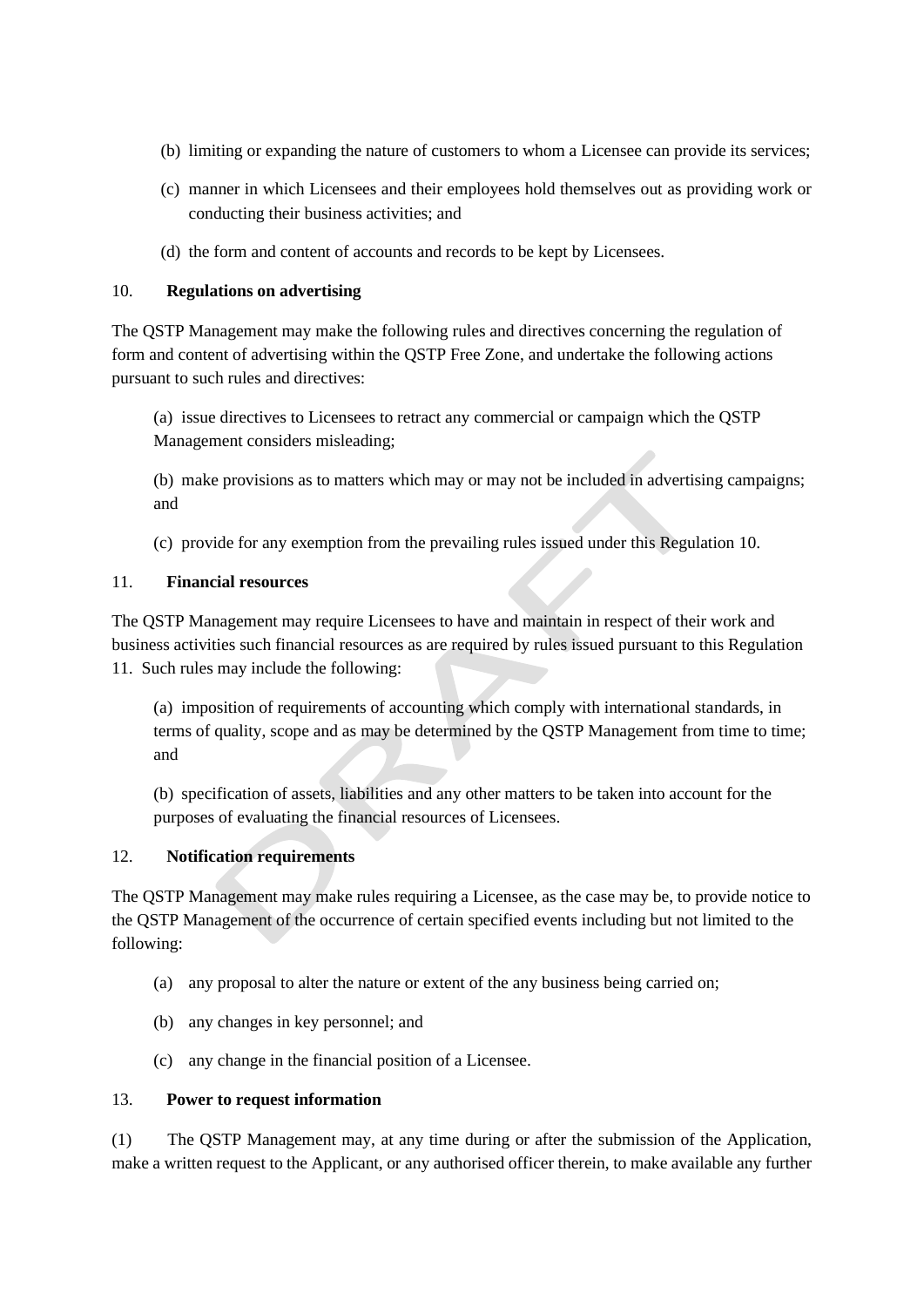information and documentation which the QSTP Management, acting reasonably, considers pertinent for the purposes of processing any Application.

(2) Any failure to provide information deemed reasonably necessary by the QSTP Management shall result in rejection of any Application.

(3) The QSTP Management may, upon written notice of the same, require the Licensee to provide to the QSTP Management (at a time reasonably designated by the QSTP Management) any information either in the form of verbal representations before the QSTP Management or in the form of a written report which the QSTP Management may reasonably require for the exercise of its powers under these Regulations.

# <span id="page-14-0"></span>14. **Power to obtain information or documentation**

(1) The QSTP Management may by notice in writing require a Licensee or any other person in possession of documents or information, to produce certain specified documentation within the manner prescribed in its notice; or authorise any officer or agent the right to require a Licensee furnish them with such information or documentation which may be specified.

(2) For the above said purpose an officer or agent of the QSTP Management may enter any premises occupied by a Licensee on whom notice has been served under subsection (1) of this Regulation [14.](#page-14-0)

(3) Any power requiring a Licensee to produce information or documentation, so requested, shall include the following powers:

(a) make copies of any documents so produced by the Licensee and require the Licensee to certify the accurateness and validity of such copies; and

(b) if such documents cannot be produced, to require the Licensee or any competent officer of the same to state to the best of his knowledge or belief where such documentation may be.

(4) In all cases, the information or documentation must be reasonably required by the QSTP Management for the exercise of its powers under these Regulations.

(5) Any failure by the Licensee to provide the requested information or documentation will be liable for a fine as determined by the QSTP Management.

# 15. **Investigation by QSTP Management**

(1) The QSTP Management may appoint one or more persons, whose appointment shall be made known to the Licensee to investigate and report to the QSTP Management on the following activities of the Licensee:

- (a) the nature, conduct or status of the activity of the Licensee in the QSTP Free Zone or any aspect of it; and
- (b) ownership or control of the Licensee.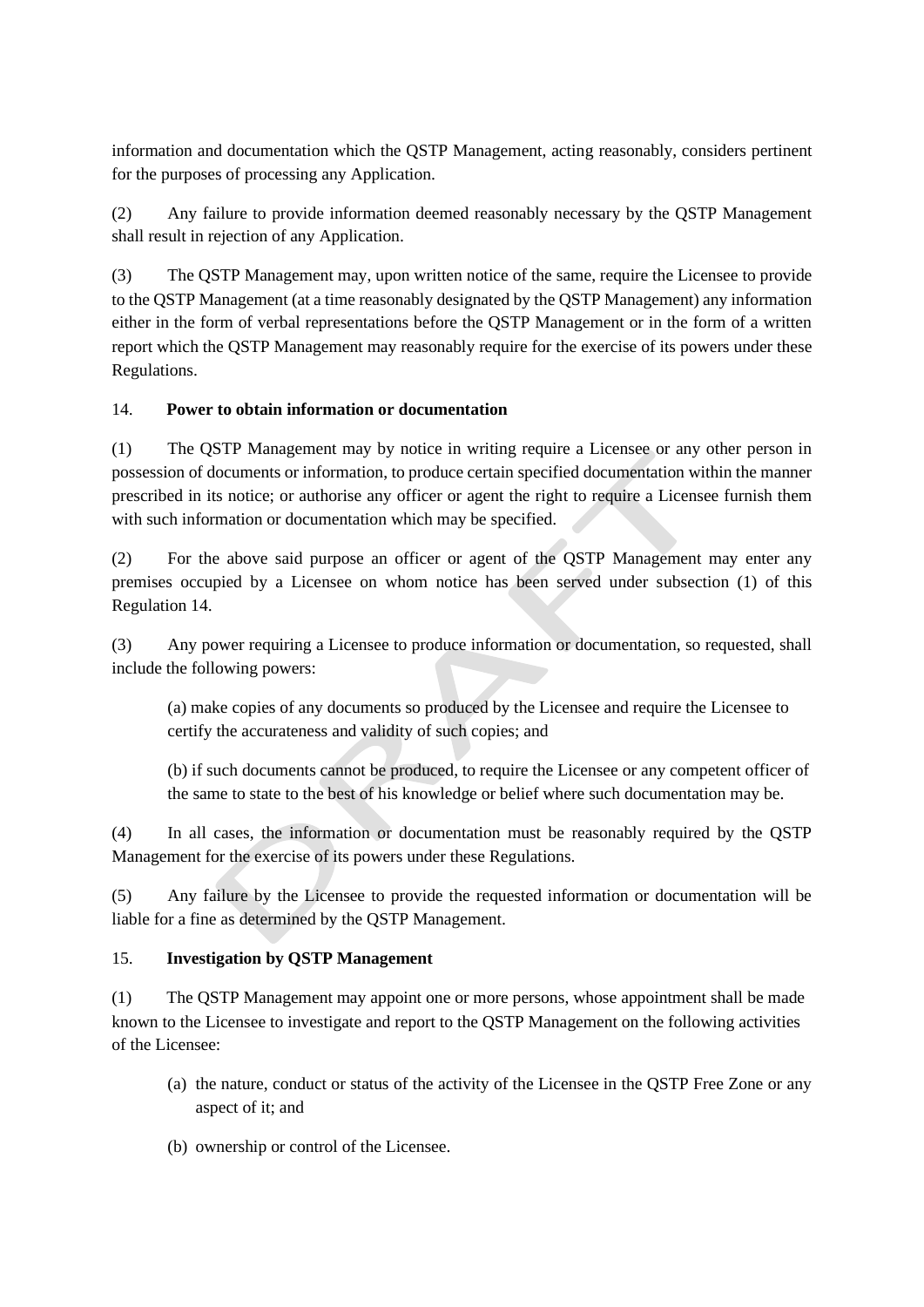(2) An investigator may, for the purposes of their investigation, investigate the affairs of any other body corporate which is an affiliate of the Licensee.

(3) An investigator may, for the purposes of their investigation and after written notice specifying a time and location, enter the premises of any Licensee who is under investigation.

(4) An investigator shall, upon request, disclose the evidence of their authority to the Licensee.

#### <span id="page-15-0"></span>16. **Disclosure of information**

- (1) Subject to subsection (2) of this Regulation [16,](#page-15-0) no person:
	- (a) who receives information relating to any business or other affairs of any person under these Regulations; or
	- (b) who obtains any such information directly or indirectly from a person who has so received the information;

shall disclose such information without the consent of the person to whom it relates, or from whom he has obtained it.

(2) Notwithstanding subsection (1) above, disclosure of information is permitted where such disclosure:

- (a) is of information that has already been made available or has become known to the public from alternative sources;
- (b) enables the QSTP Board or the QSTP Management to discharge the obligations conferred by it under these Regulations, including disclosure to the auditor of a Licensee, as the case may be, or to otherwise safeguard the public interest;
- (c) is to any independent expert in the fields of law, accounting or other area which requires the engagement of persons with specialised skill, for whom the dissemination of such information is necessary for the expert to undertake the task that has been conferred on him;
- (d) is made by the QSTP Free Zone and is for the purpose of marketing the QSTP Free Zone to potential customers;
- (e) assists a home regulator of any foreign company or foreign-owned company which is situated outside the QSTP Free Zone and the State of Qatar (or where such disclosure is required by any legal or regulatory authority which has jurisdiction over such person); or
- (f) is for the purpose of investigating any criminal activity.

#### <span id="page-15-1"></span>17. **Power to make and amend**

(1) Without prejudice to the specific powers mentioned elsewhere in these Regulations and notwithstanding the absence of such powers in certain other sections of these Regulations, the QSTP Management may amend or supplement these Regulations on reasonable notice.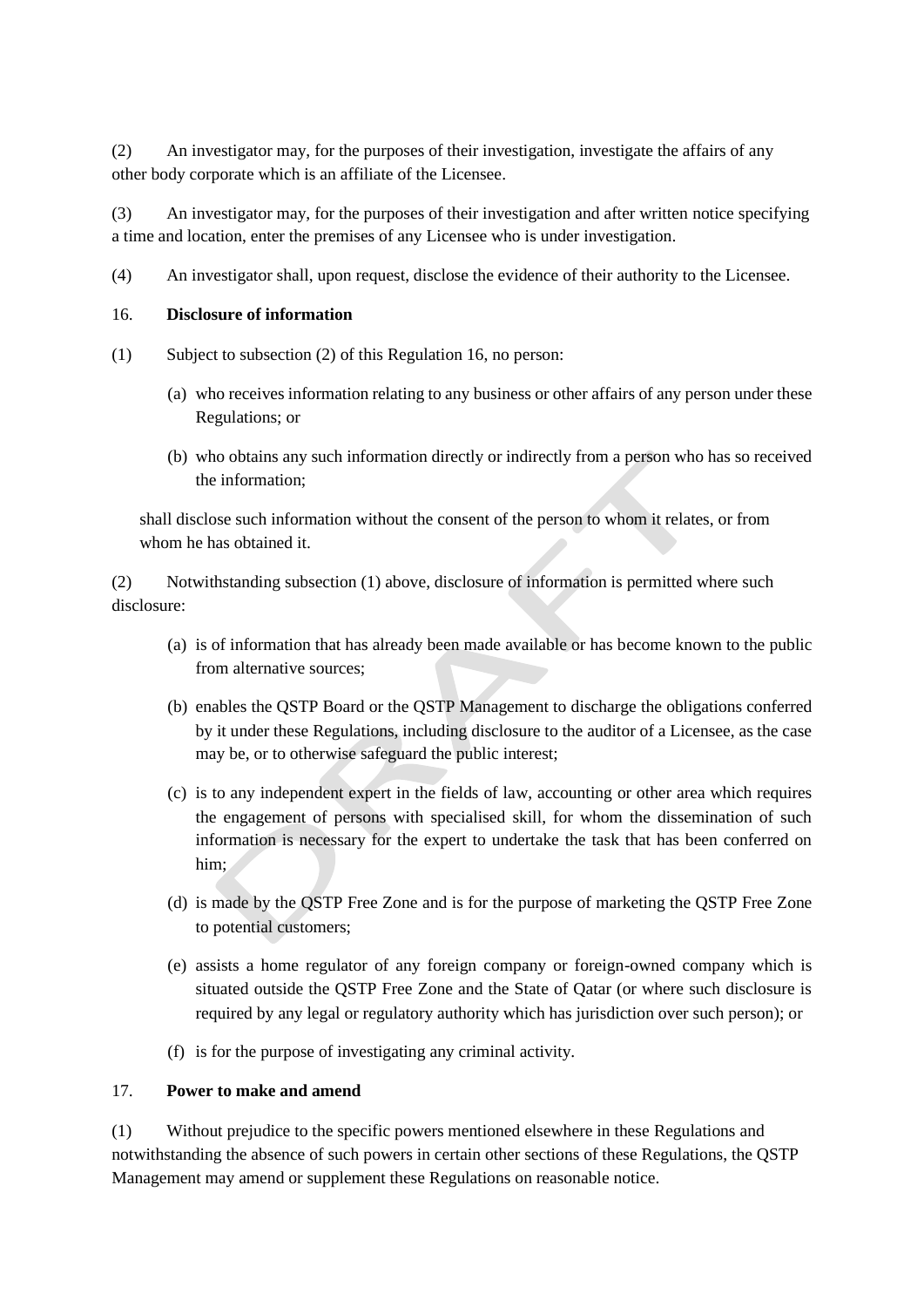(2) Without prejudice to the specific powers mentioned elsewhere in these Regulations to prescribe matters or issue decisions or implementing regulations and notwithstanding the absence of such powers in certain other sections of these Regulations, the QSTP Management may make rules and/or implementing regulations from time to time to prescribe any matter to be prescribed under these Regulations or for the better carrying out of these Regulations and, in particular, the QSTP Management may make implementing regulations to fix or amend fees and fines for any function or offence performed under these Regulations. The QSTP Criteria shall be deemed implementing regulations for these purposes.

# 18. **Ineffectiveness or delayed effectiveness**

Notwithstanding the provisions of Regulation [17](#page-15-1) above, neither any amendment or supplement to these Regulations nor any rule or implementing regulation (or amendment or supplement thereto) issued by the QSTP Management shall be effective:

(a) if it contravenes the powers vested in the QSTP Board by the QSTP Free Zone Law;

(b) if it conflicts with the QSTP Free Zone Law (which, it is noted, neither the QSTP Management, QSTP Board nor QF has the power or authority to amend in any manner); or

(c) prior to the expiration of the License of any Licensee, if a material adverse effect would otherwise result to the Licensee, by virtue of the immediate effectiveness of such amendment or supplement to these Regulations, rule or implementing regulation (or amendment or supplement thereto).

# 19. **Investigation akin to judicial proceedings**

Any officers deputed by the QSTP Management shall have the capacity of judicial investigation officers as regards to violations/crimes committed in violation of the provisions of these Regulations.

# 20. **Notice of intent to investigate**

Where a violation under these Regulations is alleged, the investigation officers referred to in the preceding Regulation 33 shall issue a notice in accordance with the charge sheet issued by the QSTP Management. A copy of such note may, if necessary, be delivered to the authorised police station for action as per the provisions of these Regulations.

# **PART III RECORDS & ACCOUNTS**

# 21. **Copies of records**

(1) The QSTP Free Zone may, in the manner and upon payment of the fee prescribed by it, issue certified copies of documents pertaining to a Licensee as the QSTP Free Zone may from time to time consider appropriate.

(2) The QSTP Free Zone may, at its sole discretion, issue a replacement copy of documents to a Licensee where it is satisfied that the original has been lost or damaged.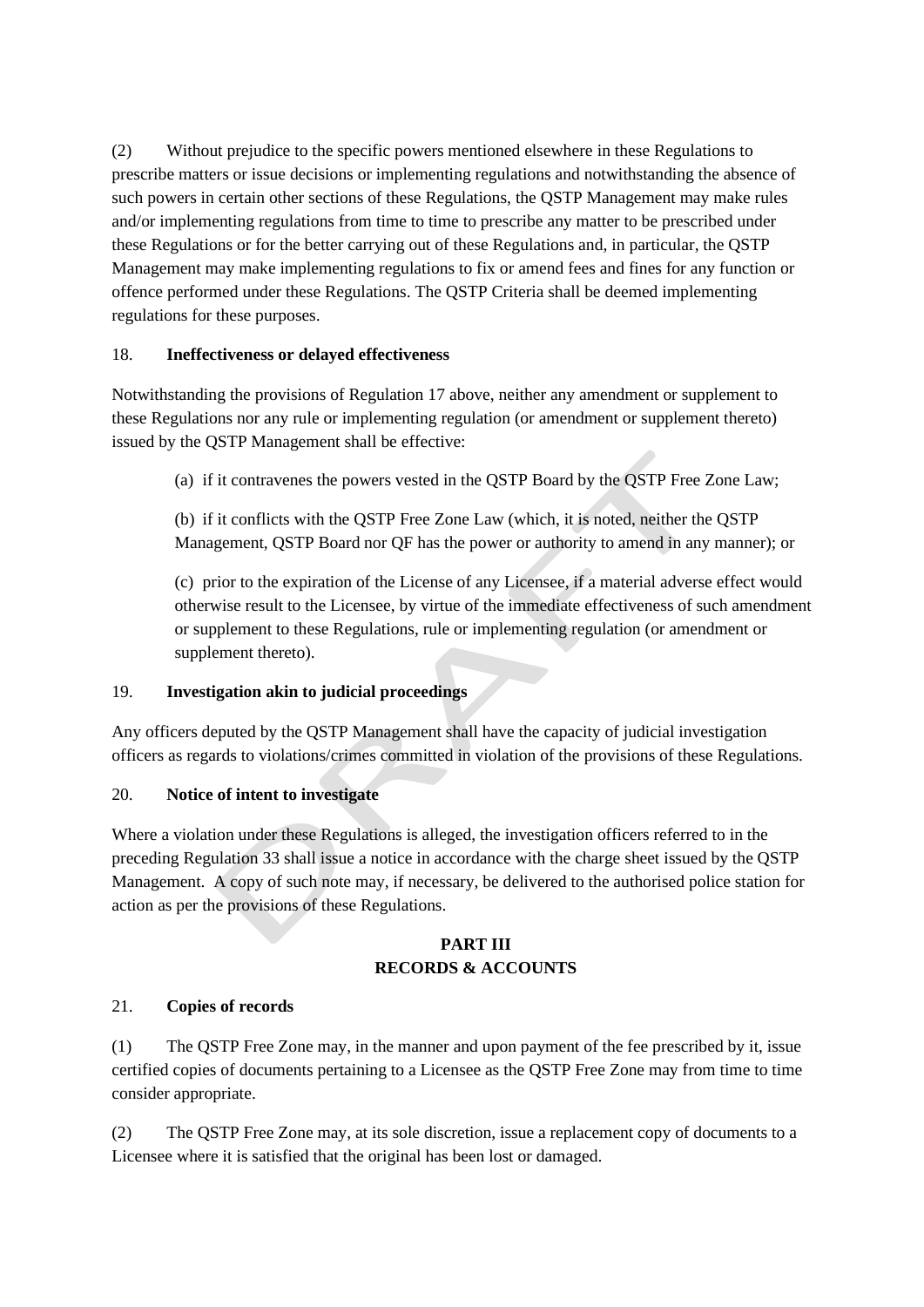## 22. **Annual reports**

Each Licensee and Restricted Licensee shall submit annually to the QSTP Management, within four months from the end of its respective financial year, the following items prepared in accordance with generally accepted accounting principles:

- (a) balance sheet;
- (b) operating and trading accounts;
- (c) profit and loss statement or income statement;
- (d) statement of source and application of funds;
- (e) list of the capital assets which the value of their sale, or the value of their written off or appropriation paid up compensations, has been used for the purchase of new assets, and the date of the sale, the acquisition of the compensations, or the appropriation shall be noted on the list, together with their book value, the value of the achieved capital profits, and the purchase date and value of the new assets;
- (f) list of the asset depreciation including the new plant and equipment, purchase date and value with additional depreciation; and
- (g) list of the details of income and expenditures specified in the profit and loss statement.

# **PART IV GENERAL PROVISIONS**

#### 23. **Employment rules**

Employees of QSTP Licensees shall be subject to the provision of the Labour Law.

#### 24. **Customs**

(1) The QSTP Free Zone shall, in coordination with The General Authority of Customs of the State of Qatar, issue import and export instructions regulating the processes of importation and exportation of goods into and from the QSTP Free Zone and all matters related thereto.

(2) All issues of custom laws and rules not referred to in the QSTP Free Zone Law or these Regulations shall bear the meaning and interpretation as prescribed under the Customs Law and the directives issued by the Chairman of The General Authority of Customs of the State of Qatar.

# 25. **Export and import of goods**

All goods entering and leaving the QSTP Free Zone shall be treated as Imported Goods and Exported Goods respectively upon the signature of the QSTP Licensee or Restricted Licensee as importer or exporter, as the case may be.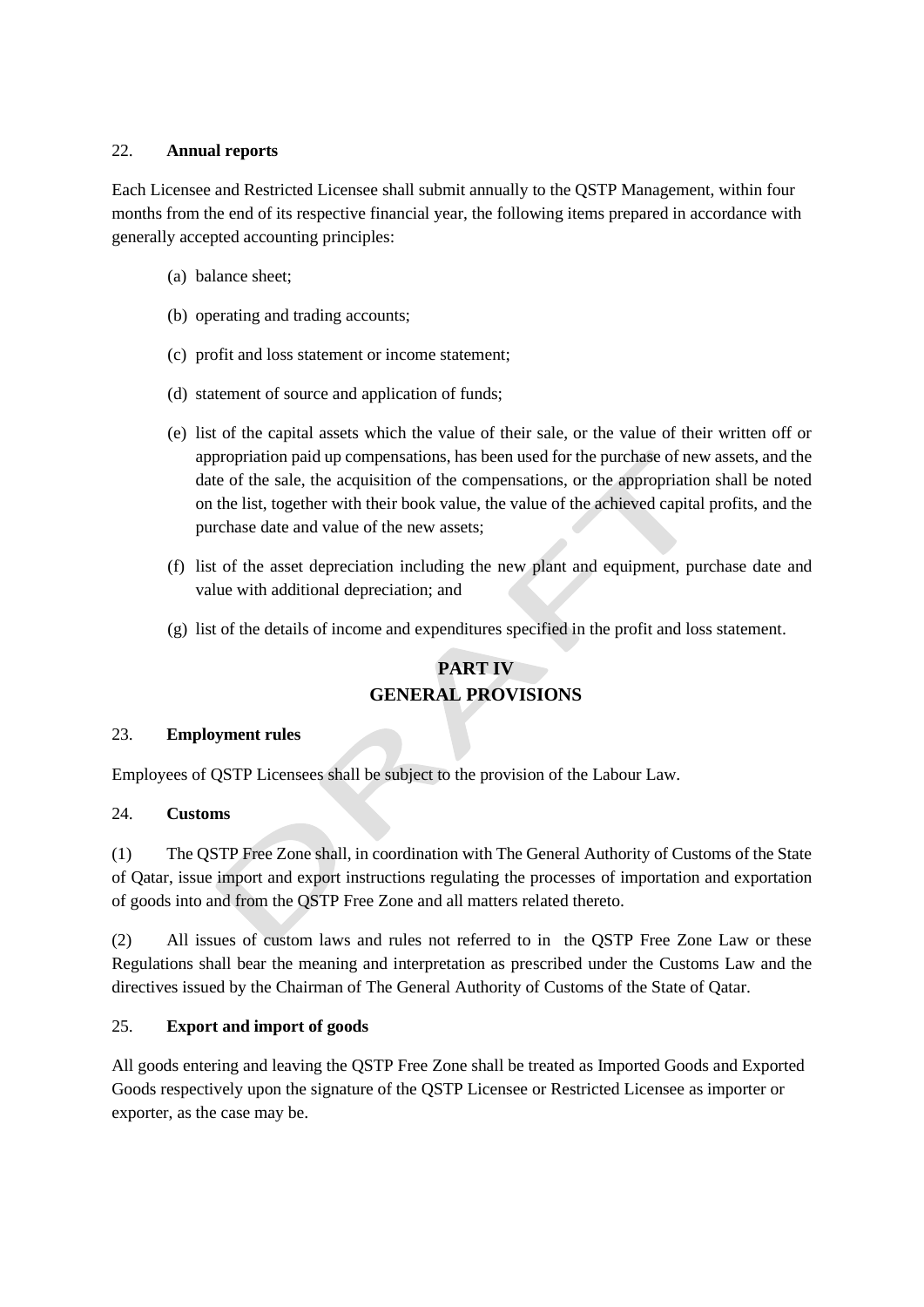# 26. **Jurisdiction of officials**

(1) All goods earmarked for the QSTP Free Zone shall remain sealed at the Customs Territory and be transported for the purposes of custom proceedings to take place at the QSTP Free Zone.

(2) All customs inspections, procedures and inventory of goods to be admitted to or removed from the QSTP Free Zone shall take place at the QSTP Free Zone by the QSTP Management, or its designee, in coordination with The General Authority of Customs of the State of Qatar.

(3) QF may designate an area in the QSTP Free Zone as the point through which all goods must enter or exit the QSTP Free Zone.

# 27. **Declaration of goods**

(1) Goods entering or exiting the QSTP Free Zone shall be admitted to the QSTP Free Zone pursuant to an application made by a QSTP Licensee or Restricted Licensee. Instructions issued by the QSTP Management shall prescribe the forms for the declarations and information to be included in the application, the documents to be attached thereto and any other provisions and procedures the QSTP Management deems necessary for the admission of goods into, or removal of goods from, the QSTP Free Zone.

(2) A cargo movement permit of goods subject to removal from the QSTP Free Zone or the Customs Territory shall be issued by the QSTP Management prior to its outward movement pursuant to an application made by the QSTP Licensee or Restricted Licensee. The QSTP Management shall issue instructions prescribing the conditions and procedures necessary to grant such a permit.

# 28. **Inspection of goods by the QSTP Management**

The QSTP Management may order the inspection of any goods entering the QSTP Free Zone, whether or not it has reasonable grounds to assume that such goods are not those that have been declared or are Prohibited Goods.

# 29. **Prohibited goods**

Unless specifically approved in writing by the QSTP Management (and accompanied by such licensing from the competent authorities in the State of Qatar as may be necessary), the following goods shall not be allowed to enter into the QSTP Free Zone under any circumstances:

- (a) spoiled merchandise;
- (b) flammable goods;
- (b) radioactive or nuclear materials or other Hazardous Materials;
- (c) weapons and war ammunitions of any type;
- (d) all types of drugs and their derivatives;

(e) merchandise whose origin or source is from banned countries as such may be designated from time to time by the State of Qatar;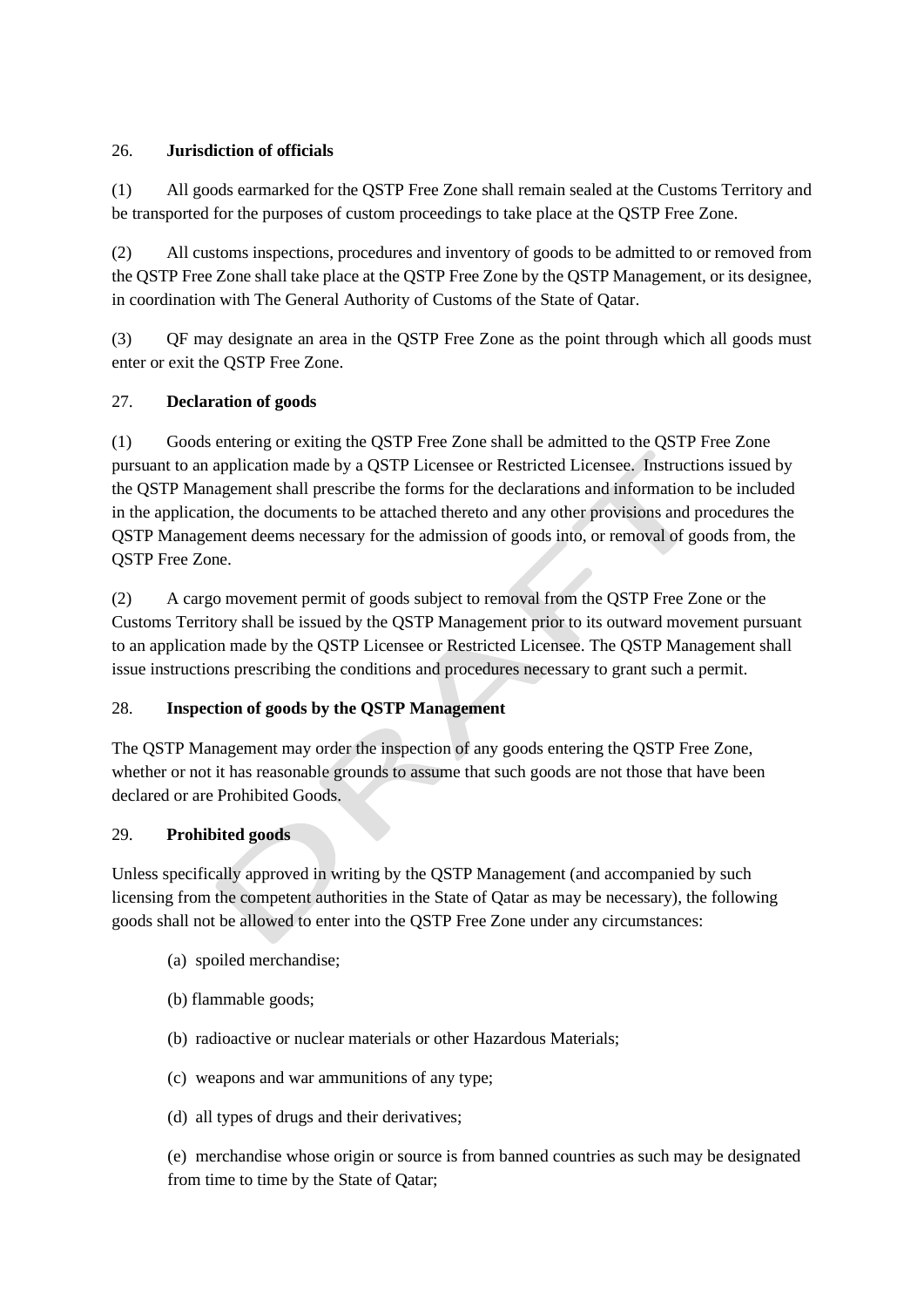(f) merchandise violating accepted standards of behaviour in the State of Qatar and the region; and

(g) merchandise violating the laws of the State of Qatar regarding intellectual, commercial, industrial, literary or artistic property.

# 30. **Abandoned, prohibited and confiscated goods**

The QSTP Management shall be authorised to take any of the following actions as it elects in its sole discretion:

(a) store goods that have been abandoned, left unclaimed or sequestered by the QSTP Management under the terms of these Regulations;

- (b) destroy, sell or otherwise dispose of abandoned goods; or
- (c) confiscate and return to the original sender any Prohibited Goods.

## 31. **Customs violations**

- (1) The following shall be considered customs violations under these Regulations:
	- (a) admitting, exiting, possessing or transporting any Prohibited Goods;

(b) obstructing the duties of any of the QSTP Management's officials or officers in the exercise of their powers under these Regulations, including their right to search and inspect goods; and

(c) submitting false or forged documentation to the QSTP Management regarding the nature and identity of the Imported Goods.

(2) The QSTP Licensee or Restricted Licensee, as the case may be, shall be liable for any loss or damage arising out of committing any of the foregoing customs violations.

# 32. **Tax exemption**

A QSTP Licensee shall adhere to the QSTP Tax Guidelines. Pursuant to the QSTP Free Zone Law, QSTP Licensees (and Restricted Licensees if explicitly provided for in the subject Restricted License) shall benefit from the corporate tax exemption provided the QSTP Tax Guidelines are adhered to.

#### 33. **Import and export duties**

As set forth in the QSTP Free Zone Law, no import or export duties of any kinds shall be levied on any goods of QSTP Licensees (and Restricted Licensees if explicitly provided for in the subject Restricted License) entering or leaving the QSTP Free Zone or the State of Qatar. For the avoidance of doubt, Exported Good to the Customs Territory shall be subject to customs duty.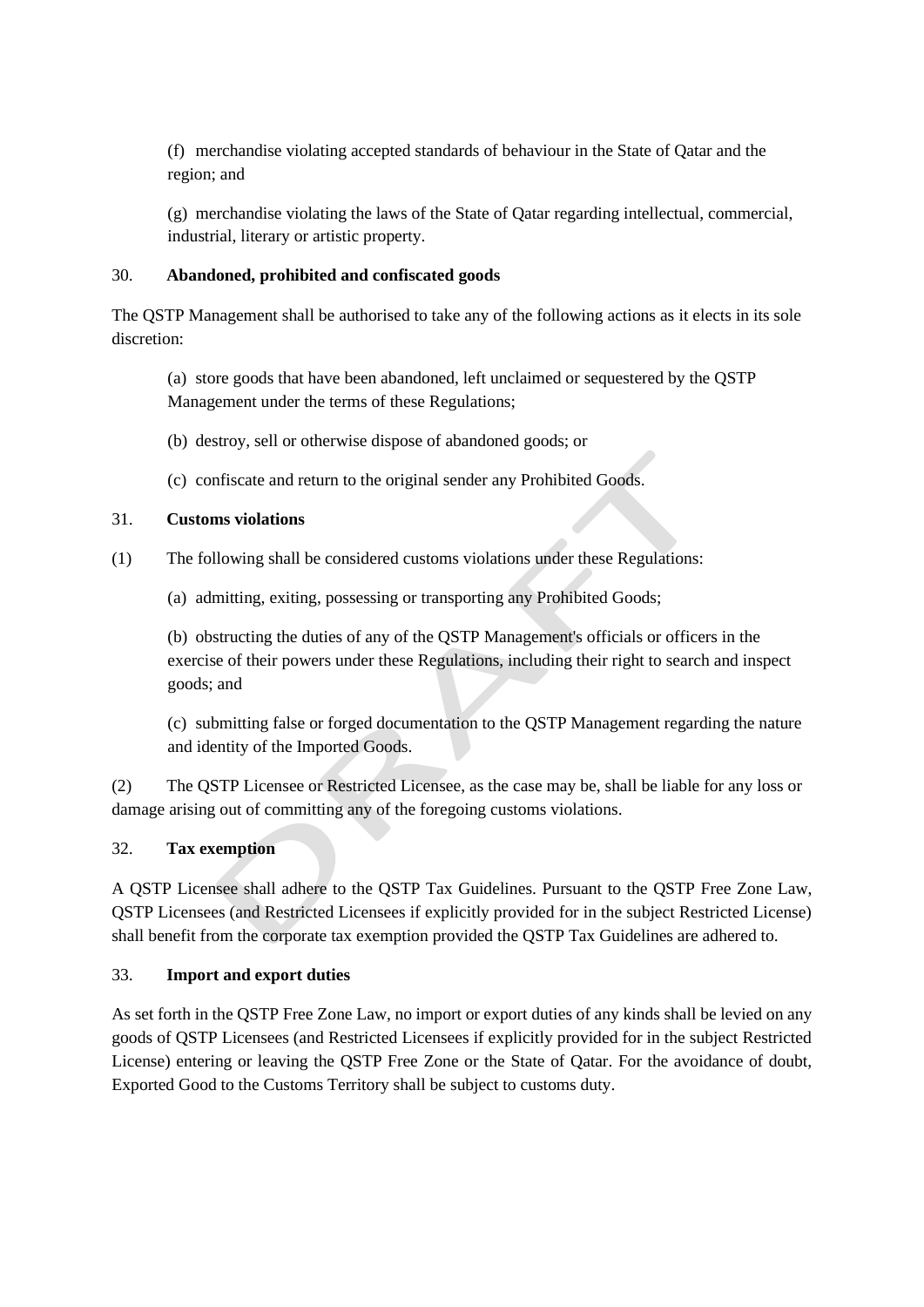## 34. **Incomplete or inaccurate information**

A Licensee who fails to provide the information required under these Regulations or under any rules made under these Regulations to the QSTP Free Zone, or who provides information, which is incomplete or inaccurate, commits a contravention of these Regulations and is liable to a fine to be determined by QSTP Management from time to time.

# 35. **Fees and Fines**

(1) The QSTP Management will issue a schedule of fees and may update the schedule from time to time.

(2) An Applicant or a Licensee must pay any fee due to the QSTP Free Zone immediately upon or prior to the fee becoming due.

(3) Such fees paid by an Applicant or a Licensee are not refundable, save for any special circumstances which requires the QSTP Free Zone to intervene and decide otherwise.

(4) The QSTP Free Zone will issue a schedule of fines and may update the schedule from time to time, where the QSTP Free Zone may impose appropriate fines for a contravention of the provisions of these Regulations.

# **PART V SUITS AND ACTIONS**

# 36. **Good Faith Bar**

No suit or action shall lie against QF, the QSTP Board and the QSTP Management, or any person acting on behalf of them, in respect of anything done or omitted to be done in their official capacity in good faith.

# 37. **No Foreign Suits**

Neither, QF, the QSTP Board, the QSTP Management, nor anyone acting on their behalf, shall be required to prosecute, defend or take part in any proceedings outside the jurisdiction of the Court.

# 38. **Jurisdiction**

Unless otherwise agreed between the parties, all suits and actions between any parties (whether QF, the QSTP Board, the QSTP Management, a Licensee, the managing agents, if any, of the foregoing, or any other parties) concerning the applicability, interpretation and any other issue pertaining to these Regulations shall be referred to and settled by the lower and higher Court. All third parties, by submitting an application for Pre-approval, hereby submit to the exclusive jurisdiction of the Court and waive any claim of inconvenient forum.

# 39. **Applicable Law**

Unless otherwise agreed between the parties, in the absence of provisions in these Regulations or any other regulations that may be issued by the QSTP Board, the laws of the State of Qatar shall apply in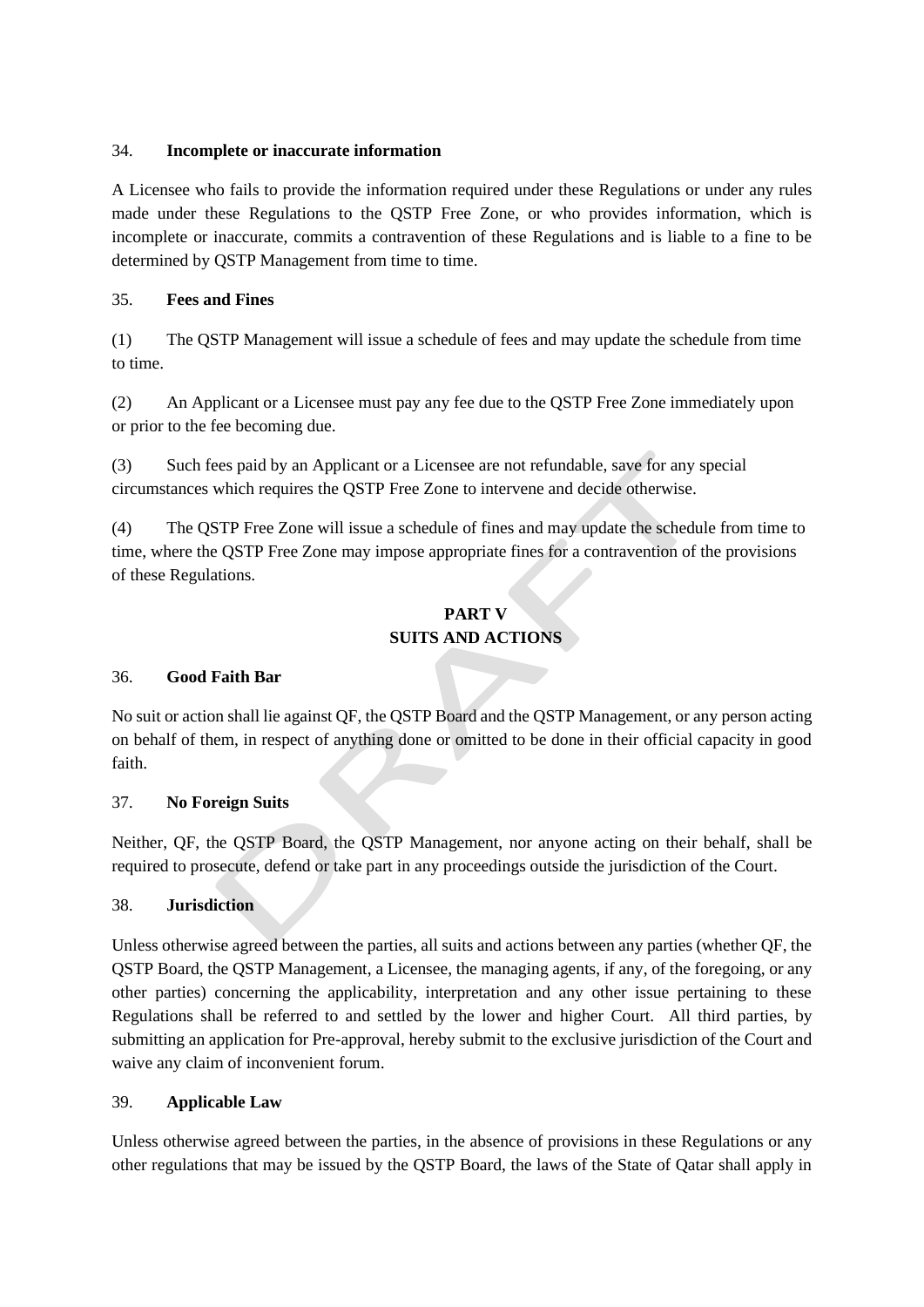any disputes arising. Any applications made to the Court shall be done in the manner prescribed by the Qatar Civil Procedure Law. Orders made by a Court concerning these Regulations shall be enforced by the QSTP Management as orders made in an action pending therein.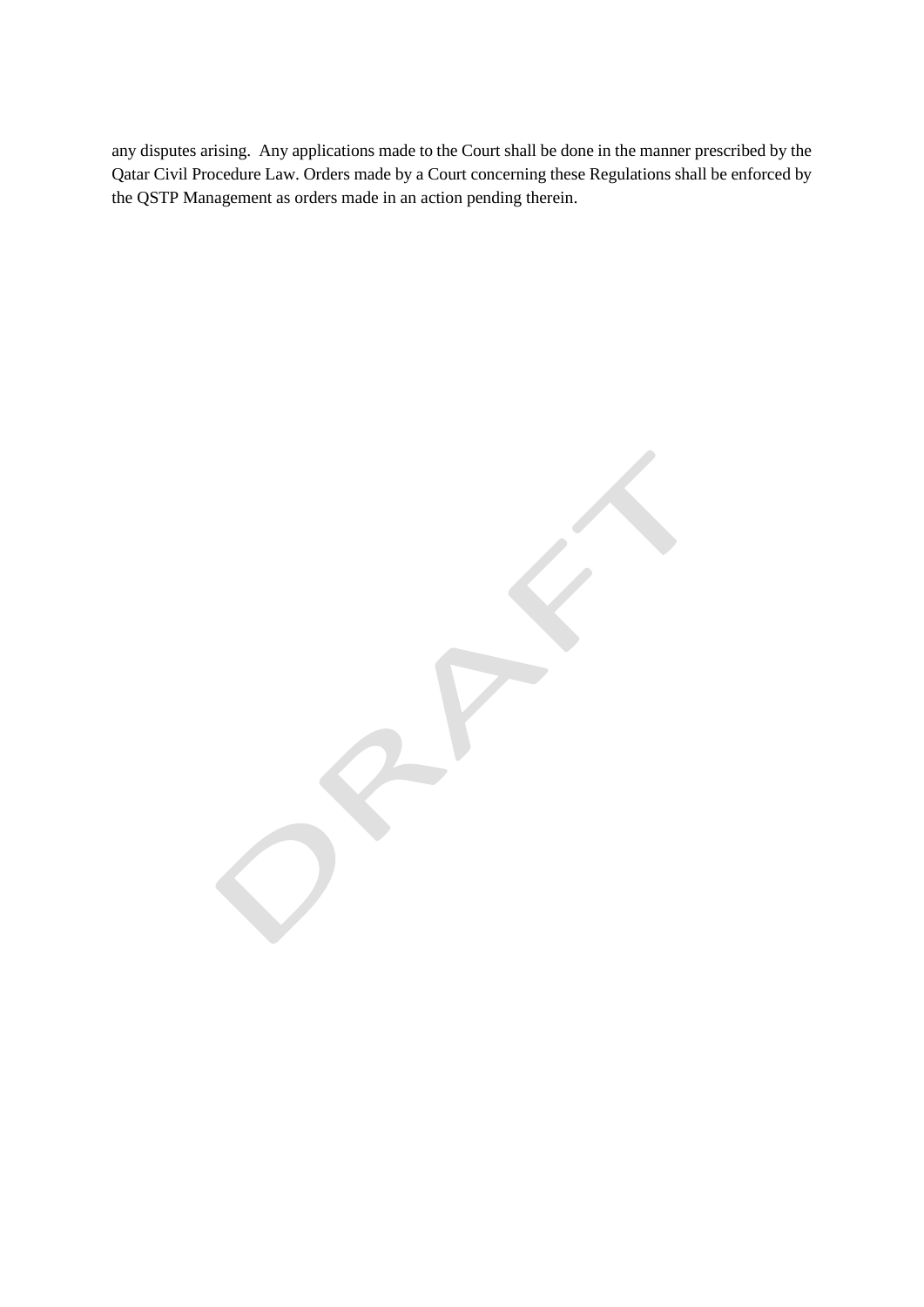# **ANNEXURE B**

Qatar Science & Technology Park Companies Regulations 2022

Dated [●] 2022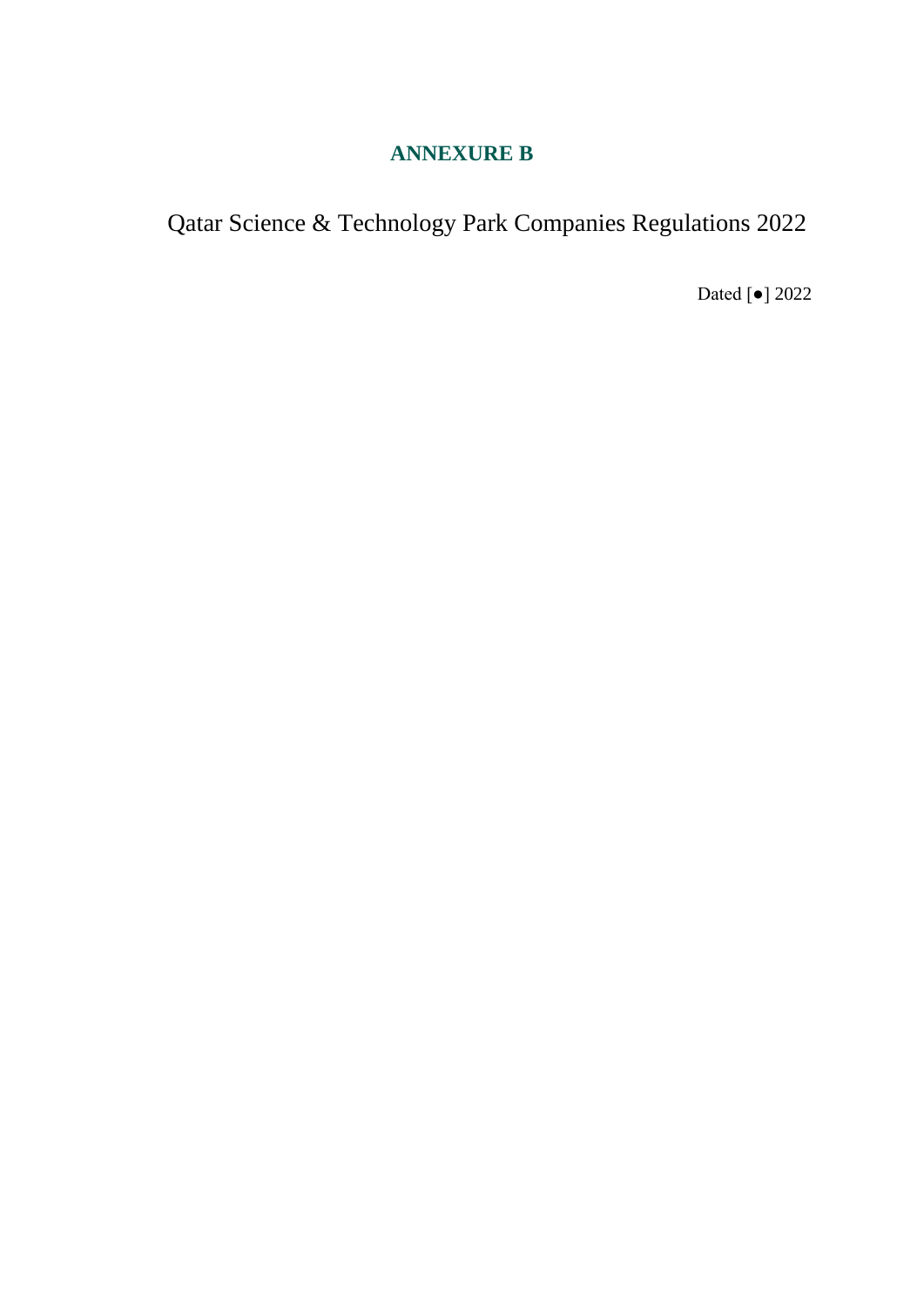## **PART I PRELIMINARY PROVISIONS**

#### **1. Title, Commencement and Authority**

(e) These regulations shall be referred to as the Qatar Science & Technology Park Companies' Regulations 2022 (the "**Regulations**").

(f) These Regulations have been issued by the QSTP Board pursuant to Law No. 36 of 2005 of the State of Qatar and shall replace the Free Zone Regulations dated 01 April 2015.

(g) These Regulations shall come into force on the date of its issuance by the QSTP Board and shall apply to all existing Companies and Branches.

(h) To the extent that a Company or a Branch is not compliant with the provisions of these Regulations, they shall rectify any such non-compliance within six (6) months from the issuance of these Regulations.

## **2. Definitions**

The following words and phrases wherever used in these Regulations shall have the meaning ascribed thereto hereunder, unless the context indicates otherwise:

"Applicant" shall mean the person or persons which have received Pre-approval and who are applying to incorporate a Company or register a Branch under these Regulations.

"Application" shall mean an application made to the QSTP Free Zone to incorporate a Company, or apply for the continuation of a Foreign Company in the QSTP Free Zone or register a Branch under these Regulations.

"Approved Bank" shall mean any bank operating in the State of Qatar and regulated by the Qatar Central Bank. In the case of such a bank with one or more branches, the term "Approved Bank" refers only to branches located in the State of Qatar.

"Articles of Association" shall mean the articles of association submitted by a Company to the QSTP Free Zone under these Regulations.

"Board of Directors" or "Manager" shall mean a group of persons (or, in the case of a Manager, one person) who manage, direct and supervise the affairs of a Company.

"Branch" shall mean the branch of a Parent Company registered pursuant to these Regulations.

"Company" shall mean a company incorporated pursuant to these Regulations.

"Court" shall mean a court or judicial tribunal of competent jurisdiction in the State of Qatar.

"Foreign Company" shall mean a company incorporated in a jurisdiction other than the QSTP Free Zone.

"Foreign Jurisdiction" shall mean a jurisdiction other than the QSTP Free Zone.

"License" shall mean a QSTP License, a Restricted License or a Service License.

"Licensee" shall mean a QSTP Licensee, a Restricted Licensee or a Service Licensee.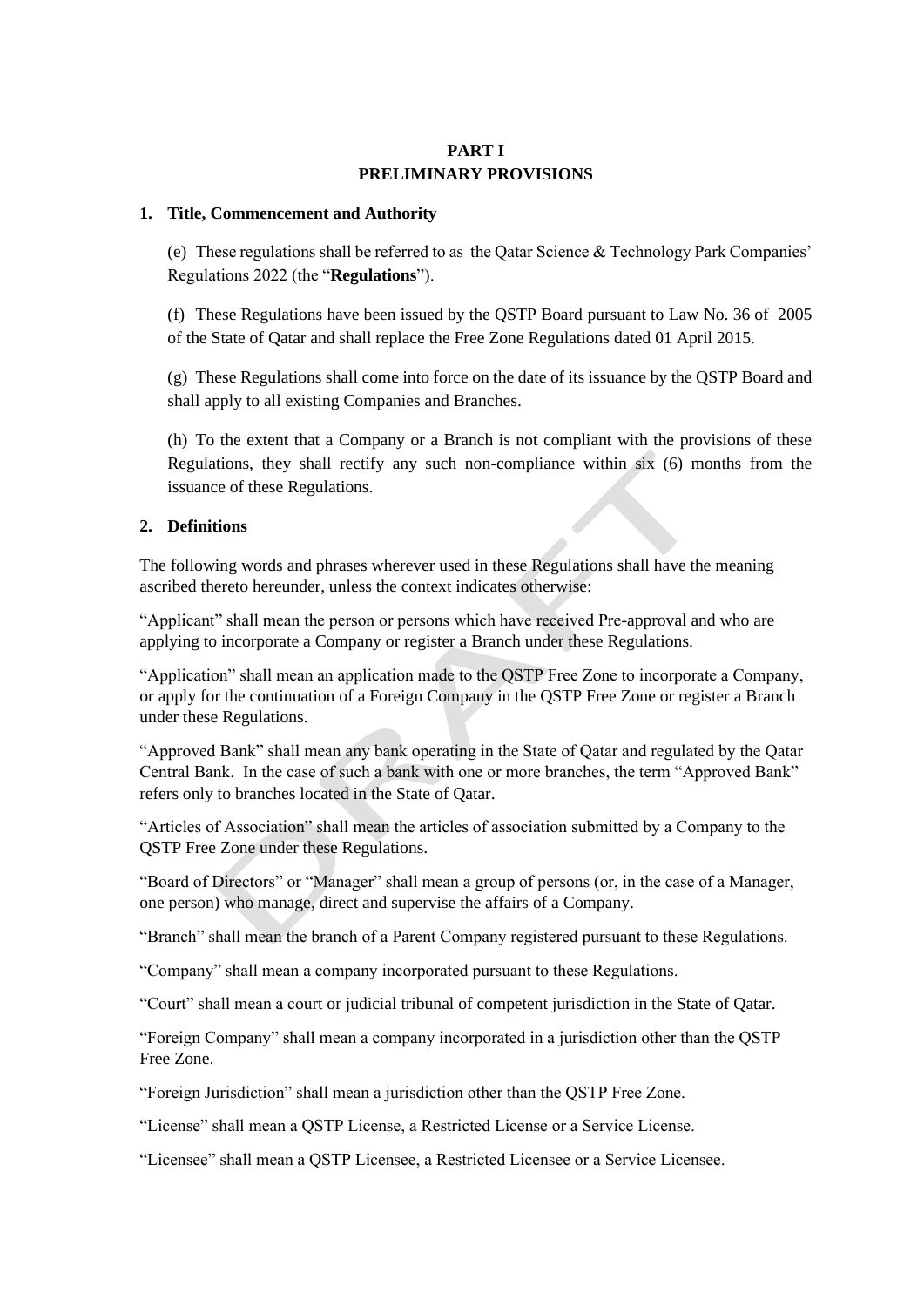"Licensee Manager" shall mean the natural person who is appointed by the Licensee to be its principal representative both within the QSTP Free Zone and in all matters before QF, the QSTP Board, the QSTP Management and authorities in the State of Qatar pursuant to the Licensing Regulations.

"Licensing Regulations" means the Qatar Science and Technology Park Licensing Regulations in force from time to time.

"Ordinary Resolution" means a resolution passed by Shareholders holding at least fifty one per cent. (51%) of the share capital of a Company unless the Articles of Association provide otherwise.

"Parent Company" shall mean a company, whether incorporated inside or outside the State of Qatar, which seeks to register a Branch under these Regulations.

"Pre-approval" shall mean the approval of the initial application submitted by a prospective Licensee to the QSTP Free Zone in accordance with provisions under the Licensing Regulations.

"QF" shall mean Qatar Foundation for Education, Science and Community Development.

"QSTP Board" shall mean the Board of Directors of the QSTP Free Zone.

"QSTP Free Zone" shall mean the free zone established under the QSTP Free Zone Law as the Qatar Science & Technology Park.

"QSTP Free Zone Law" shall mean Law No. (36) of 2005 of the State of Qatar (as may be amended from time to time).

"QSTP License" shall mean the license issued by the QSTP Board to a Company or a Branch pursuant to the Licensing Regulations.

"QSTP Licensee" shall mean an entity which has been granted a QSTP License under these Regulations and whose QSTP License has not expired or been struck off.

"QSTP Management" shall mean the management of QSTP, which shall carry its functions pursuant to the directions of QSTP Board.

"Register" shall mean a register of the name of all Licensees with all pertinent information and particulars of the same as maintained by the QSTP Free Zone.

"Regulations" shall mean these Qatar Science & Technology Park Free Zone Companies Regulations 2022.

"Restricted License" shall mean the license issued by the QSTP Board to a Restricted Licensee pursuant to these Regulations.

"Restricted Licensee" shall mean a natural person (or persons) or an entity which has been granted a Restricted License under these Regulations and whose Restricted License has not expired or been struck off.

"Service License" shall mean the license issued by the QSTP Board to a Service Licensee pursuant to these Regulations.

"Service Licensee" shall mean a natural person (or persons) or an entity which provides services to tenants of the QSTP Free Zone (whether such tenants are Licensees, Restricted Licensees or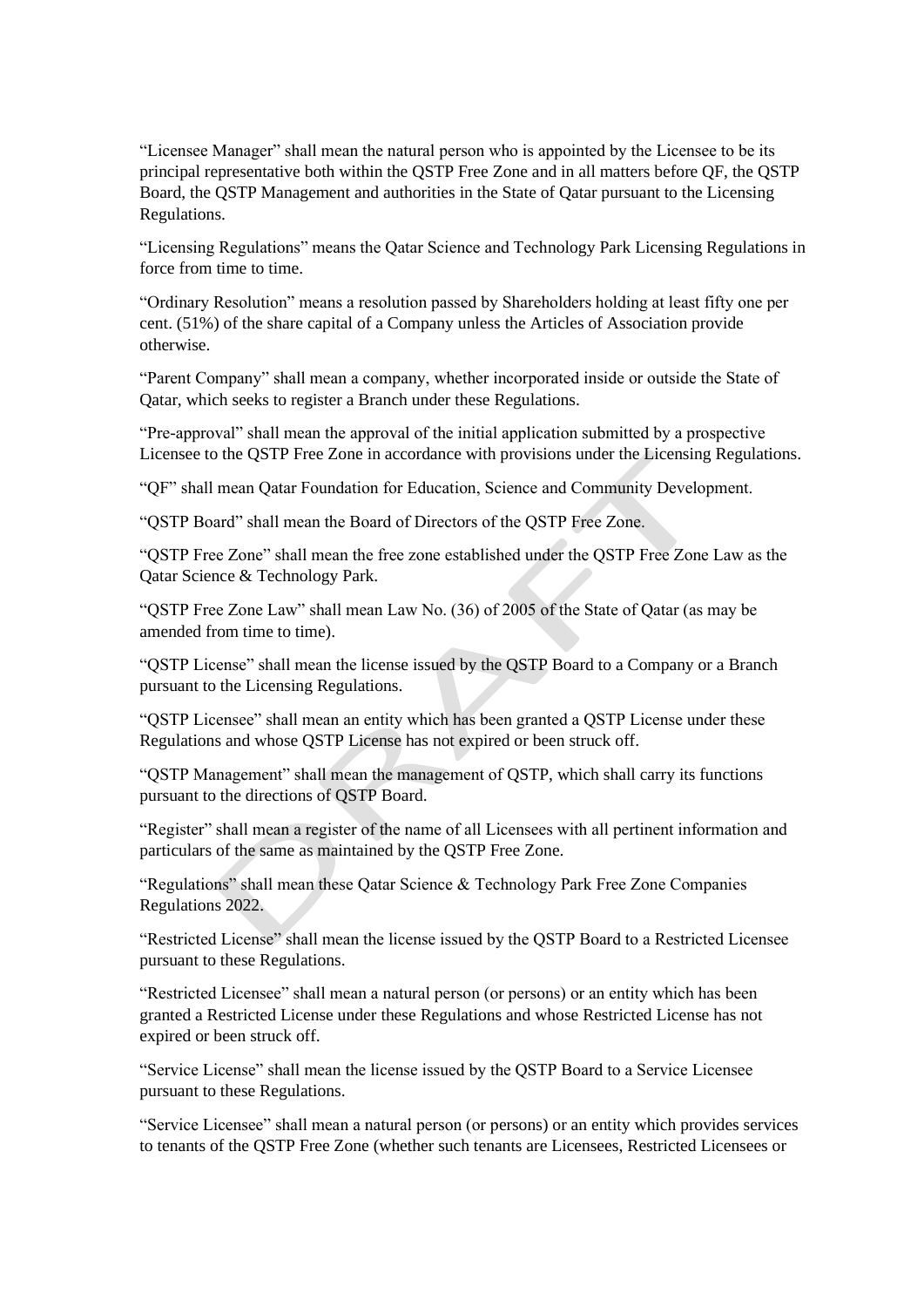other Service Licensees), which has been granted a Service License under these Regulations and whose Service License has not expired or been revoked.

"Shareholders" shall mean one or more natural person(s) or entity(ies), which may be Qatari or non-Qatari, who own shares in a Company. For purpose of clarity, a Company may be 100% owned by non-Qatari natural person(s) or entity(ies).

"Special Resolution" means a resolution passed by Shareholders holding at least seventy-five percent (75%) of the share capital of a Company unless the Articles of Association provide otherwise.

"Trade Name" shall mean a name (other than the full name of the Licensee (excluding a Service Licensee) as it appears on its License) which:

(a) the QSTP Free Zone has approved in writing as a trade name, in its sole discretion; and

(b) is accompanied by a Trade Name Disclosure in all materials in which it is used, including contracts, correspondence, receipts, notices or other papers, website, electronic storage medium, samples, models, or drawings.

"Trade Name Disclosure" shall mean, where a Trade Name is used, a disclosure by a Licensee (other than a Service Licensee) confirming the full legal name of the Licensee as appears on its License. Such disclosure to be included once in any material and on each page of the Licensee's website (where applicable).

#### **3. Application of the Regulations**

(2) These Regulations apply to:

- (a) a Company; and
- (c) a Branch.

(3) References in these Regulations to any requirement for any document to be written, in writing, to be presented in writing or for the giving of any notice are to be construed as satisfied by an electronic record and any references in these Regulations to any requirement for a signature on any document or notice are to be construed as satisfied by an electronic document and/or electronic signature, which may be proved in any manner approved by the QSTP Free Zone.

# **PART II ENTITY, TYPE AND FORM**

#### **4. Types of entity**

These Regulations recognize the following types of entities:

- (a) Company; and
- (b) Branch.

# **PART III COMPANY INCORPORATION**

#### **5. Legal form**

Any Company incorporated pursuant to these Regulations shall be a limited liability company.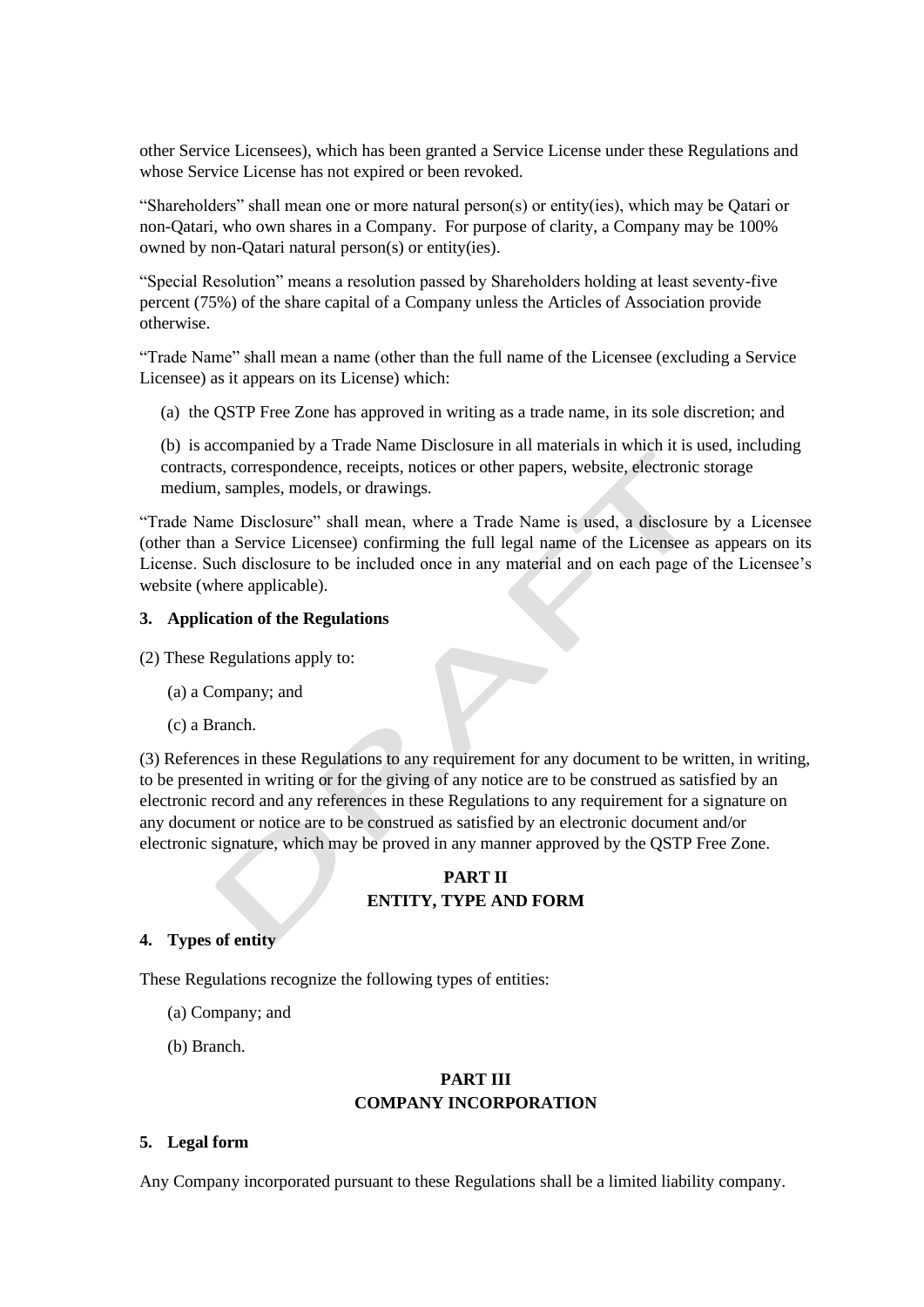# **6. Legal personality**

A Company will have a separate legal personality from that of its Shareholder(s). The liabilities of a Company, whether arising in contract, by law or otherwise, are the Company's liabilities and not the personal liabilities of its Shareholder(s), or officer of the Company, except as provided for by these Regulations.

# **7. Number of Shareholders**

A Company may consist of one or more Shareholder(s). The liability of each Shareholder shall be limited to the amount of their fully paid up shares in the Company. A Company shall not be permitted to raise capital or obtain loans by way of public subscription in Qatar.

# **8. Effects of non-incorporation**

No Company shall have a legal personality until it has been incorporated in accordance with the provisions of these Regulations. The Shareholders shall be jointly and severally responsible for any damages sustained by a third party as a result of non-incorporation.

# **9. Application for incorporation of a Company**

(1) An Application shall be in the manner and form prescribed by the QSTP Free Zone from time to time.

(2) The Applicant shall apply to the QSTP Free Zone for the incorporation of the Company as part of the Pre-approval process.

# **10. Requirement for payment of subscription monies for shares**

(1) A Company shall not be incorporated until all shares have been distributed among all the Shareholders and the value thereof paid in cash have been fully paid up and subscriptions in kind have been delivered.

(2) Cash subscriptions shall be deposited in an Approved Bank and shall only be available to the Board of Directors or Manager specified in the Articles of Association on presentation of a certificate certifying the incorporation of the Company and being entered in the Register. The QSTP Free Zone may, at any time and in its sole discretion, request evidence of the deposit of such subscribed capital with the Approved Bank.

(3) Should a Shareholder's share be one in kind, the Articles of Association shall state the type of such share, its value, the price accepted by the other Shareholders, the name of the Shareholder and their share in the capital against what they have contributed.

(4) The person contributing a share in kind shall be liable to third parties for the difference between the actual value and the value estimated to such in-kind contribution in the Articles of Association. Other Shareholders shall also be jointly and severally liable to settle any difference unless they can prove that they are not aware of the discrepancy. Upon the request of QSTP Free Zone, the Applicant may be requested to provide the method of such valuation as part of the Application.

# **11. Articles of Association**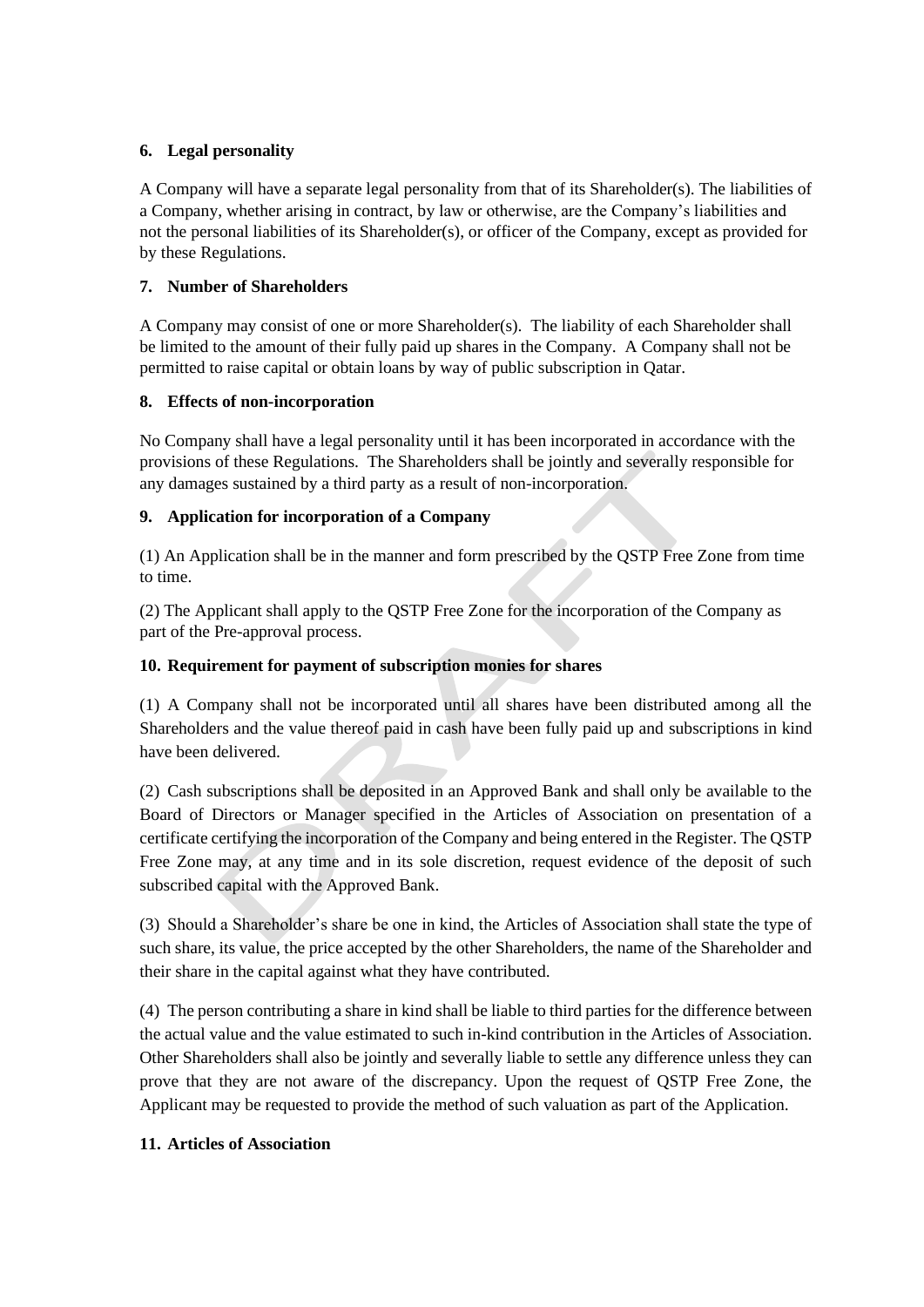(1) The Articles of Association shall be in writing and shall be signed by all the Shareholders at the time of Application. The Articles of Association shall include such information as is required by the QSTP Free Zone, including, without limitation, the following:

(a) the Company name, object and address (which shall be within the QSTP Free Zone);

(b) the name, nationality, place of residence and address of each Shareholder;

(c) the amount of share capital, the share of each Shareholder, a statement of shares in kind, their value and the names of those presenting the same (if any);

(d) the administration and management structure of the Company including the names and nationalities of the Manager or members of the Board of Directors, the quorum for meetings of the Board of Directors and other governance matters;

(e) the Company's duration;

(f) the method of distribution of profits and losses;

(g) the provisions relating to the holding of the general assembly of the Company including the quorum required, the appointment of the chairman of the meeting and other matter relating to the general assembly;

(g) conditions relating to the transfer of shares in the Company;

(h) the approved method by which notices to Shareholders are required to be communicated; and

(i) provisions relating to the winding up of the Company.

(2) The Articles of Association shall not include any provision excluding any Shareholder from a right in the profits, or absolving them from loss, otherwise the Articles of Association shall be considered null and void.

(3) Where the Articles of Association does not specify a Shareholder's share in the profit or loss, such share shall be proportionate to their share in the capital. Where the Shareholder's share has been paid by consideration other than in cash, and the Articles of Association or other written evidence does not specify their share in the profit or loss, the Company shall evaluate their share.

(4) The Articles of Association and any amendment thereto shall be written in Arabic or English and authenticated by an authorised officer of the Company and filed with the QSTP Free Zone.

(5) In the event of any failure to incorporate the Company in the manner prescribed in these Regulations, the Shareholders may consider that the Company's incorporation is null and void in dealings between themselves. However, the Shareholders cannot avoid or refute a contract with a third party on the basis that the Company's incorporation is not effective.

# **12. Effect of Articles of Association on Shareholders**

(1) The Articles of Association shall bind the Company and the Shareholders thereof to the same extent as if it has been signed by each Shareholder and contained covenants on the part of each Shareholder to observe all the provisions of the Articles of Association; and all money payable by any Shareholder to the Company under the Articles of Association shall be a debt due from him to the Company.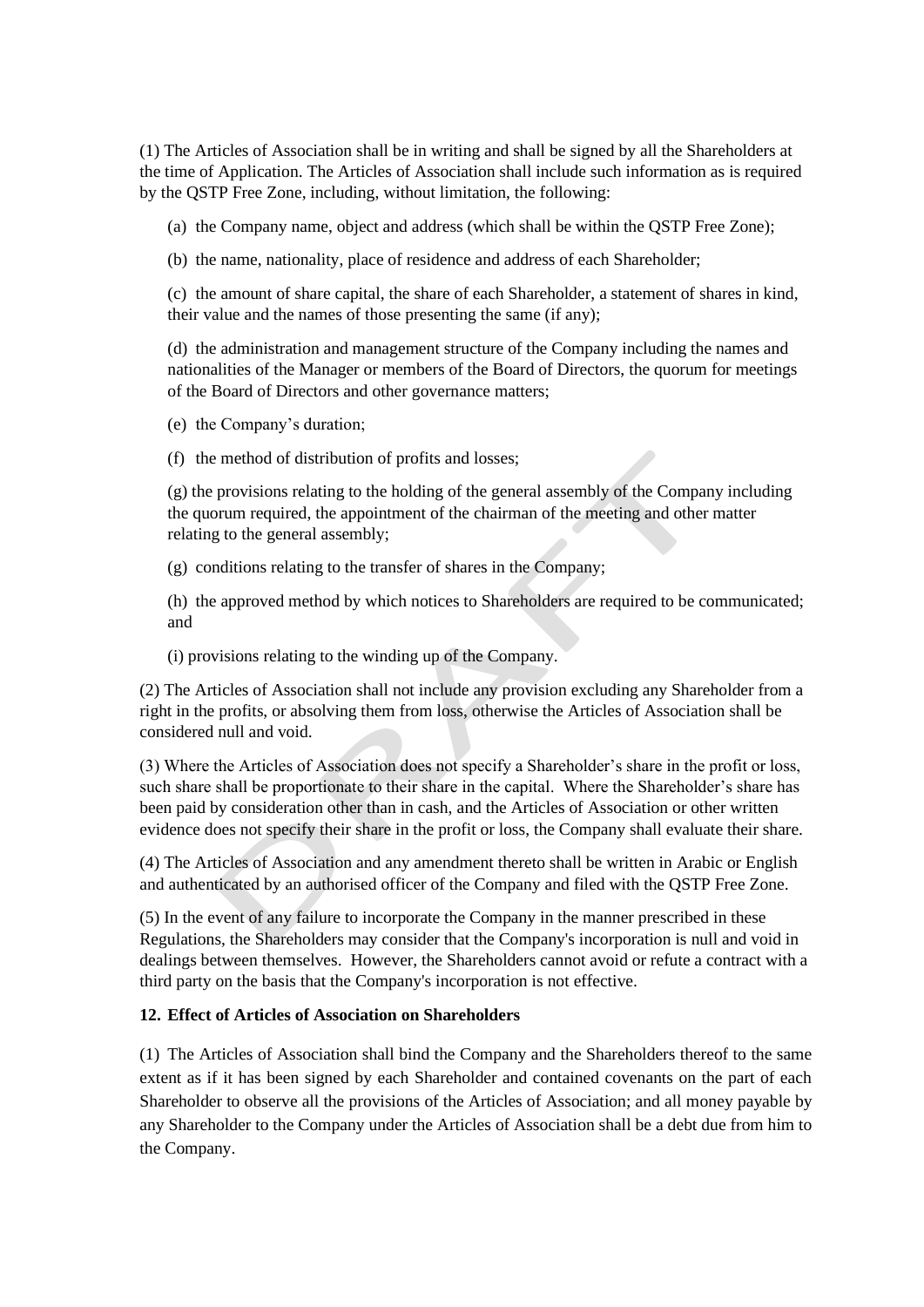(2) The Articles of Association have no effect to the extent that they contravene or are inconsistent with these Regulations.

# <span id="page-28-0"></span>**13. Amendment of Articles of Association**

(1) Subject to subsection (2), Shareholders of a Company may, by a Special Resolution, amend the Articles of Association.

(2) The Articles of Association must include the following provisions:

- (a) that specified provisions of the Articles of Association may not be amended;
- (b) if required, that a specific quorum and voting majority is required to amend the Articles of Association or specific provisions of the Articles of Association;
- (c) that an addendum to the Articles of Association must be signed by each Shareholder at the time of such amendment for any amendment to be effective;
- (d) such resolution and addendum passed by the Shareholders must be filed with the QSTP Free Zone within fourteen (14) calendar days of passing such decision.

(3) Such amendment will take effect upon registration by the QSTP Free Zone and entered into the Register.

## **14. Restated Articles of Association**

(1) A Company may, at any time, file a restated Articles of Association. The restated Articles of Association must be signed by each Shareholder of the Company at the time of such restatement.

(2) A restated Articles of Association filed under subsection (1) shall incorporate only such amendments that have been registered under Regulation [13](#page-28-0) and that, under any provision of these Regulations, are deemed to have been made.

(3) Where a Company files a restated Articles of Association under subsection (1), the restated Articles of Association has effect as the Articles of Association of the Company with effect from the date that it is registered by the QSTP Free Zone.

(4) The QSTP Free Zone is not required to verify that a restated Article of Association filed under this Regulation incorporates all the amendments, or only those amendments, that have been registered under Regulation [13](#page-28-0) or that, under any provision of these Regulations, are deemed to have been made.

# **15. Effect of incorporation or registration**

(1) Upon approval of an Application, the QSTP Board will issue a QSTP License for the Company or the Branch to operate within the QSTP Free Zone.

(2) From the date of incorporation of a Company with the QSTP Free Zone, the subscribers to the Articles of Association, together with such other persons as may from time to time become Shareholders of the Company, shall form a body corporate by the name contained in the Articles of Association, capable of exercising all the functions of a legal entity and having perpetual succession.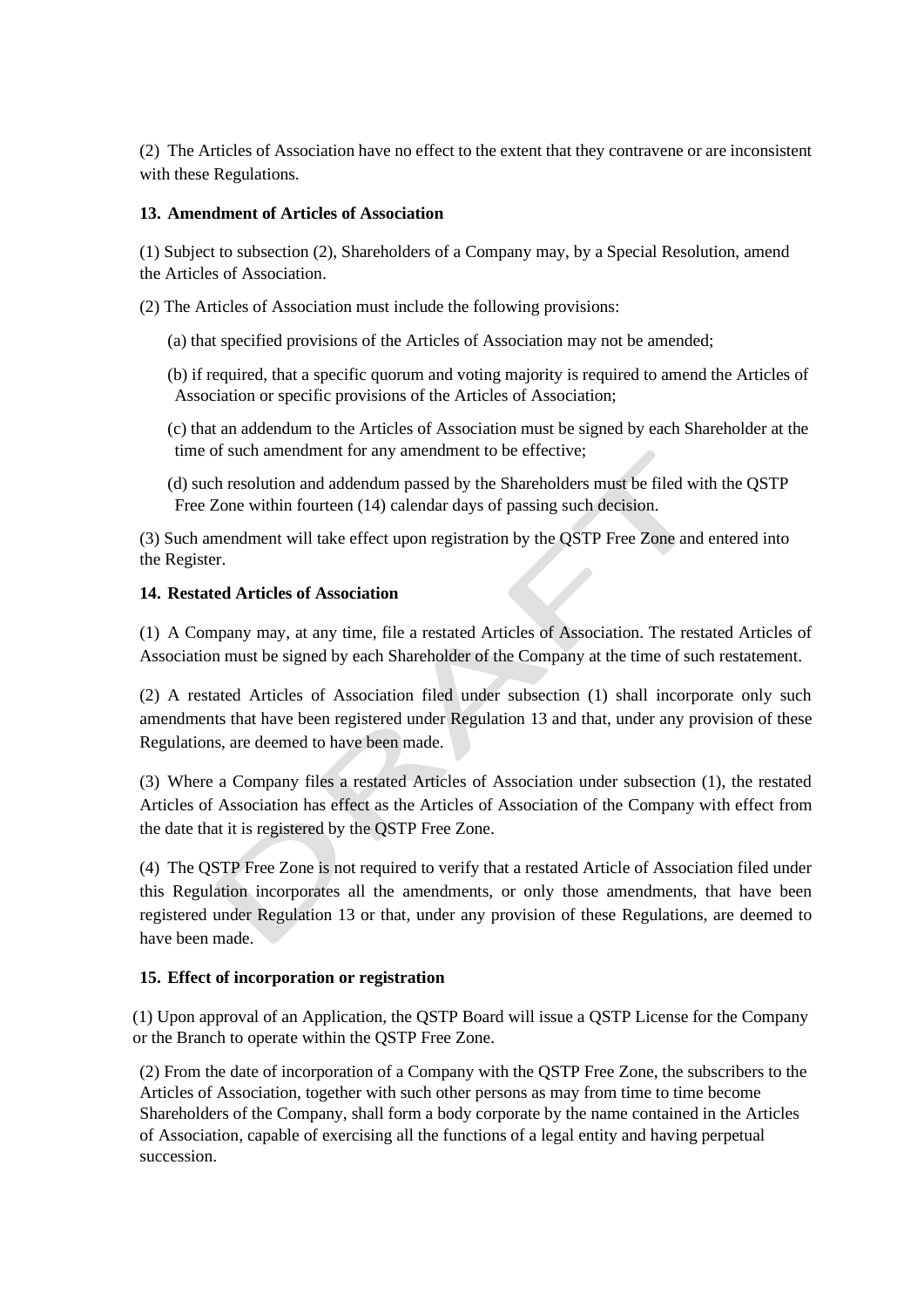## <span id="page-29-0"></span>**16. Letterhead and contracts**

(1) All contracts, correspondence (including in electronic form), invoices, receipts, notices and other papers issued by the Company shall bear its name (or its Trade Name with a Trade Name Disclosure), a statement that it is a company with limited liability, its place of business and its Company incorporation number. Contracts on behalf of a Company may be made in written or other form by any person acting under its authority, express or implied.

(2) A contract may be varied or discharged in the manner agreed by the parties.

(3) Where a contract purports to be made by a Company or by a person as an agent for a Company, at a time when the Company has not yet been formed, then subject to any agreement to the contrary, the contract shall have effect as a private contract entered into by such person and such person shall be personally liable on the terms and conditions of the contract entered into.

(4) Any contract purported to be made as mentioned in subsection (3) of Regulation [16](#page-29-0) may subsequently be unilaterally adopted by the Company and the Company shall thereupon become a party thereto to the same extent as if the contract had been made after the incorporation and in substitution for and discharge of the agent or person purporting to act on its behalf.

(5) Where the Company is under liquidation, any correspondence and papers issued by the Company shall bear a statement that the Company is in liquidation.

# **17. Execution of instruments**

(1) A Company may empower any person, either generally or in respect of any specified matter, as its agent, to execute documents, agreements, deeds or others similar instrument on its behalf in any place whether within or outside the QSTP Free Zone.

(2) A document, agreement, deed or other similar instrument signed by such an agent on behalf of the Company shall bind the Company and have the same effect as if it had been executed by the Company itself.

# **18. Written resolutions**

Subject to the Articles of Association, any action that may be taken by the shareholders of the Company at a meeting of the Shareholders may also be taken by a resolution of Shareholders provided such written resolution is signed by all Shareholders.

#### **19. Filing of Shareholder resolutions**

An original or a certified copy of an Ordinary Resolution or a Special Resolution must be filed with the QSTP Free Zone within fourteen (14) calendar days after it has been passed or made.

#### **20. Authentication of documents**

A document or proceeding requiring authentication by a Company may be signed by a Manager, or other authorised officer of the Company, provided it is not specifically required by the QSTP Free Zone for the documents to be authenticated and attested by another competent authority. For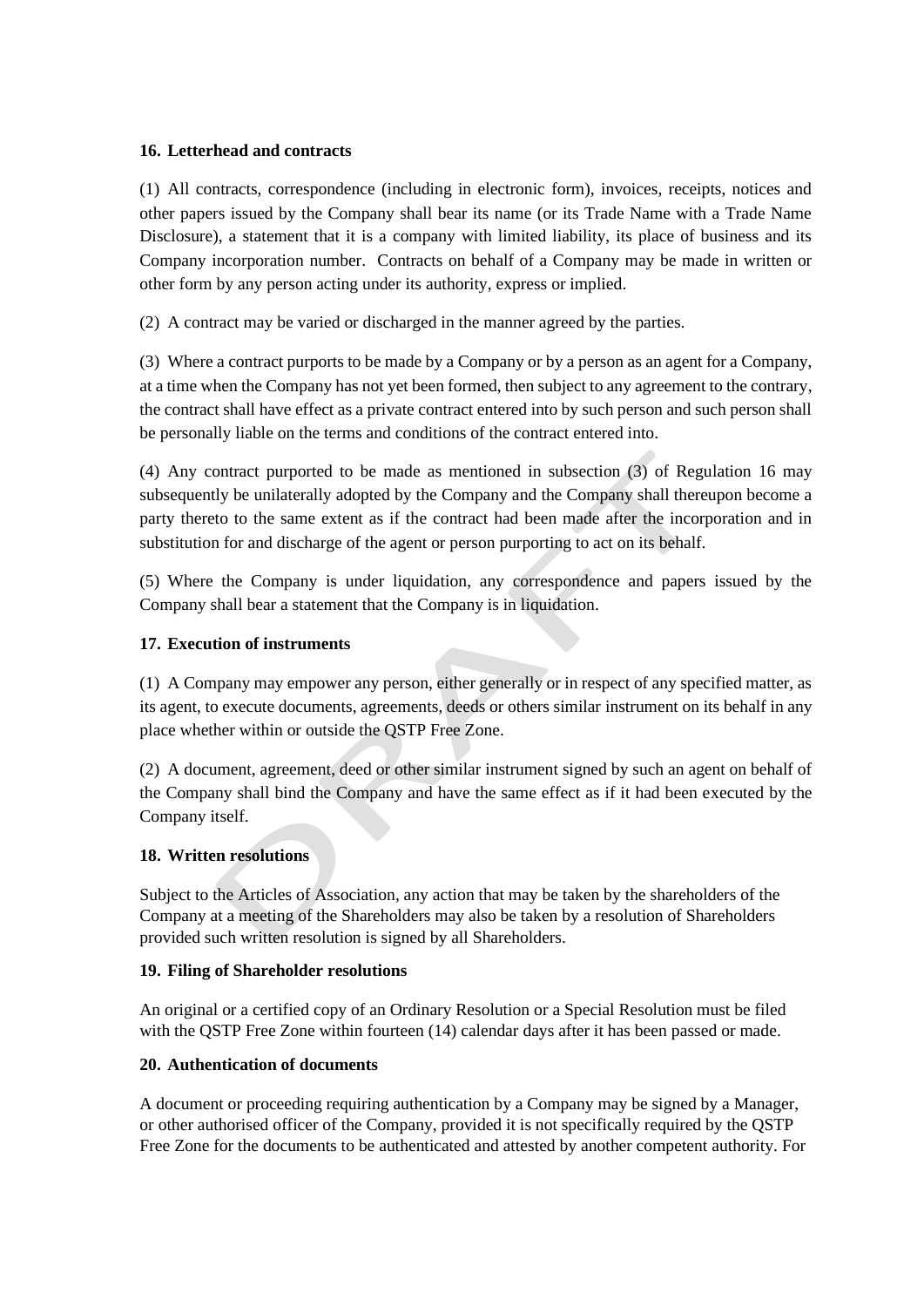the avoidance of doubt, the QSTP Free Zone may request any document presented to it by a Company or a Branch to be attested.

#### **21. Nationality of Company**

Any Company incorporated in the QSTP Free Zone shall be of Qatari nationality and shall have its sole place of business in the QSTP Free Zone.

#### **22. Powers and objects of a Company - ultra vires**

(1) No act of a Company shall be invalid by reason only of the fact that the Company was without capacity or power to perform the act.

(2) The objects of a Company shall not include business activities requiring it to carry out banking, insurance or the investment of monies for third parties, whether as a principal or agent.

# **PART IV SHARES**

## **23. Minimum share capital requirements**

- (1) There shall be no minimum share capital requirement for a Company. However, the Company shall have sufficient capital to fulfil its objects as demonstrated to QSTP Free Zone by the Applicant.
- (2) The nominal value of a share shall not be less than ten Qatari Riyals (QR. 10) or as the QSTP Free Zone may specify from time to time.
- (3) In the event that a share is owned by several persons, the Company may suspend the enjoyment of rights attached thereto until the owners of the said share nominate one person who may be considered as the sole owner of that share. The Company may decide a date for the shareholders to complete the vote. In the event the shareholders fail to elect a sole owner by the decided date, the Company may sell the share for the benefit of its owners, and in which case, the Company shall offer the share first to the existing Shareholders and then to third parties.
- (4) Profits and losses shall be equally distributed among the Shareholders in accordance with their pro-rata holding of shares in the Company, unless the Articles of Association stipulates otherwise.

#### **24. Register of Shareholders**

(1) A register of Shareholders shall be maintained at the office of the Company containing the following information:

- (a) name, address, nationality and occupation of each Shareholder;
- (b) number and value of shares owned by each Shareholder;
- (c) transactions affecting the shares, the date of the transaction, the reason for the title transfer, the names of the transacting parties and their signatures; and
- (d) total number of shares owned by each Shareholder after the transaction.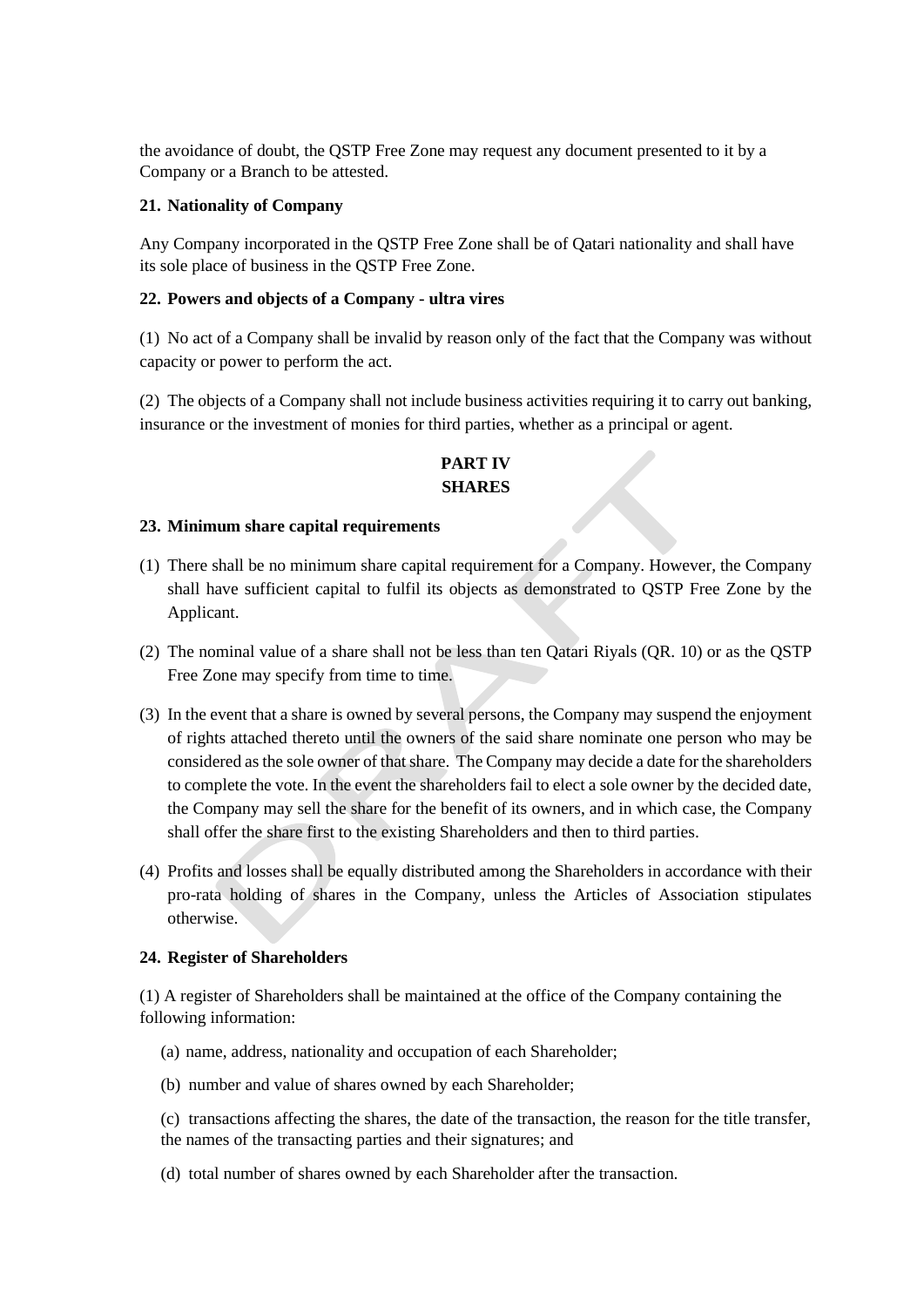The Manager or any officer appointed by the Company shall be responsible for maintaining the register of Shareholders and for the accuracy of information recorded therein.

The Shareholders shall have the right to peruse the register of Shareholders' register upon reasonable notice.

#### **25. Payment for consideration of shares other than in cash**

(1) A Shareholder's share shall be paid for in cash or for consideration other than cash that serves the objects of the Company. However, reputation or influence of a person shall not be considered adequate consideration for holding of shares.

(2) Where a Shareholder's share is represented by a title to an asset or any other in-kind right, the Shareholder shall arrange for the transfer of title of such asset to the Company free from any encumbrance and until such transfer such Shareholder shall be responsible to guarantee the value of the share in the case of destruction, impairment, a defect or other shortfall in the value of the asset.

#### <span id="page-31-0"></span>**26. Transfer of shares**

(1) Subject to such other regulations as may be made by the QSTP Free Zone, the shares or other interests of any Shareholder in a Company shall be personal estate, transferable in a manner provided by the Articles of Association of the Company and subject only to the restrictions provided therein.

(2) A Shareholder may transfer his share to another Shareholder or a third party in accordance with the provisions of the Articles of Association. Any transfer shall not be binding on the Company or third parties unless such transfer has been made through a written instrument in a form approved by the QSTP Free Zone, and it has been entered into the register of Shareholders and the Register. The Company shall not object to the entry of the transfer in the Register unless such transfer is in breach of the provisions of the Articles of Association or of these Regulations.

(3) Unless the Articles of Association provides otherwise, if a Shareholder wishes to transfer their shares to an individual who is not an existing Shareholder, for payment in cash, they shall first notify the existing Shareholders of the intended transfer including the name of the proposed transferee and the price to be paid by such transferee and the terms thereof . Every Shareholder shall have a right of pre-emption pro rata their shareholding in the Company to acquire the shares at the same price offered by the proposed transferee and on the same terms. Should a period of thirty (30) calendar days expire from the date of such notice of intended transfer, with no Shareholder exercising a right of acquisition, the Shareholder shall be free to transfer their share(s) to a third party. Where the right to acquire the shares is exercised by more than one Shareholder, the shares available for transfer shall be divided a pro rata among such Shareholders, which shall be allocated based on the number of shares owned by each such Shareholder in relation to the total number of shares held by all the Shareholders exercising such right to acquire.

(4) Nothing in this Regulation [26](#page-31-0) shall prejudice any power of the Company to register as Shareholder any person to whom the right to any shares of the Company has been transmitted by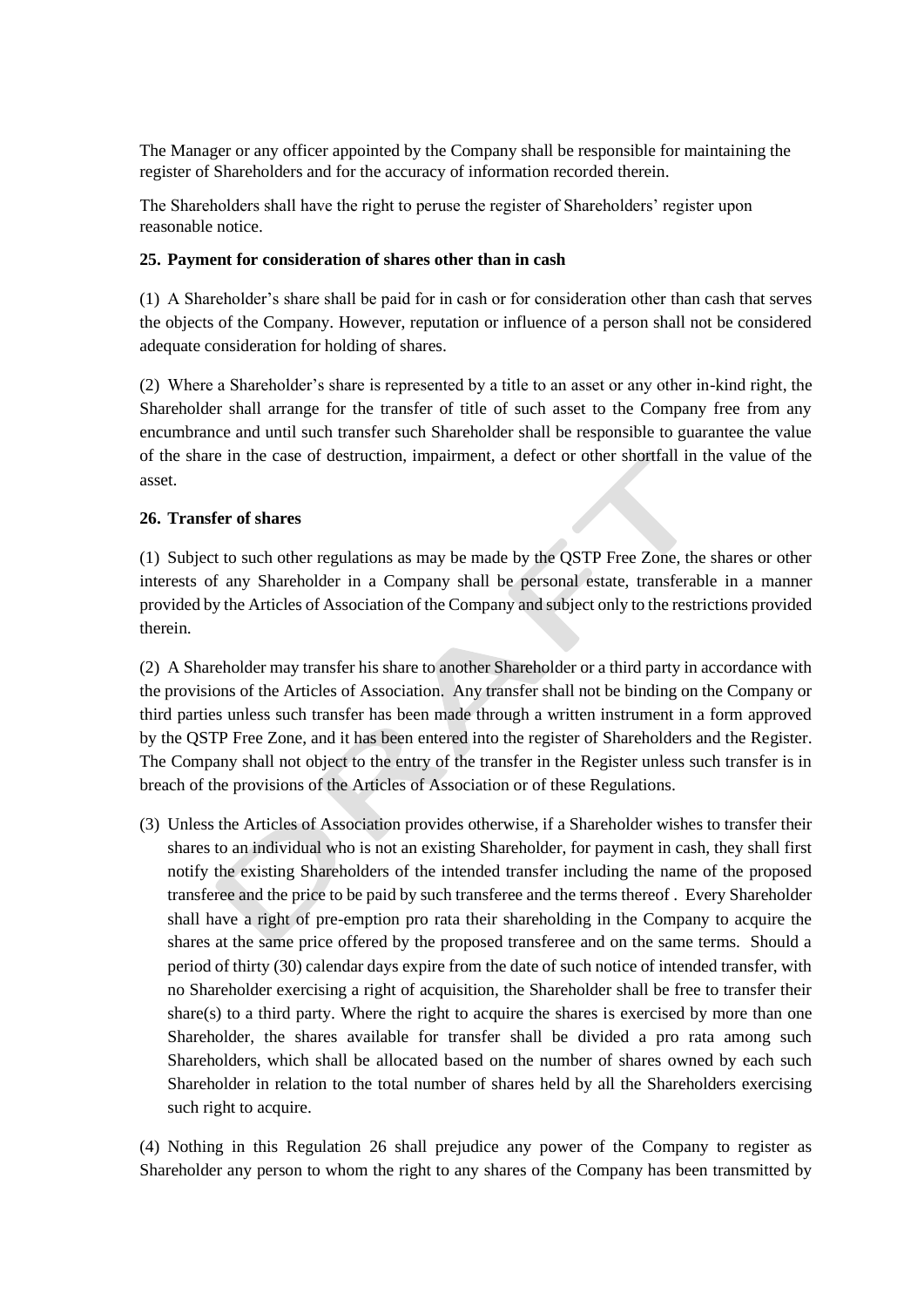operation of law.

#### **27. Transfer of shares upon death of a Shareholder**

- (1) The shareholding of every Shareholder shall revert to their heirs or those persons mentioned in their will. Such transfer shall not be subject to the provisions under the preceding Regulation [26.](#page-31-0)
- (2) A transfer of the share or other interest of a deceased Shareholder made by such person's authorised estate representative(s) shall, although the estate representative is not himself a Shareholder of the Company, be as valid as if he had been such a Shareholder at the time of the execution of the instrument of transfer.

#### **28. Increase of share capital**

- (1) Subject to provisions in these Regulations, a Company, if authorised by a Special Resolution, may increase its issued share capital by issuing new shares.
- (2) A Company may not, without the consent of the QSTP Free Zone, create a share capital denominated in a currency other than Qatari Riyals or US Dollars.
- (3) Unless the Articles of Association provides otherwise, every Shareholder shall have a right of pre-emption pro rata to their shareholding in the Company to subscribe to the new shares at its nominal value. In the event that the existing Shareholders notify the Board of Directors or Manager of the Company in writing of its intention not to subscribe to such new shares, the new shares may be subscribed to by a third party.

#### <span id="page-32-0"></span>**29. Reduction of share capital**

- (1) Subject to its Articles of Association, a Company may, if authorised by a Special Resolution, reduce its share capital in any way, and in particular, without prejudice to the generality of the foregoing power, by:
	- (a) either with or without extinguishing or reducing liability on any of its shares cancel any paid-up capital that is lost or unrepresented by the Company's available assets; or
	- (b) either with or without extinguishing or reducing liability of any of its shares and either with or without reducing the number of such shares pay off any capital that is in excess of the requirements of the Company.
- (2) No Company shall reduce the amount of its share capital by virtue of subsection (1) of this Regulation [29](#page-32-0) unless it complies with the following:
	- (a) at a date not more than thirty (30) calendar days and not less than fifteen (15) calendar days before the date from which the reduction of the share capital is to have effect, the Company shall cause a notice to be published in a newspaper satisfactory to the QSTP Free Zone and on the Company's website (if available) stating:
		- (i) the current amount of the share capital (including the value of each share);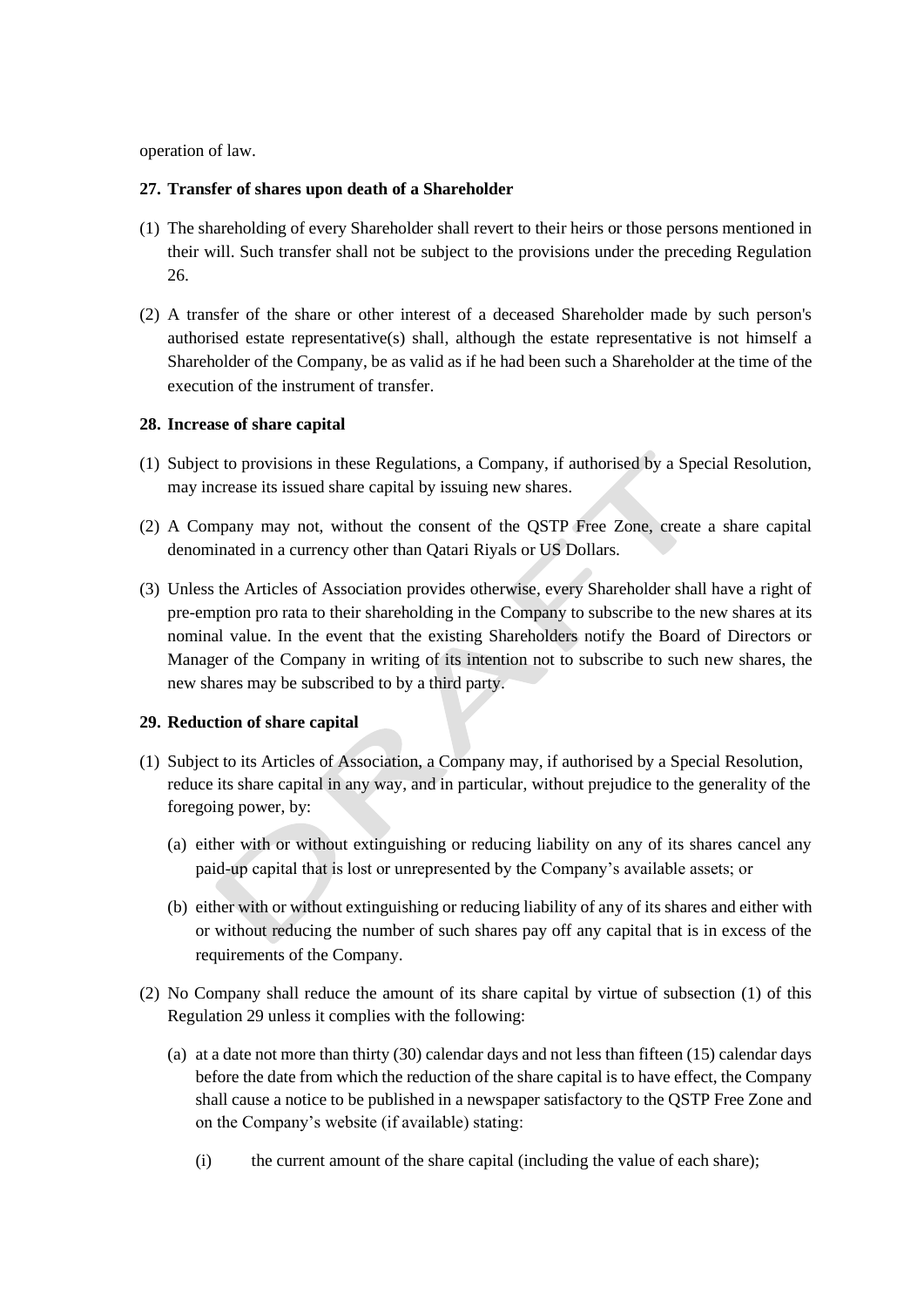- (ii) the amount to which the share capital is to be reduced;
- (iii) the manner in which the share capital is to be reduced; and
- (iv) the date from which the reduction is to have effect.
- (b) on the date from which the reduction is to have effect a letter addressed to the QSTP Free Zone shall be signed by the Shareholders and the Manager or all members of the Board of Directors (as the case may be) of the Company declaring either:
	- (i) that on that date the Company is solvent; or
	- (ii) that all the creditors of the Company on that date have consented to the reduction.
- (3) Where a Company reduces the amount of its share capital, it shall file the Special Resolution with the QSTP Free Zone within fourteen (14) calendar days after the date from which the reduction has taken effect, along with a copy of the publication and the letter as referred to in subsection (2) of this Regulation [29](#page-32-0) by stating that this Regulatio[n 29](#page-32-0) has been duly complied with and will require to amend its Articles of Association in accordance with these Regulations.

#### **30. Liability of shareholders on reduced share capital**

If, when a letter is signed in accordance with Regulation [29\(](#page-32-0)2)(b)(ii), a creditor who has not consented to the reduction has a debt or claim against the Company and which the Company is unable to satisfy as a result of the reduction, every person who was a Shareholder of the Company at the date of the letter is then liable to contribute to the satisfaction of the debt or claim in question on a proportional basis, an amount not exceeding their *pro rata* share in the amount of the share capital reduced.

#### **31. Certificate to be evidence of title**

A share certificate issued by the Company specifying any shares held by any Shareholder shall be *prima facie* evidence of the title of the Shareholder to the shares held in their name. For the avoidance of doubt, the issuance of bearer shares and share warrants is prohibited and it is also prohibited to have a nominee shareholder.

#### **32. Pledge of shares**

(1) A pledge of shares of a Company shall be in writing signed by the registered Shareholder to which the pledge relates.

(2) A pledge of shares of a Company need not be in any specific form but it shall clearly indicate—

- (a) the intention to create a pledge; and
- (b) the amount secured by the pledge or how that amount is to be calculated.

(3) Where the governing law of a pledge of shares in a Company is not the law applicable in QSTP Free Zone —

(a) the pledge shall be in compliance with the requirements of its governing law in order for the pledge to be valid and binding on the Company; and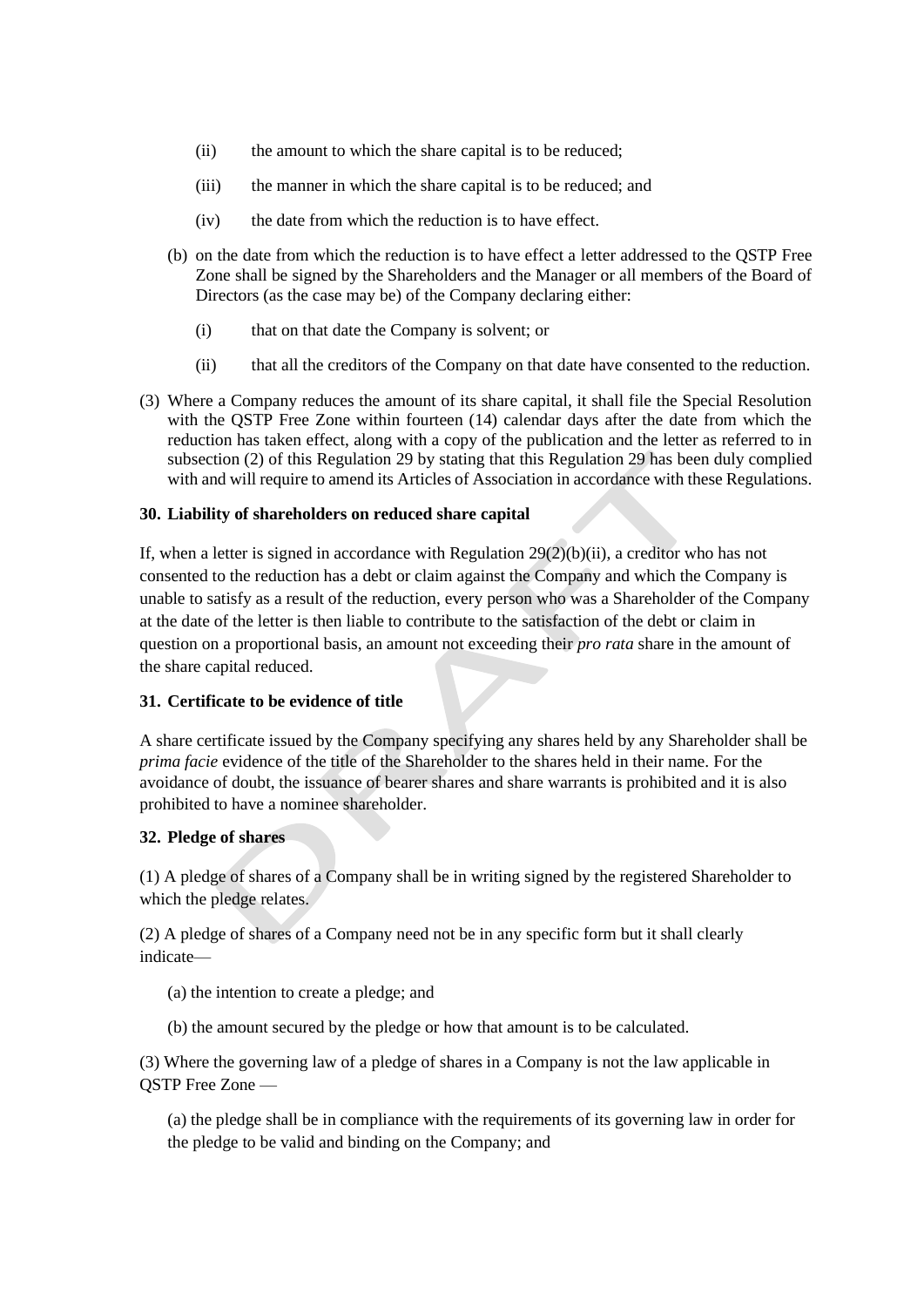(b) the remedies available to a pledgee shall be governed by the governing law and the instrument creating the pledge save that the rights between the pledgor or pledgee as a Shareholder or prospective shareholder of the Company and the Company shall continue to be governed by the Articles of Association and these Regulations.

(4) Where the governing law of a pledge of shares in a Company is the law applicable in the QSTP Free Zone, in the case of a default by the pledgor on the terms of the pledge, the pledgee is entitled to the following remedies—

(a) subject to any limitations or provisions to the contrary in the instrument creating the pledge, the right to sell the shares including to itself; and

(b) the right to appoint a receiver who, subject to any limitations or provisions to the contrary in the instrument creating the pledge, may—

(i) vote the shares;

(ii) receive distributions in respect of the shares; and

(iii) exercise other rights and powers of the pledgor in respect of the shares,

until such time as the pledge is discharged.

(5) Subject to any provisions to the contrary in the instrument of pledge of shares of a company, all amounts that accrue from the enforcement of the pledge shall be applied in the following manner—

- (a) firstly, in meeting the costs incurred in enforcing the pledge;
- (b) secondly, in discharging the sums secured by the pledge; and
- (c) thirdly, in paying any balance due to the pledgor.

(6) Subject to subsection (7), where the governing law of a pledge of shares in a Company is the law applicable in the QSTP Free Zone, the remedies referred to in subsection (4) are not exercisable until—

(a) a default has occurred and has continued for a period of not less than thirty (30) calendar days, or such shorter period as may be specified in the instrument creating the pledge; and

(b) the default has not been rectified within fourteen (14) calendar days or such shorter period as may be specified in the instrument creating the pledge from service of the notice specifying the default and requiring rectification thereof.

(7) Where the governing law of a pledge of shares in a Company is the law applicable in the QSTP Free Zone, if the instrument creating the pledge so provides, the remedies referred to in subsection (4) are exercisable immediately on a default occurring.

(8) In the case of a pledge of shares the Company shall provide to the QSTP Free Zone for entry in the Register —

- (a) a statement that the shares are pledged;
- (b) the name of the pledgee; and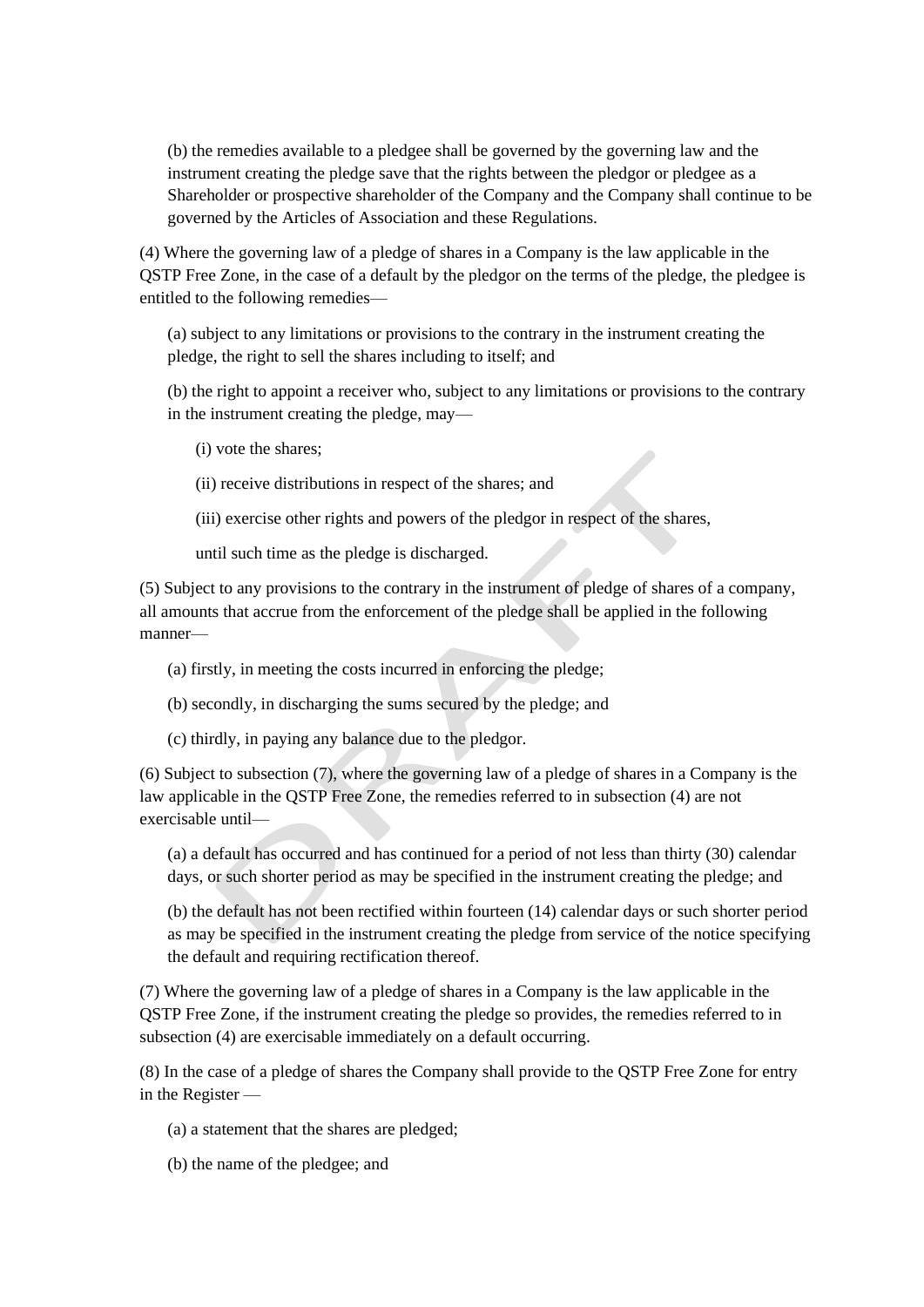(c) the date on which the statement and name are to be entered in the Register.

(9) A shareholder who assigns, pledges or otherwise creates a security interest over their shares to a person who is not a Shareholder shall notify the other Shareholders of such action and the terms of such assignment, pledge or creation of other security interest.

# **PART V COMPANY MANAGEMENT AND ADMINISTRATION**

#### **33. Appointment of Manager**

(1) A Company must have a Manager who may be the same person as the Licensee Manager. The name of the Manager will be recorded in the Register and will appear on the QSTP License of the Company.

(2) The Manager cannot be a body corporate.

(3) No person can be a Manager who:

- (a) is under the age of twenty-one (21) years unless approved by the QSTP Free Zone;
- (b) has not been approved by the QSTP Free Zone;
- (c) is not a resident in the State of Qatar;
- (d) has been judged disqualified by a court; or
- (e) does not meet the criteria provided in the Articles of Association.
- (4) A shareholder may also be appointed as a Manager.

(5) A Manager of a Company may be appointed or removed by an Ordinary Resolution of the Company unless the Articles of Association provide otherwise.

(6) In addition to the authority of a Manager under these Regulations, a Manager's authority may be stipulated in the Articles of Association or in an Ordinary Resolution.

#### **34. Powers of the Manager**

(1) A Manager appointed by the Company shall have the full power to manage the Company unless such power is limited by Articles of Association. The acts of a Manager shall bind the Company where their actions are within their capacity.

(2) Any resolution of the general assembly restricting the powers of the Manager or changing the holders of the position shall not be effective until an appropriate entry has been made in the Register.

(3) Without prejudice to the powers vested in the general assembly under these Regulations and the Articles of Association, the Manager shall enjoy the widest powers necessary to carry out the acts required by the objects of the Company, and may within its powers delegate one of its Shareholders to do a specific act or acts or to supervise Company activities.

#### <span id="page-35-0"></span>**35. Appointment of a Board of Directors**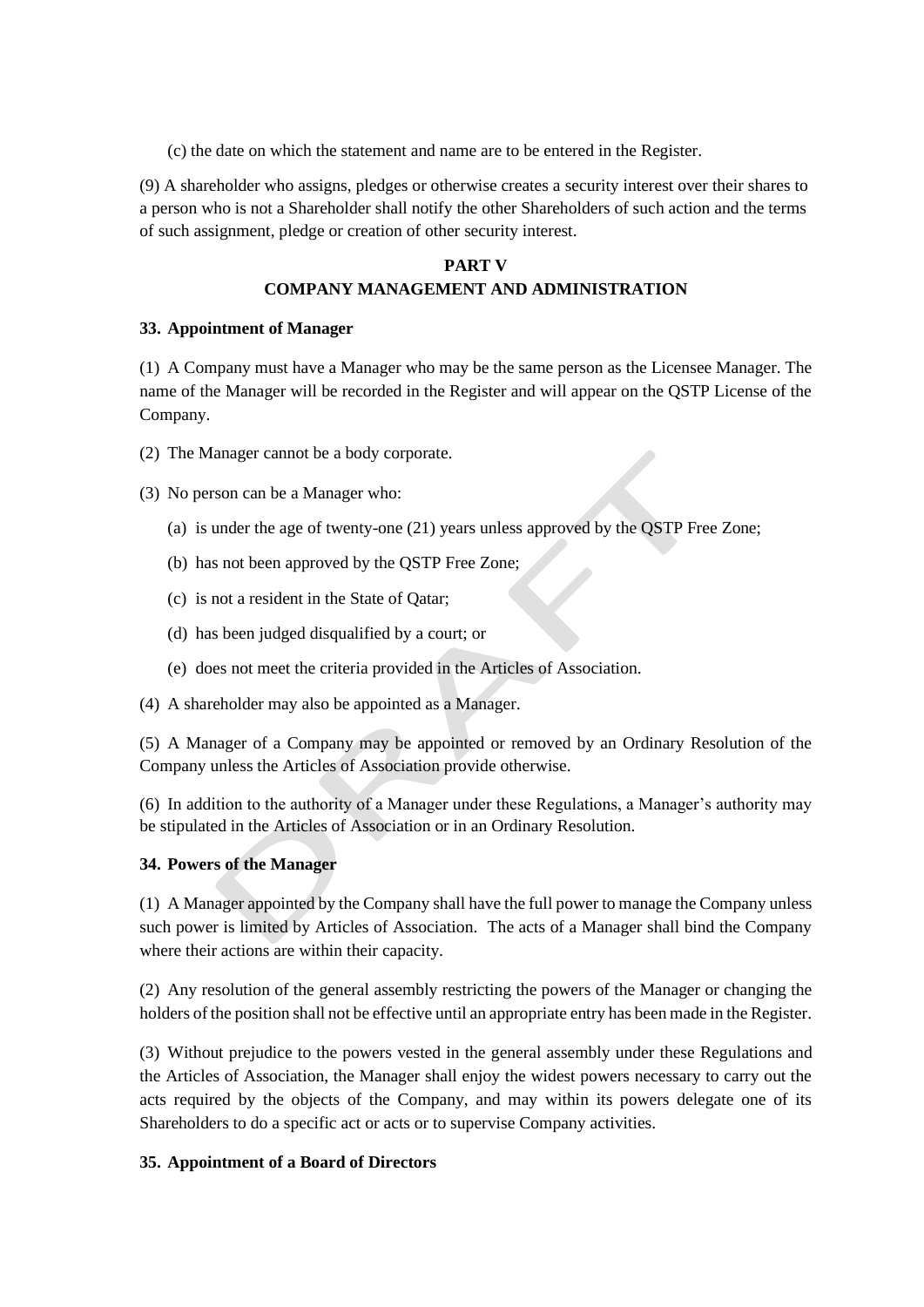- (1) The Articles of Association may provide for a Board of Directors and define the method of its work and stipulate the majority voting rights required to pass resolutions; provided, however, that the Shareholders may agree in writing to substitute a Manager for a Board of Directors.
- (2) No person shall be a member of the Board of Directors who:
	- (a) is under the age of twenty-one (21) years;
	- (b) is disqualified from being a director by virtue of:
		- (i) having been convicted of a criminal offence, involving dishonesty or moral turpitude, in any jurisdiction in the past ten (10) years;
		- (ii) having been found guilty of insider trading or the equivalent in any jurisdiction at any time;
		- (iii) having been judged disqualified by a court;
		- (iv) being on a UN, State of Qatar or other relevant sanctions list;
		- (v) disqualification under the Articles of Association;
	- (c) is an undischarged bankrupt; or
	- (d) is not a natural person.

(3) A Company must file a copy of its register of directors or a list of directors in a form approved by the QSTP Free Zone with the QSTP Free Zone within fourteen (14) calendar days of the appointment of its first director and any subsequent appointment, resignation or removal of a director.

(4) It is prohibited for a Company to have nominee directors.

#### **36. Election, term and removal of directors**

(1) The first members of the Board of Directors of a Company shall be elected by the Shareholders for such term as the Shareholders may determine.

(2) Subject to the Articles of Association, each director holds office until their successor takes office or until the earlier of death, resignation or removal by Ordinary Resolution.

(3) A vacancy created by the death, resignation or removal of a director may be filled by Ordinary Resolution and the manner stipulated by the Articles of Association.

(4) The number of directors shall be stipulated in the Articles of Association.

(5) The removal of a director must be notified to the QSTP Free Zone and the Register must be updated within fourteen (14) calendar days from such removal.

(6) The chairman of the Board of Directors may be removed from office on the basis of a motion passed by an absolute majority of the Board of Directors, or on the basis of a request signed by a number of Shareholders holding at least fifty per cent. (50%) of the subscribed capital of the Company. In the latter case, the Board of Directors must call for a general assembly to convene within ten (10) calendar days from the date of such letter for the removal of the chairman.

#### **37. Actions and penalties against a Manager and the Board of Directors**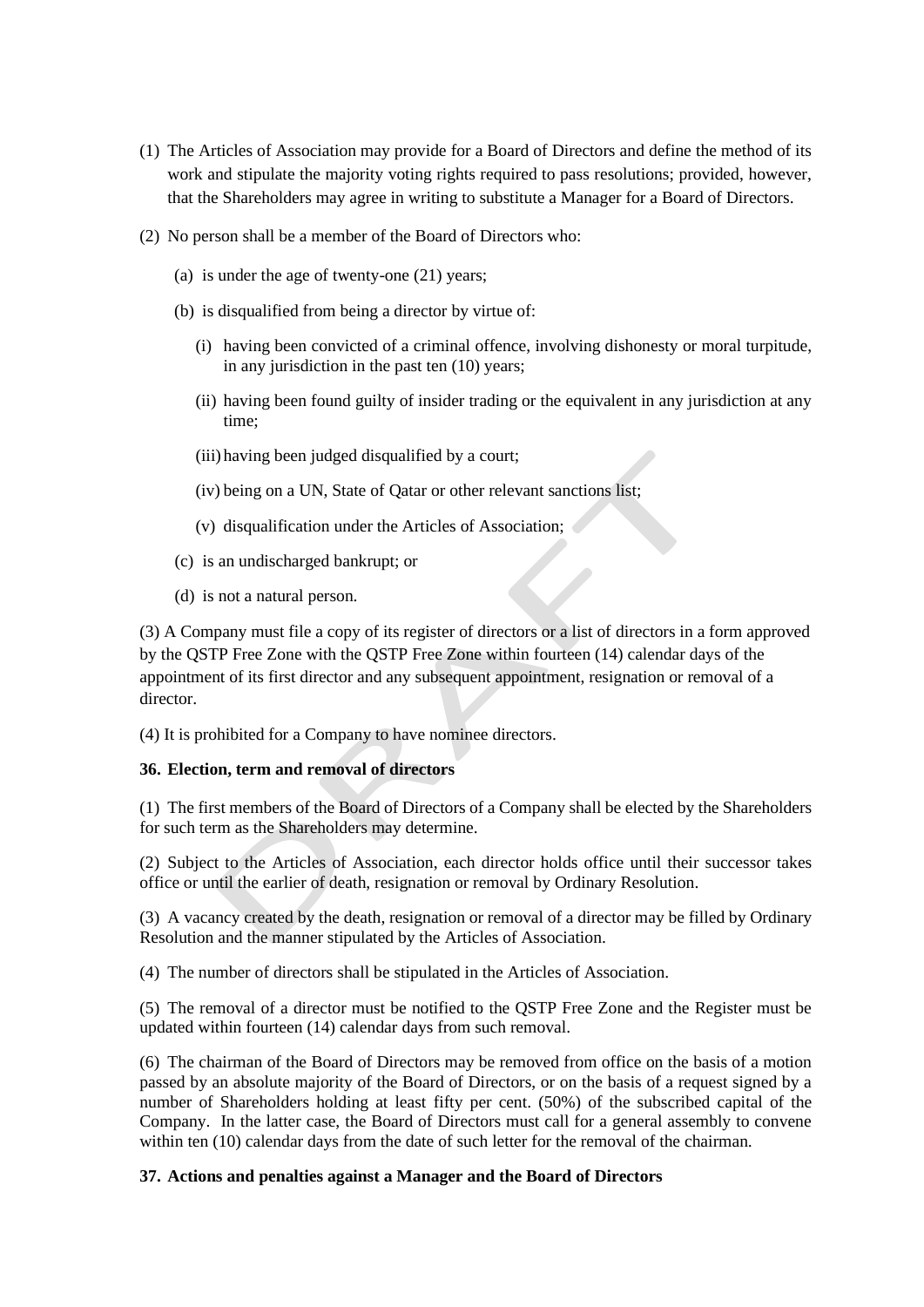(1) The Company shall be bound by acts of a Manager or the Board of Directors within their powers and shall be liable to compensate third parties for damages resulting from illegal acts so performed.

(2) The members of the Board of Directors shall be jointly liable to compensate the Company, Shareholders and third parties for damages resulting from any fraudulent acts or abuse of power, or for any violation of the provisions of these Regulations or any acts not in conformity with the Articles of Association or for any error of management. Any term to the contrary shall be void.

(3) The responsibility provided for in the preceding paragraph shall apply to all the members of the Board of Directors if the fault resulted from a decision passed by them unanimously. Where decisions which were passed by a majority, only those Directors objecting to the resolution shall not be responsible if their objection was recorded in the minutes of the meeting.

(4) Absence from a meeting of the Board of Directors where such a decision has been taken shall not be a reason to absolve a director from responsibility unless it is proved that the absent Director was not aware of the decision, or that he could not object to it after becoming aware of the decision.

(5) The Company may bring Court action against the Board of Directors for mistakes or negligent acts resulting in damages to all the Shareholders within five years of the occurrence of such mistakes or negligence. The general assembly shall determine whether to bring such Court action and appoint a person to represent the Company therein. Where the Company is under liquidation the liquidator shall bring the Court action.

(6) Every Shareholder may bring a Court action individually or collectively, should the Company fail to initiate an action, if the relevant mistake or negligence results in a special damage to them as a Shareholder, provided they shall notify the Company of their intention to bring such an action. Any term in the Articles of Association to the contrary shall be void.

(7) Notwithstanding Regulation [35](#page-35-0) of these Regulations, any decision by the general assembly absolving the Board of Directors from responsibility shall not result in the dismissal of a Court action brought against the Board of Directors for mistakes done during the execution of their functions.

(8) Where the act causing the liability has been presented before the general assembly and approved by it, the ability to commence a Court action shall expire on the lapse of five years after the date of such general assembly. Notwithstanding, where the act done by the Board of Directors constitutes a crime, the ability to bring a Court action shall only expire on the lapse of the time limit for the criminal case.

#### **38. Annual report and general assembly of a Company**

(1) The Company shall have a general assembly to which all Shareholders are invited and shall convene upon an invitation by the Manager or the Board of Directors, as the case may be, at least once a year within four months following the end of the Company financial year, at a time and place provided by the Articles of Association.

(2) The Board of Directors may call for a general assembly upon the request of the auditor or a number of Shareholders holding no less than fifty per cent. (50%) of the share capital.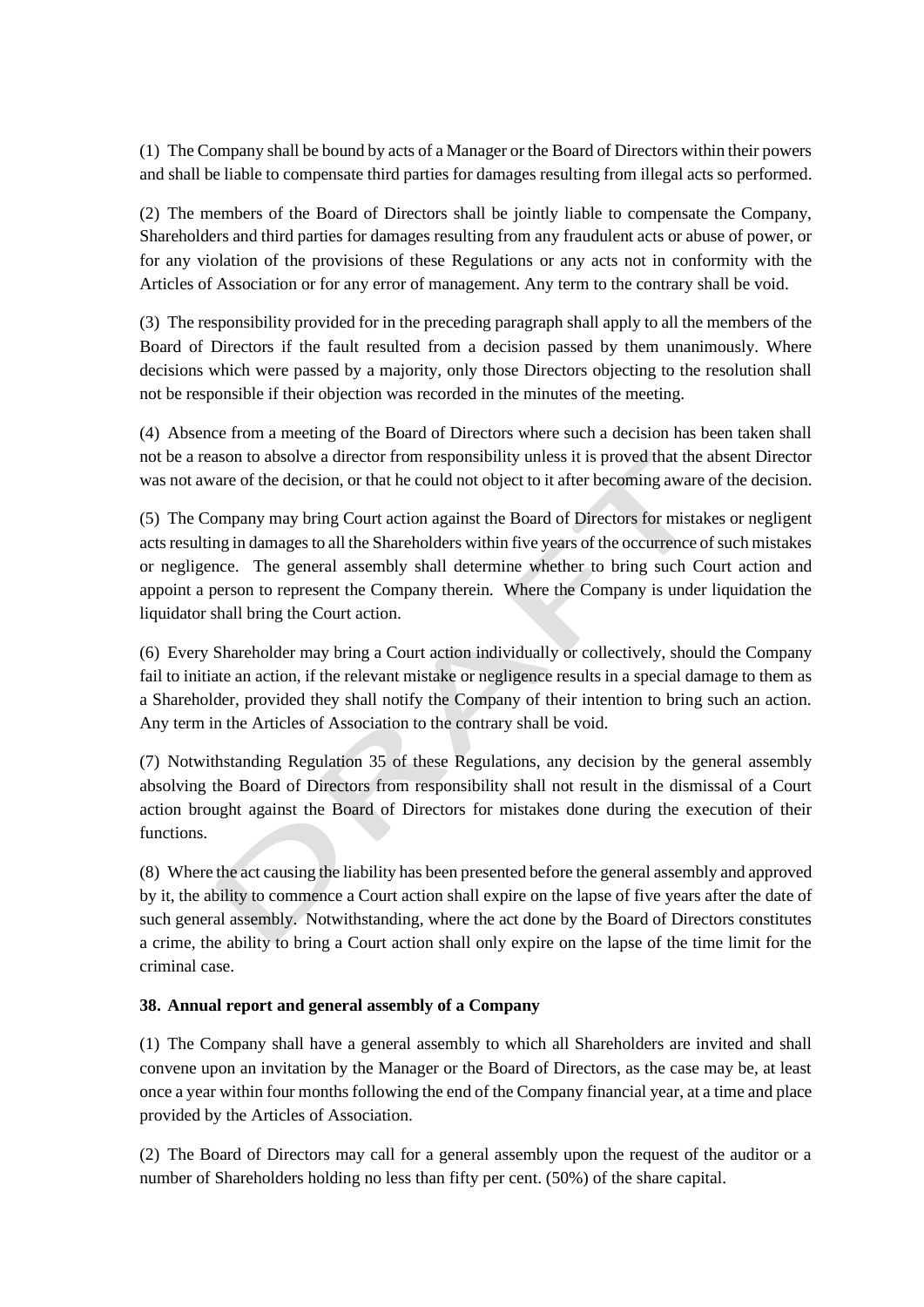(3) Invitation for a general assembly meeting shall be made to Shareholders only by email to the email address stipulated in the Articles of Association or such other email address as may have been notified to the Company in writing at least twenty-one (21) calendar days before being convened. The invitation shall fix the venue and the date of the meeting and shall be accompanied with the agenda and a copy of the balance sheet. The Articles of Association may stipulate for such general assembly to be convened and conducted by means of modern technology.

(4) The Board of Directors shall, for every financial year, prepare a report including the Company's balance sheet, profit and loss account, a report on the Company activities and its financial position and proposals for the distribution of profits. This report shall be prepared within four months from the end of the financial year.

(5) The Board of Directors shall send a copy of the report mentioned in subsection (4) and a copy of the auditor report to the QSTP Free Zone and to every Shareholder, within one month from the date of preparing such reports. Every Shareholder may request the Board of Directors to invite the Shareholders to a meeting to discuss such reports.

(6) Every Shareholder may attend the general assembly meeting regardless of the number of shares owned by him, or he may deputise another Shareholder who does not have a director or Manager role by a special power to represent them at the general assembly meeting. For voting purposes at the general assembly, every Shareholder shall have a number of votes equal to the number of shares they own or represent.

(7) The agenda of the annual general assembly meeting shall include the following matters:

(a) discussion of the Board of Director's or Manager's report on the Company activity and financial position during the year, and the auditor report;

- (b) discussion of the balance sheet and profit and loss account and the approval of the same;
- (c) determination of the percentage of profits to be distributed among the Shareholders;
- (d) appointment of the Board of Directors and determination of their remuneration;
- (e) appointment of the auditor and determining his remuneration; and

(f) other matters falling within its powers under these Regulations or the Articles of Association.

(8) The general assembly may not deliberate on any matter not included in its agenda unless serious issues are revealed during the meeting, which require deliberation and Shareholders holding at least fifty per cent. (50%) of the share capital agree to the matter being deliberated.

(9) If a Shareholder requests the listing of a specific matter in the agenda, the Board of Directors shall accept this request, failing which the Shareholder may resort to the general assembly.

(10) Every Shareholder has the right to discuss the matters listed in the agenda. The Board of Directors are liable to answer Shareholder's questions. If a Shareholder believes that the answer to his question is not sufficient, he may seek the view of the general assembly on whether such question was fully answered and the resolution of the Shareholders on that matter shall be binding.

#### **39. Prohibited actions undertaken in the general assembly**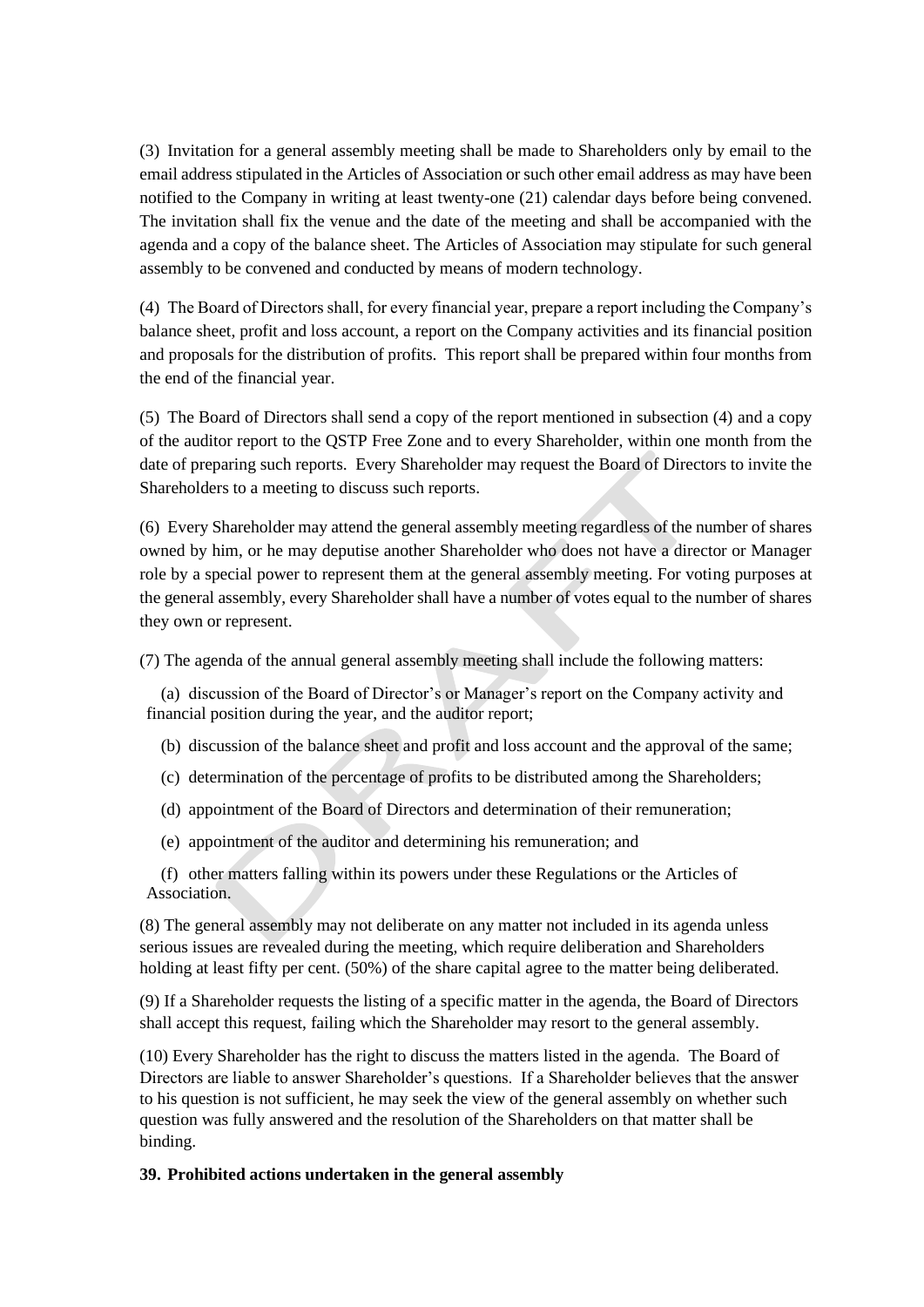(1) A general assembly resolution shall not be valid unless a quorum of Shareholders representing at least fifty per cent. (50%) of the share capital are in attendance to vote on the resolutions of the meeting, unless the Articles of Association provides for a larger majority.

(2) Should such a majority not be realised at the first called meeting, the Shareholders shall be called for another general assembly meeting, to be held within twenty-one (21) calendar days following the first meeting. Resolutions in the second meeting shall be passed by a majority of the votes represented therein, unless the Articles of Association provides otherwise.

(3) Directors and Managers shall not participate in voting on resolutions relating to a resolution to absolve them from management responsibility or to their dismissal or on matters where they are an interested or related party.

(4) Any amendment to the Articles of Association or the increase or reduction in share capital shall not be effective without the approval of the Shareholders who represent more than seventy five per cent. (75%) of the share capital, unless the Articles of Association stipulates otherwise. However, the obligations of the Shareholders may not be increased without the unanimous approval of Shareholders.

(5) Without prejudice to the rights of *bona fide* third parties, any resolution passed by the Shareholders in violation of these Regulations or provisions of the Articles of Association shall be void.

(6) Notwithstanding the above, a request to revoke a resolution may not be applied for except by Shareholders who objected in writing to the resolution, or those who could not object thereto upon a lack of knowledge thereof. If the resolution is ruled void, the same shall be deemed null and void *ab initio* with respect to all Shareholders.

(7) An action to revoke a resolution may not be heard after the expiry of one (1) year from the issuance of such resolution. No stay of execution of the resolution shall follow the action to revoke the resolution, unless the Court rules otherwise.

# <span id="page-39-0"></span>**40. Minutes of meetings**

(1) Every Company shall cause minutes of all proceedings at any meetings of Shareholders and meetings of its Board of Directors to be entered in records kept for that purpose, and the names of the Shareholders and members of the Board Directors present at each such meeting shall be recorded in the minutes.

(2) Any such minutes, if purporting to be signed by the chairman of the meeting at which the proceedings took place, or by the chairman of the next succeeding meeting, is evidence of the proceedings.

(3) Where minutes have been made in accordance with this Regulation [40,](#page-39-0) then until the contrary is proved, the meeting is deemed duly held, quorate and convened, and all proceedings which took place at the meeting are deemed to have duly taken place.

(4) For general assembly meetings, minutes shall be written including an adequate summary of the deliberations. The minutes and resolutions shall be entered in a special register to be kept at the Company's place of business, and every Shareholder shall have the right to peruse such register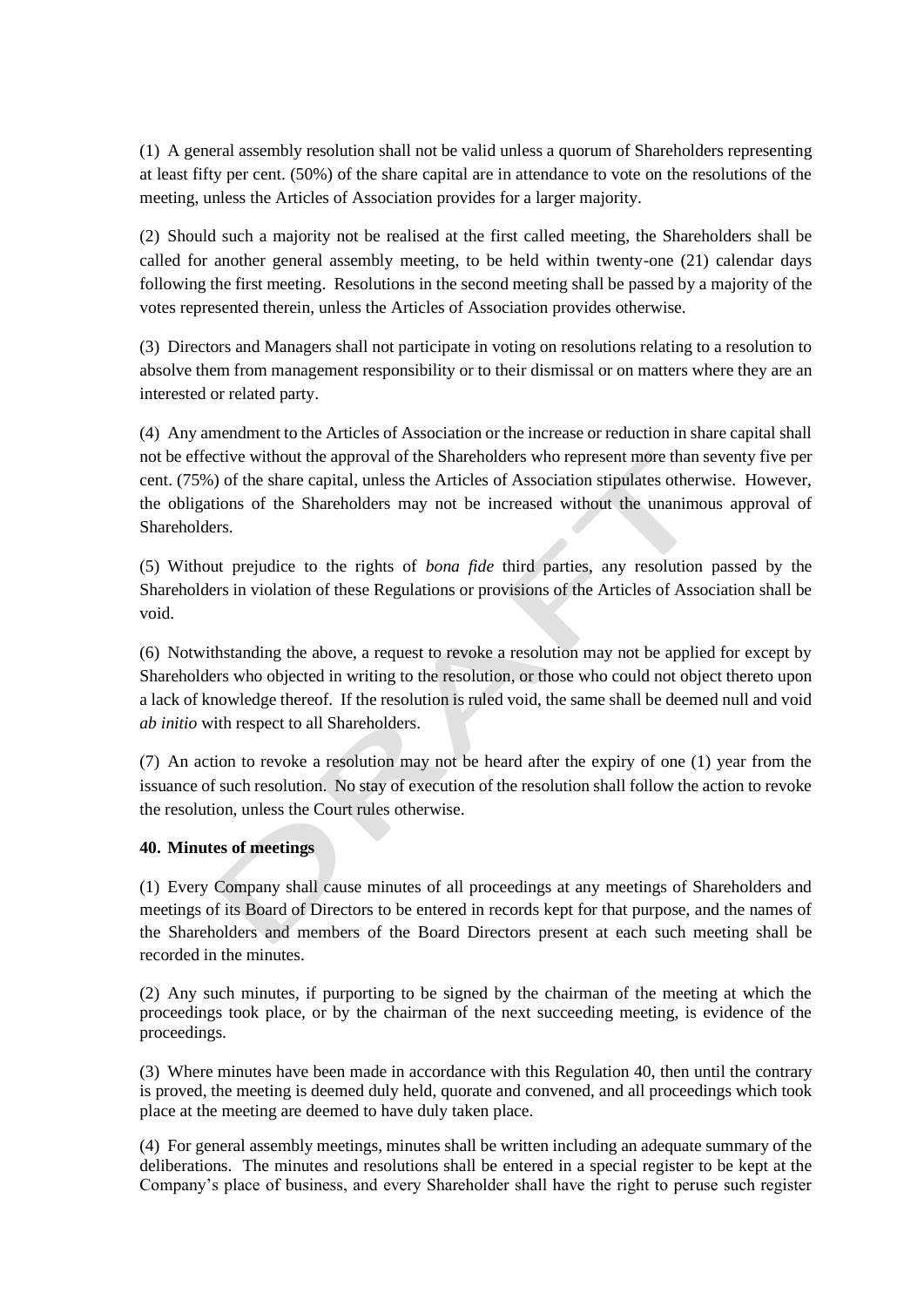either personally or through an agent authorised in writing. Likewise, a Shareholder shall have the right to peruse the balance sheet, profit and loss account and the annual report.

#### **41. Establishment of a legal reserve**

(1) The Company shall annually deduct ten percent of its net profits to form a legal reserve. The Shareholders may discontinue this deduction where the reserve amounts to fifty per cent. (50%) of the share capital. The Shareholders may by passing an Ordinary Resolution in the general assembly decide to utilise the legal reserve to cover the Company losses or increase its capital.

# **PART VI BRANCH ENTITY**

#### **42. Registration of a Branch**

A Foreign Parent may apply to the QSTP Free Zone to establish a Branch. Such Application shall be accompanied by the relevant information and documentation requested by the QSTP Free Zone.

#### **43. Approval or rejection of Application to register a Branch**

(1) The QSTP Free Zone may, at its discretion, approve or reject an Application to register a Branch.

(2) Where the QSTP Free Zone approves an Application by a Parent Company, it shall issue to the Applicant a certificate of registration of the Branch in the QSTP Free Zone.

(3) Where the QSTP Free Zone rejects an Application to register a Branch, it shall give written notice of the same to the Parent Company, however, the QSTP Free Zone is not bound to provide any reason for its rejection.

#### **44. Entry in the Register for a Branch**

The QSTP Free Zone will maintain in the Register the particulars of the Branch in such form as it determines from time to time, but not limited to the following particulars:

- (a) the name of the Branch and its Parent Company;
- (b) the address of the Branch in the QSTP Free Zone;
- (c) the date and place of incorporation of the Parent Company; and
- (d) a copy of its certificate of registration.

#### **45. Records to be kept by a Branch**

(1) Every Branch shall keep at the place of business in the QSTP Free Zone such records of its acts and financial affairs as will adequately show the trade or business it is engaging in or carrying on or has engaged in or carried on in the QSTP Free Zone.

(2) The QSTP Free Zone shall have the power to appoint an inspector to investigate the affairs of a Branch and to empower such an inspection and require the co-operation of third parties with such an inspector, and to require the production of documents and records and the taking of copies thereof.

#### **46. Letterhead and contracts**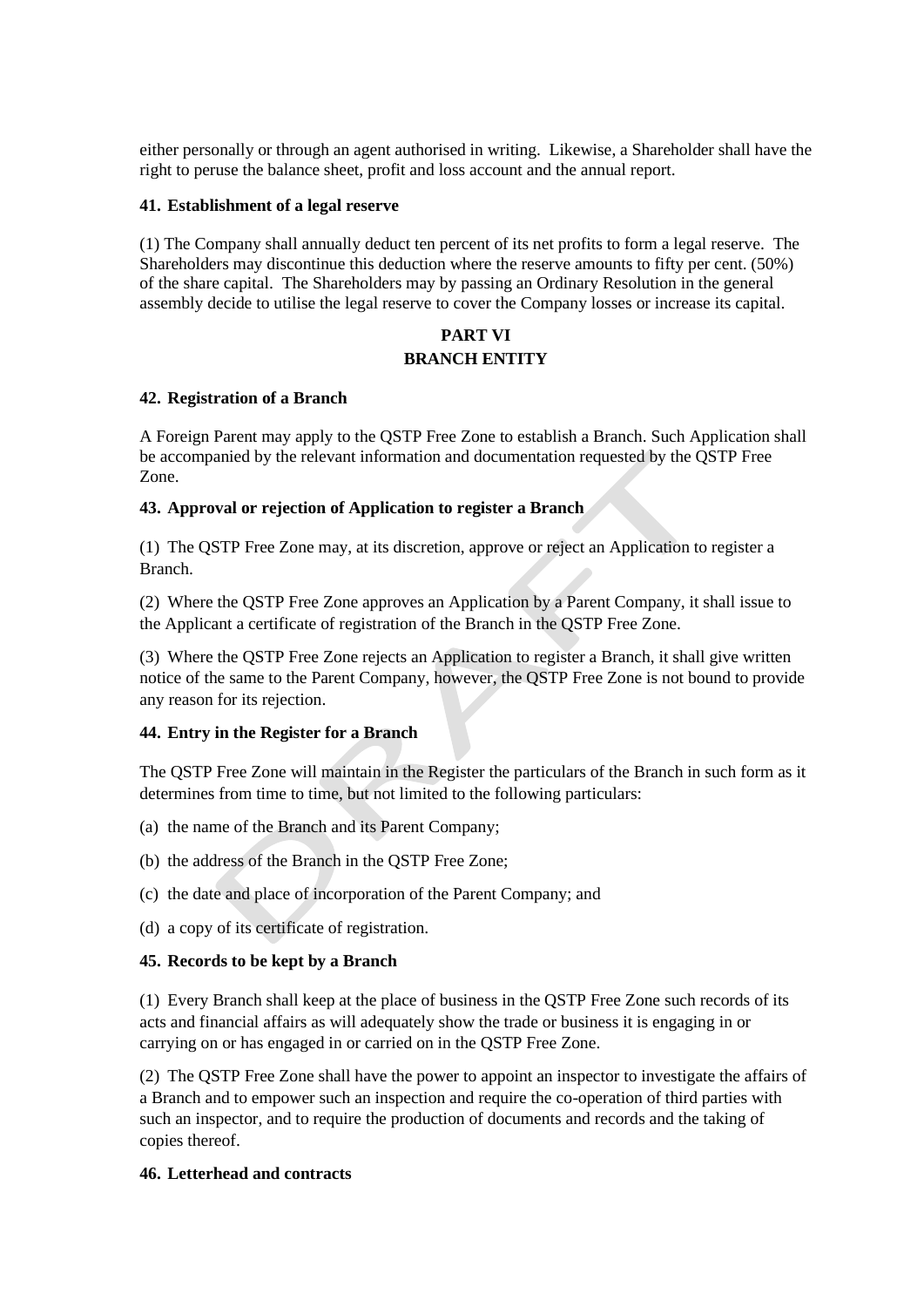- (1) Every Branch shall have the following particulars on all contracts, correspondence (including in electronic form), invoices, receipts, notices and other papers issued by a Branch:
	- (a) its full name as appears on the QSTP License obtained from the QSTP Free Zone to operate in the QSTP Free Zone;
	- (b) the place of incorporation of the Parent Company for which it is a branch; and
	- (c) the address of the Branch in the QSTP Free Zone.
- (2) Contracts on behalf of a Branch may be made in written or other form by any person acting under its authority, express or implied. A contract may be varied or discharged in the manner agreed by the parties.

#### **47. Service of process**

For the purpose of these Regulations, any process or notice required to be served on a Parent Company shall be sufficiently served if served on any person named in the materials delivered by the Branch to the QSTP Free Zone or if left at a place of business of the Branch in the QSTP Free Zone as notified to the QSTP Free Zone.

#### **48. Powers and objects of a Branch - ultra vires**

(1) No act of a Branch shall be invalid by reason only of the fact that the Branch was without capacity or power to perform the act.

(2) The objects of a Branch shall not include business activities requiring it to carry out banking, insurance or the investment of monies for third parties, whether as a principal or agent.

(3) A Branch shall have its sole place of business in the QSTP Free Zone.

#### **49. De-registration of a Branch**

(1) Should a Branch take the decision to cease its operations in the QSTP Free Zone, it shall give a minimum of ninety (90) calendar days written notice to that effect to the QSTP Free Zone and apply for its deregistration.

(2) The notice shall include the following details:

(a) the reasons for the Branch is applying for de-registration;

(b) the date on which the Branch wishes to cease its operations; and

(c) details of any ongoing contracts or liabilities of the Branch in relation to its operations in the QSTP Free Zone (including but not limited to its Lease and any creditors).

(3) The Branch shall procure an undertaking from the Parent Company to the benefit of the QSTP Free Zone whereby the Parent Company will undertake to be liable for a period of five years for any of the obligations and liabilities of the Branch from the date of its de-registration.

(4) The QSTP Free Zone, having received the notice from the Branch and upon assessing the situation of the Branch, approve such de-registration.

(5) Upon being de-registered, the Branch will be deleted from the Register.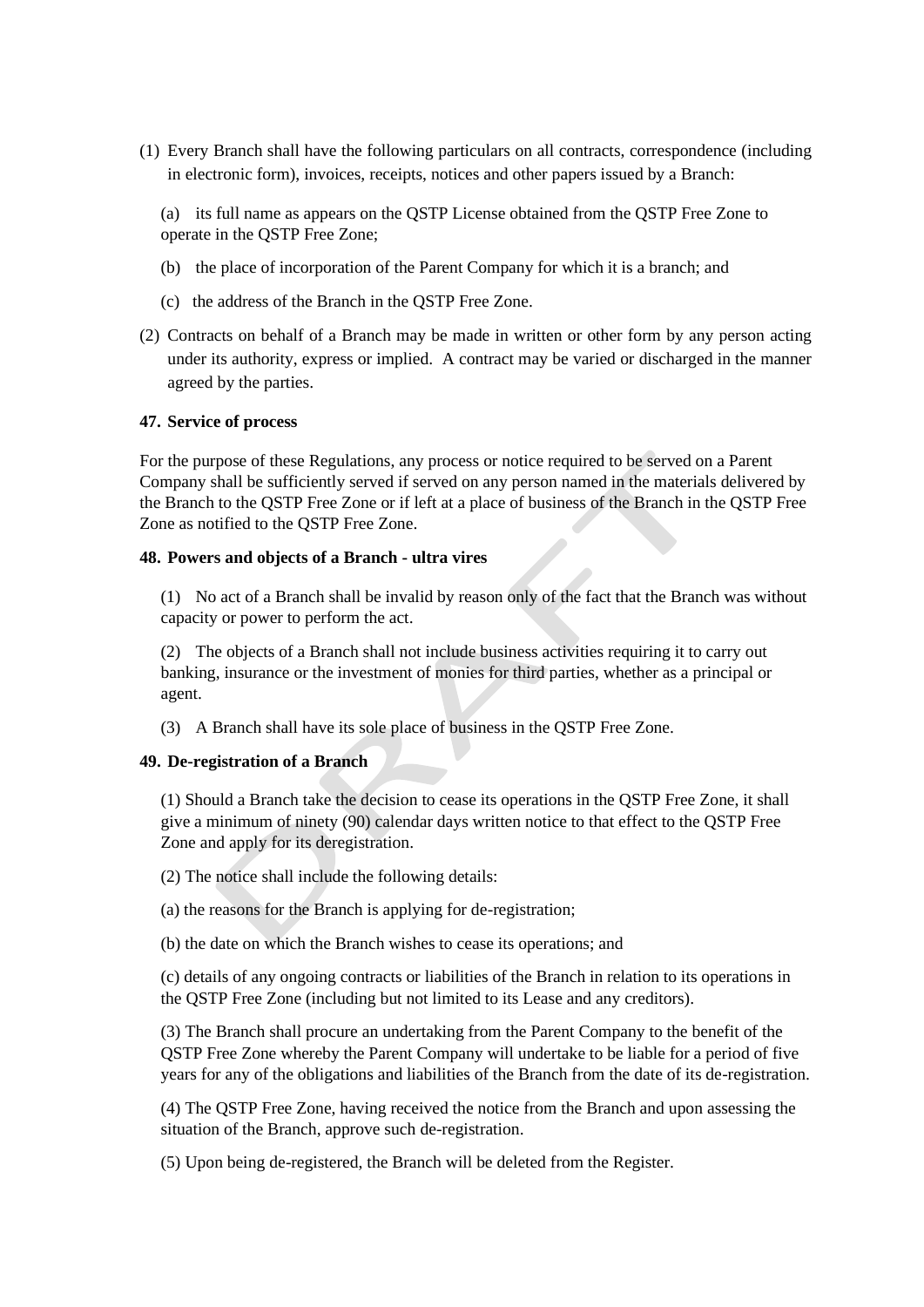# **PART VII NAME OF A COMPANY OR BRANCH**

#### <span id="page-42-0"></span>**50. Company or Branch name**

(1) The name of a Company or a Branch shall be approved by the QSTP Free Zone.

(2) In relation to a Branch, the name must be the same as that of the Parent Company.

(3) The approved name will be issued in all certificates in 'uppercase' or 'lowercase'.

(4) Such approved name shall end with the abbreviation of QSTP-LLC for a Company and with QSTP-B for a Branch.

#### **51. Restrictions on name**

A Company or Branch shall not register a name which:

- (a) may violate laws relating to the protection of intellectual property rights in the State of Qatar;
- (b) in the opinion of the QSTP Free Zone is undesirable;
- (c) is identical to the name of another Company, or another Branch or so nearly resembles that name as to be likely to deceive unless that Company or Branch signifies its consent in such manner as the QSTP Free Zone may require;
- (d) contains words which in the opinion of the QSTP Free Zone suggests or is likely to suggest the patronage of prominent local persons with no real connection, or connection with any government or authority whether in the QSTP Free Zone, the State of Qatar or elsewhere, or could in any other manner be misleading to the public;
- (e) contains the word "Doha", "Qatar", "Science & Technology Park", "Education City", "Science City", "Innovation Park", "QSTP" "QFC", "QFZA" or "STP", "municipal", "chartered";
- (f) consists of any name which the QSTP Free Zone shall from time to time prescribe as "sensitive":
- (g) includes specific words or expressions for which approval is required from the QSTP Free Zone.

#### **52. Use of name**

(1) A Company shall ensure that its full name is clearly stated in—

(a) every written communication (including invoices) sent by, or on behalf of, the Company; and

(b) every document issued or signed by, or on behalf of, the Company that evidences or creates a legal obligation of the Company.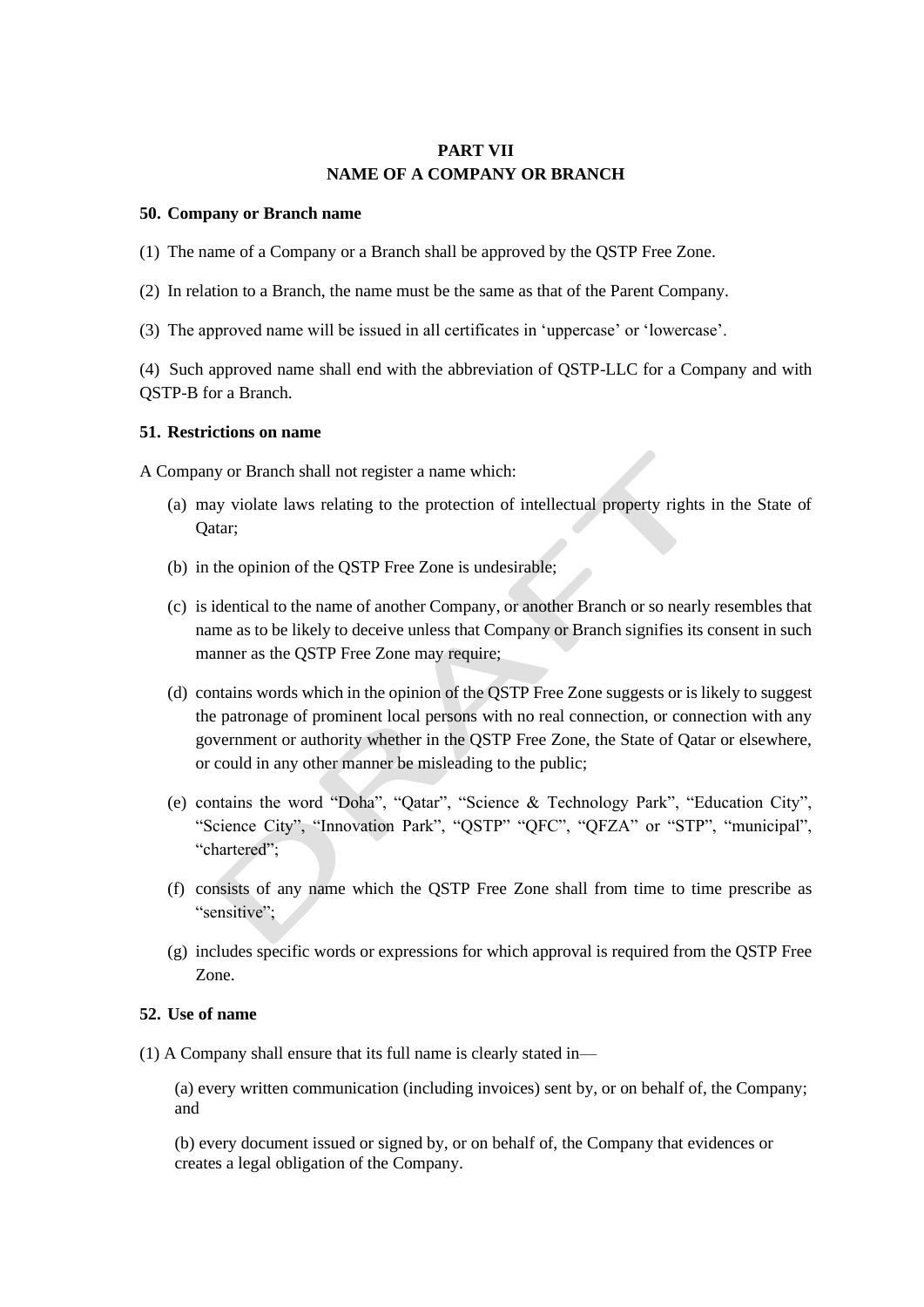#### **53. Change of name**

(1) Subject to the provision of these Regulations, a Company may by a Special Resolution or Branch by a resolution of the Parent Company change its name if the QSTP Free Zone has, on application, approved in writing the proposed name.

(2) The QSTP Free Zone shall, on receipt of the Special Resolution or resolution of the Parent Company referred in subsection (1) above, together with such fees as may be prescribed:

(a) enter the new name on the Company or Branch in the Register, as applicable, in place of the former name;

(b) enter on the Register, as applicable, the effective date of the change of name which shall be the date of entry of the new name in the Register; and

(c) issue a new certificate of incorporation or registration, as applicable, evidencing the change of name.

(4) The change of name of a Company or Branch shall not affect any of its rights or obligations or render defective any legal proceedings by or against it, and any legal proceedings that might have been continued or commenced against it in its former name may be continued or commenced against it in its new name.

# **PART VIII MERGER & CONSOLIDATION**

#### **54. Interpretation for purposes of this Part**

(1) In this Part—

"consolidated company" means the new company that results from the consolidation of two or more constituent companies;

"consolidation" means the consolidating of two or more constituent companies into a new company;

"constituent company" means an existing company that is participating in a merger or consolidation with one or more other existing companies;

"merger" means the merging of two or more constituent companies into one of the constituent companies;

"surviving company" means the constituent company into which one or more other constituent companies are merged.

#### **55. Approval of merger and consolidation**

(1) Two or more Companies may merge or consolidate in accordance with this Part of the Regulations.

(2) The Board of Directors or Manager (as the case may be) of each constituent company shall approve a written plan of merger or consolidation containing, as the case requires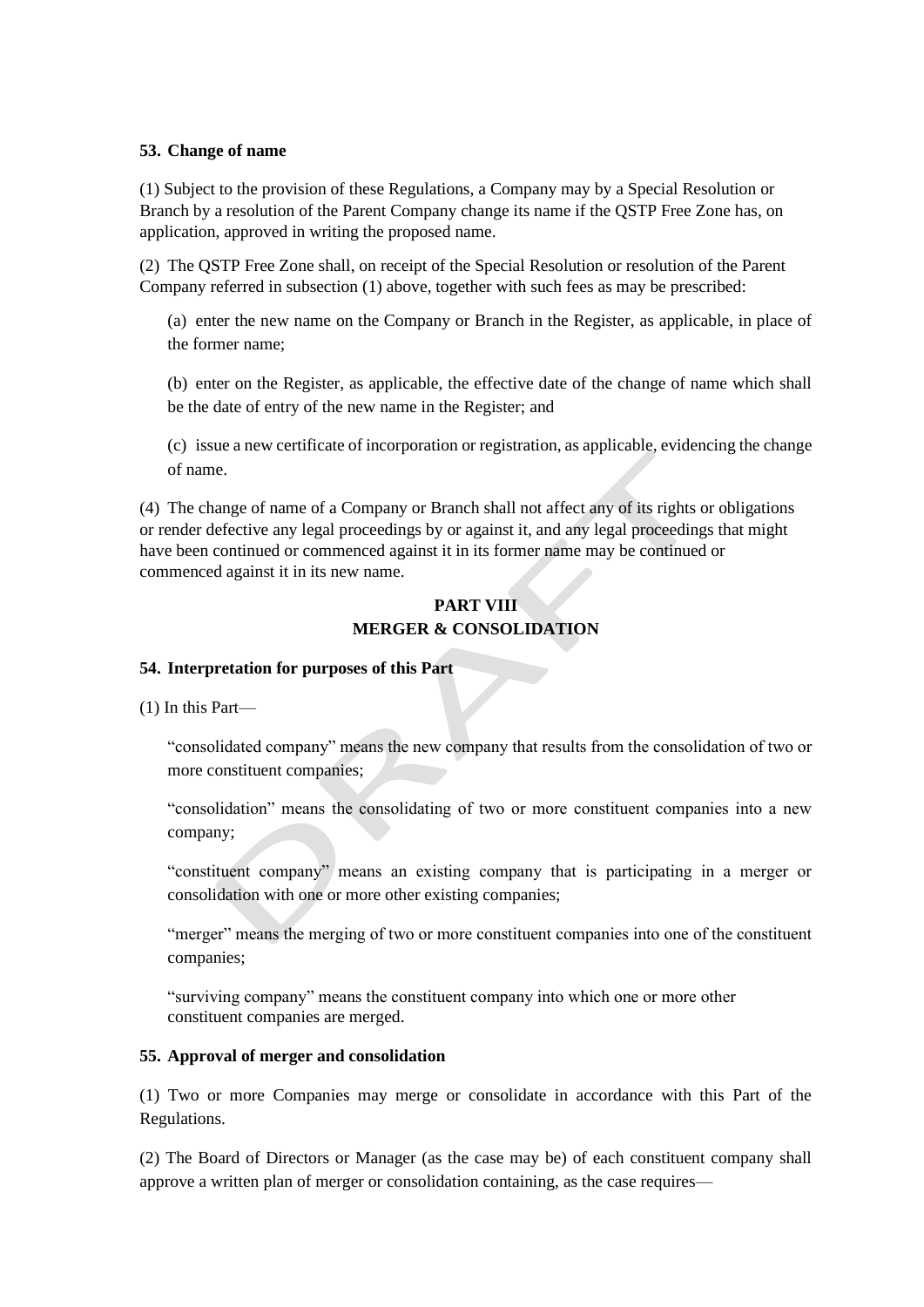(a) the name of each constituent company and the name of the surviving company or the consolidated company;

(b) with respect to each constituent company the designation and number of shares, specifying each such share entitled to vote on the merger or consolidation;

(c) the terms and conditions of the proposed merger or consolidation, including the manner and basis of cancelling, reclassifying or converting shares in each constituent company into shares, debt obligations or other securities in the surviving company or consolidated company, or money or other assets, or a combination thereof; and

(d) in respect of a merger, a statement of any amendment to the Articles of Association of the surviving company to be brought about by the merger.

(3) In the case of a consolidation, the plan of consolidation shall have annexed to it Articles of Association complying with these Regulations to be adopted by the consolidated company.

(4) Shares in each constituent company may be converted into shares or other securities in the surviving company in a fixed ratio set out in the plan of consolidation and the plan of consolidation may contain provisions dealing with fractional entitlements.

(5) The plan of merger or consolidation shall be authorised by the Shareholders of each constituent company by way of a Special Resolution unless the Articles of Association provide otherwise. A copy of the plan of merger or consolidation, shall be given to each Shareholder, whether or not entitled to vote on the merger or consolidation

#### **56. Registration of merger and consolidation**

(1) After approval of the plan of merger or consolidation by the Board of Directors or Manager (as the case may be) and the Shareholders of each constituent company, each constituent company shall execute the merger or consolidation agreement and a copy of the same shall be submitted to the QSTP Free Zone (on a confidential basis) together with the relevant resolutions passed in respect of such merger or consolidation by the Board of Directors or Manager and Shareholders of each constituent Company.

(2) Additionally, the following shall also be filed with the QSTP Free Zone:

(a) in the case of a merger, any resolution to amend the Articles of Association of the surviving company; and

(b) in the case of a consolidation, Articles of Association for the consolidated company complying with these Regulations.

(3) If the QSTP Free Zone is satisfied that the requirements of this Part in respect of merger or consolidation have been complied with and that the proposed name of the surviving or consolidated company complies with Regulatio[n 50](#page-42-0) and is a name under which the Company could be registered under Regulation [50,](#page-42-0) the QSTP Free Zone shall—

(a) register in the case of a merger, any amendment to the Articles of Association of the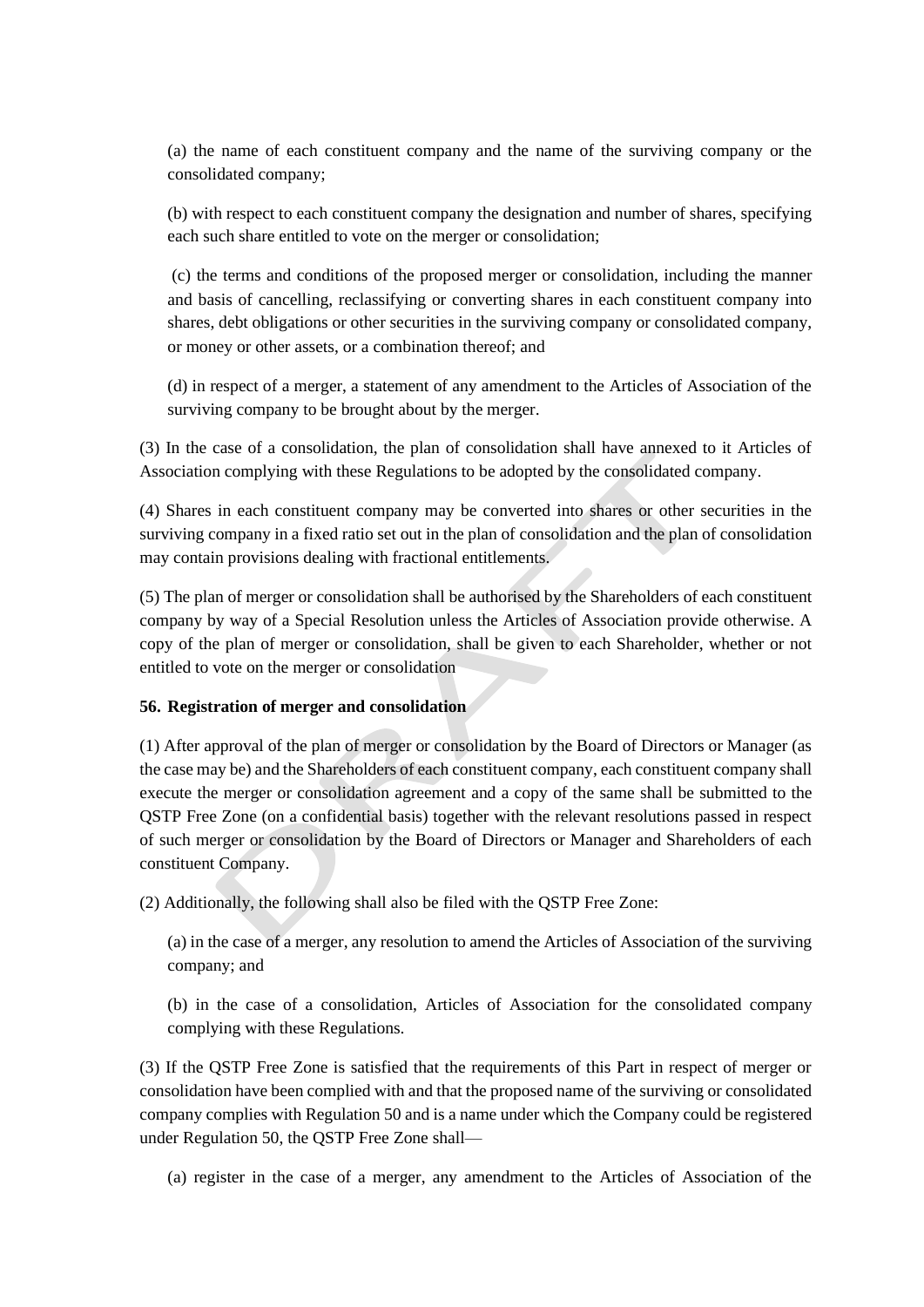surviving company or, in the case of a consolidation, the Articles of Association of the consolidated company; and

(b) issue a certificate of merger or consolidation in the approved form and, in the case of a consolidation, a certificate of incorporation of the consolidated company.

(4) A certificate of merger or consolidation issued by the QSTP Free Zone is conclusive evidence of compliance with the requirements of these Regulations in respect of the merger or consolidation. The plan of merger or consolidation shall take effect upon issuance of the certificate by the QSTP Free Zone.

(5) The QSTP Free Zone may at its sole discretion, request further documents from each constituent document in relation to a proposed merger or consolidation and may issue additional guidelines and rules in respect of the same.

# **PART IX WINDING UP OF A COMPANY**

#### **57. Winding-up of a Company**

A Company may be wound up in the following circumstances:

- (a) when the duration of the Company provided for in its Articles of Association expires without renewal;
- (b) expiry of the object for which the Company has been incorporated, or where realization of such objects becomes impossible;
- (c) destruction of all or most of the Company's property, rendering the investment of the remainder infeasible;
- (d) merger of the Company into another;
- (e) issuance of a judicial judgment dissolving the Company and declaring it bankrupt; and
- (f) when the Shareholders resolve unanimously that the Company be wound up voluntarily, unless the Company's Articles of Association provides for a different majority.

#### **58. Dissolution upon death or withdrawal**

A Company shall not be dissolved upon a Shareholders' withdrawal from the Company, death, attachment thereupon, declared bankruptcy, or insolvency, unless the Company's Articles of Association provides otherwise.

#### <span id="page-45-0"></span>**59. Requirement to call for general assembly**

- (1) The Board of Directors or Manager shall, where a Company loses fifty per cent (50%) of its paid-up capital as a result of losses from its business, call for a meeting of the Shareholders within thirty (30) calendar days from the date of the losses to decide whether to increase the capital or liquidate the Company.
- (2) In case of liquidation, a Special Resolution approving the liquidation is required to be passed.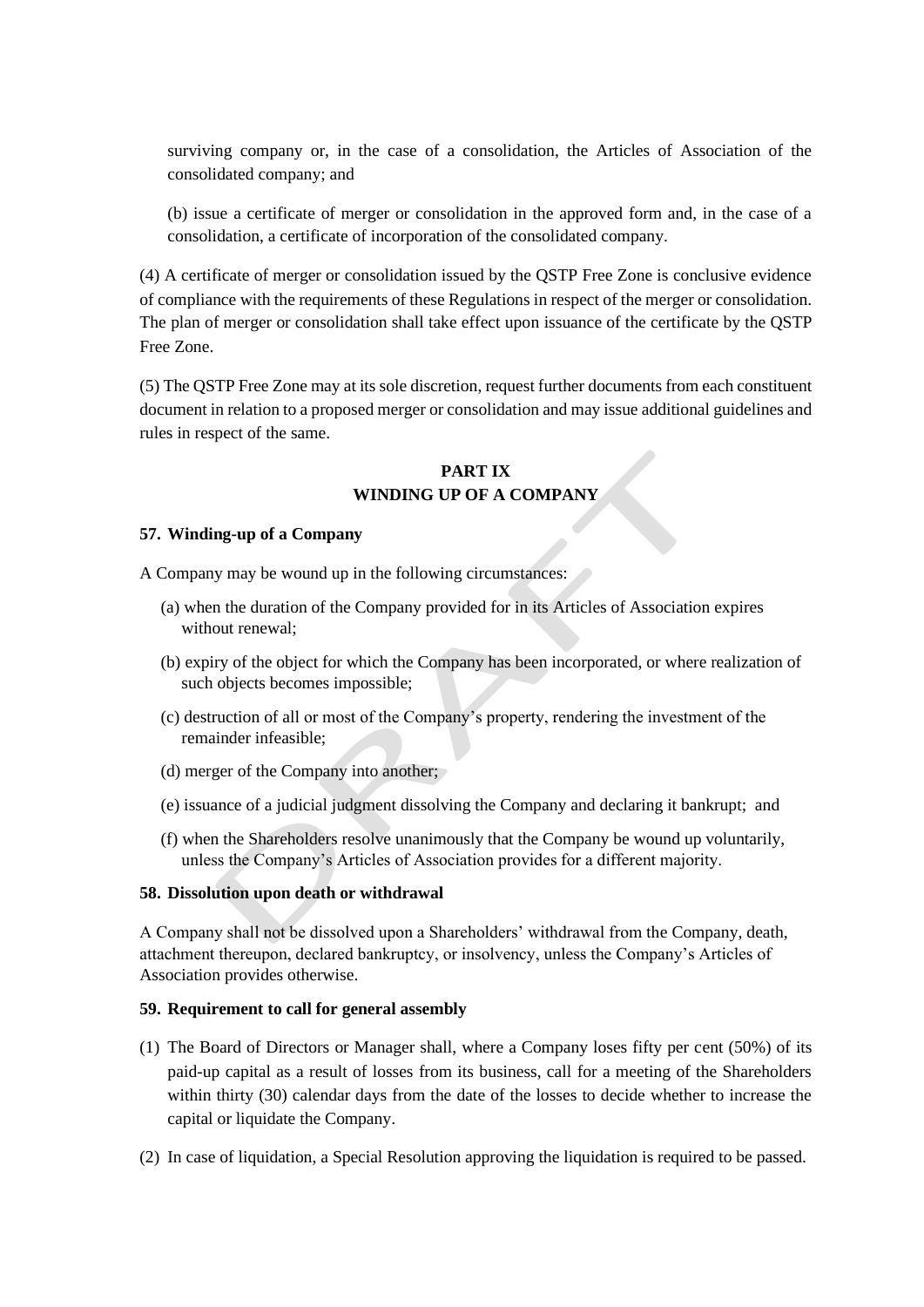(3) Should the Board of Directors or Manager fail to call for the Shareholders' meeting as required by Regulation [59\(](#page-45-0)1), or if the Shareholders fail to pass a resolution on the matter, such Board of Directors, Manager or Shareholders, as the case may be, shall be jointly and severally responsible for the Company's liabilities resulting from their negligence.

#### **60. Publication of decision to liquidate**

(1) The decision to liquidate the Company shall be published on the Company's website (if available) and on the website of the QSTP Free Zone in both the English and Arabic language and in local newspapers. The resolution to dissolve the Company shall be effective in respect of third parties from the date of such publication. The Manager or the chairman of the Board of Directors, as the case may be, shall follow up the implementation of this resolution.

(2) Upon publication of such resolution, there shall be added to the name of the Company during such period the words "In Liquidation", to be written in a clear manner.

#### **61. Appointment and functions of a liquidator**

- (1) The Company must appoint, by a Special Resolution, at least one liquidator for the Company as soon as practicable. Such liquidator shall be an accountant licensed in Qatar unless the QSTP Free Zone agrees otherwise.
- (2) A liquidator shall be authorized to conduct the affairs of a Company under liquidation. A liquidator's functions shall include, but not limited to the:
	- (a) recovery of any rights of the Company against third parties;
	- (b) settlement of the Company's debts;
	- (c) all acts necessary to preserve the Company's property, rights and entitlements;

(d) to prepare a list of the Company's assets and liabilities and a balance sheet on which the liquidator will sign along with the Manager or the Board of Directors;

(e) to maintain a register for the liquidation process;

(f) to collect the funds owed to the Company by others, and to deposit the sums received in the bank account of the Company immediately upon receipt;

(g) the sale of movable property or real estate of the Company by public auction or any other manner guaranteeing the highest price, unless the documentation appointing the liquidator provides for sale in a specific manner;

(h) to operate, maintain and close the bank accounts of a Company; and

(i) representation of the Company before the courts, acceptance of accord and satisfaction and arbitration.

(3) The powers and duties granted to a liquidator must not, unless the liquidator requires, be performed by an officer of the Company. The role of the officers of the Company must be limited to assisting the liquidator in performance of the liquidator's powers and duties.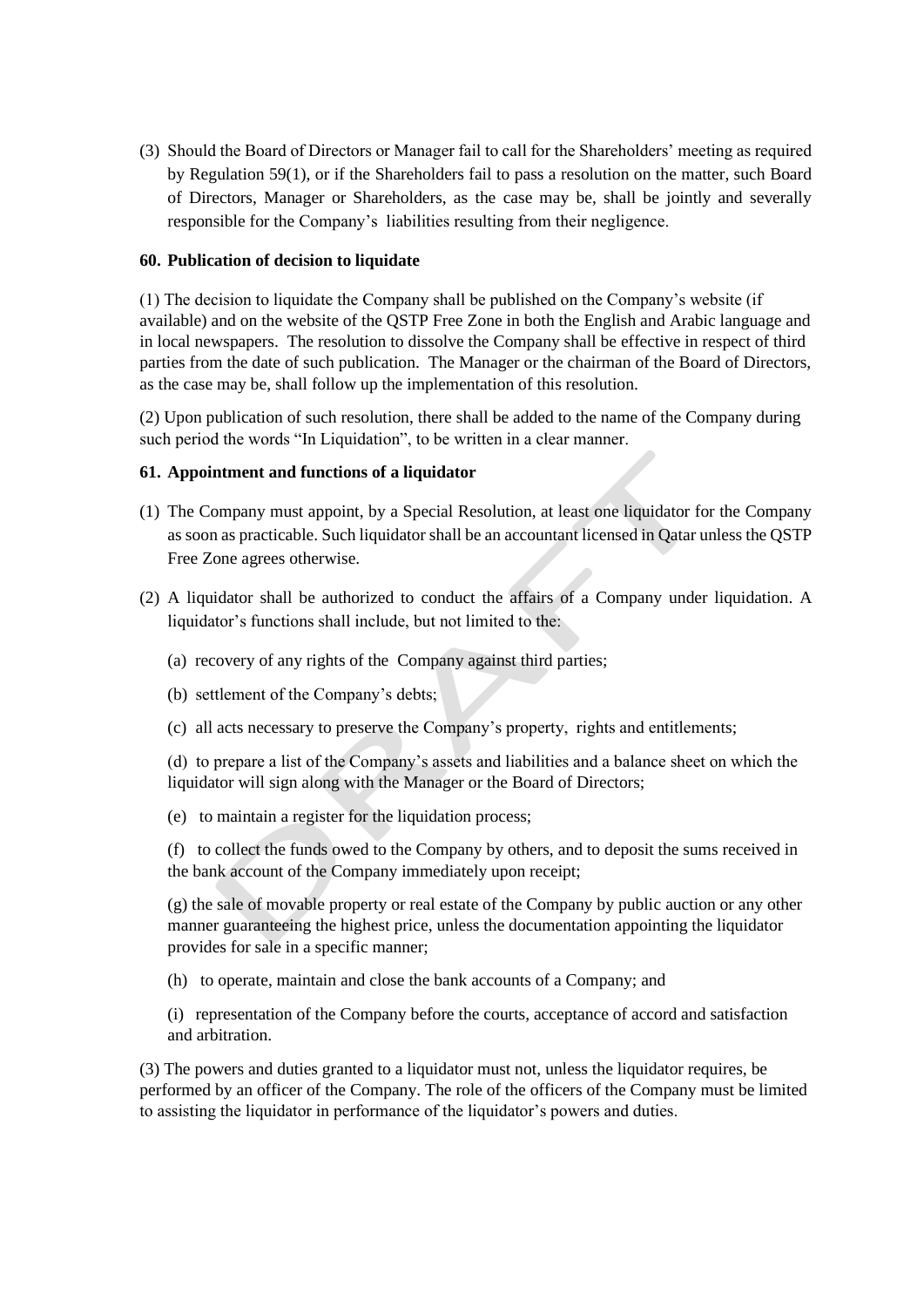(4) A liquidator may be removed by a Special Resolution, provided the resolution for removal prescribes an appointment of another liquidator. The removal and replacement of a liquidator should be immediately notified to the QSTP Free Zone.

(5) The Company cannot commence new business activities unless they are necessary to complete previous activities. If the liquidator commences new activities not necessitated by the liquidation, they shall be responsible in all their assets for such activities, and where there are several liquidators, they shall be jointly responsible.

(6) All of the Company's debts shall become due and payable upon the dissolution of the Company.

(7) The liquidator shall, by registered letter, notify all creditors of the commencement of the liquidation, and shall invite them to submit their claims against the Company.

(8) The notice to creditors shall be published in two local daily English  $\&$  Arabic newspapers if creditors or their places of residence are not known. The same notice shall be published on the Company's website (if available). In all cases the notice to creditors for the submission of their claims shall include a period of not less than seventy-five (75) calendar days from the date of such notice to submit their claims, provided the publication of the notice shall be repeated during such period after the expiry of one month thereof.

(9) Should some creditors fail to submit their claims, their debts shall be deposited with the Court custodian, until the claims are received from their owners or the claims are time barred by extinctive limitation.

(10) The liquidator shall settle the Company's debts after deducting liquidation expenses, including the remuneration of the liquidator in the following order:

- (a) amounts due to Company employees;
- (b) amounts due to the State of Qatar and the QSTP Free Zone;

(c) rent and other charges due to QF for the premises of the Company within the QSTP Free Zone; and

(d) other amounts due subject to the order of their preference according to the laws in force.

(11) The liquidator shall, when settling the Company's debts, set aside such amounts as may be necessary to settle any disputed debts of the Company. The debts arising out of the liquidation shall have priority over the disputed debts.

(12) The Company shall be committed to the transactions of the liquidator required in the liquidation, so far as they are within the liquidator's powers. No responsibility shall be assigned to the liquidator by reason of carrying out such transactions.

(13) The liquidator shall, together with the Company's auditor (if any), within three months of commencement of the liquidator's appointment, prepare an inventory of all of the Company's assets and liabilities.

(14) The Manager and members of the Board of Directors shall present to the liquidator the Company's books and documents and such information and explanations as the liquidator may require. The liquidator shall present to the Shareholders the explanations and statements that such Shareholders may request.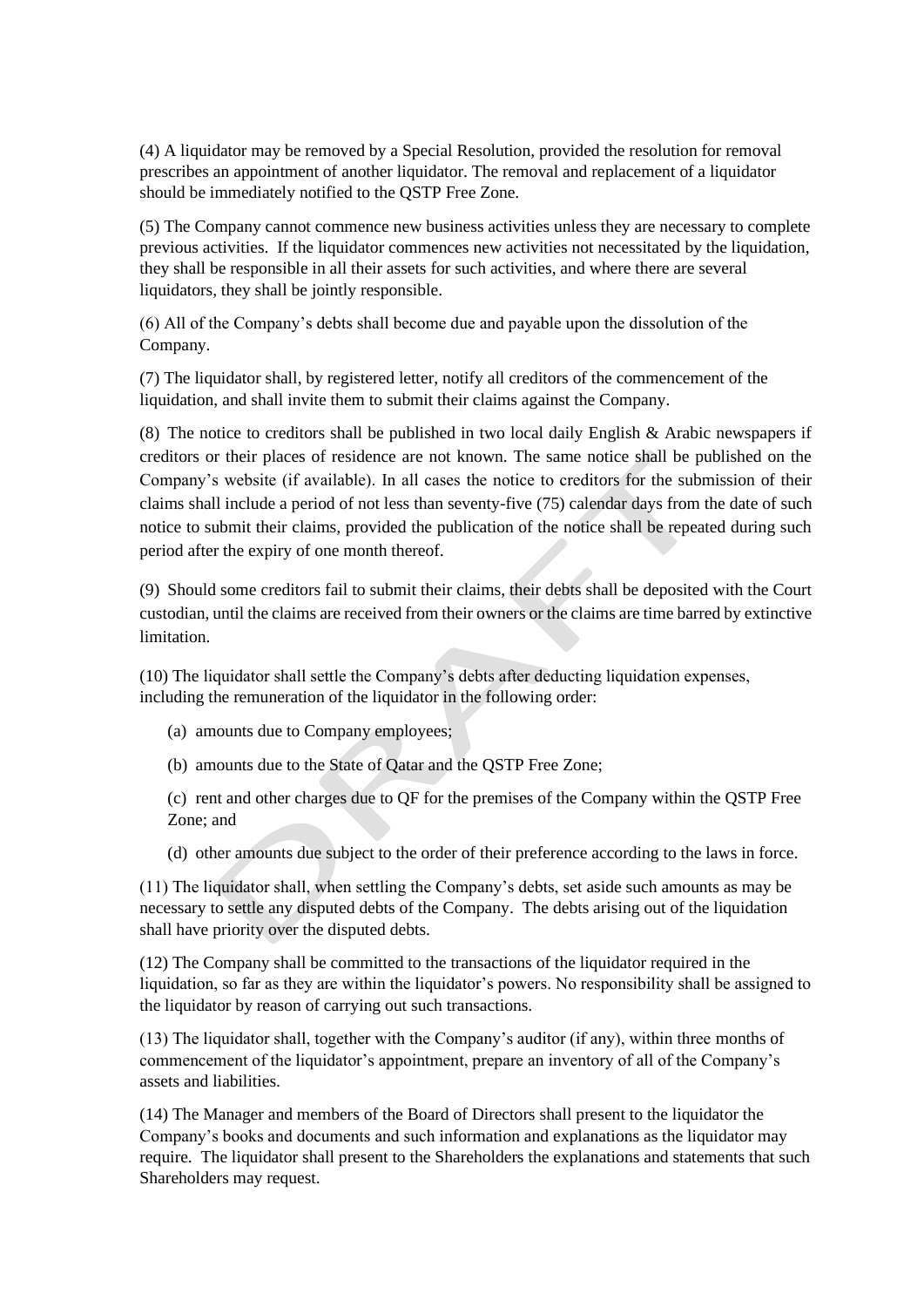(15) Should the liquidation continue for more than one year, the liquidator shall prepare a balance sheet, profit and loss account and a report on the activities of the liquidation, which statements shall be presented to the Shareholders for approval according to the Articles of Association. In all cases the liquidation duration shall not exceed three years except by virtue of a decree from either the Court or the QSTP Board.

(16) The liquidator shall, after settling the Company's debts, return to the Shareholders the value of their shares in the Company's share capital, and distribute the excess among them each in accordance with their share in the profits or as stipulated in the Articles of Association. The Company's assets in kind shall be sold and divided among the Shareholders pro rata to their share in the share capital unless the Articles of Association stipulates otherwise.

(17) Where the net assets of the Company fall short of settling all the Shareholders share capital, the losses shall be distributed among them in accordance with the provisions relating to the distribution of losses contained in the Articles of Association.

(18) The liquidator shall, upon the end of liquidation, present a final account on the liquidation activities to the Shareholders or the Court (as the case may be). The liquidation shall not conclude except upon approval of the final accounts by the Shareholders or the Court (as the case may be). The liquidator shall notify the end of the liquidation, and such end of liquidation shall not be effective against third parties until the date of such notification. The liquidator shall, upon the end of liquidation, apply for the Company to be removed from the Register.

(19) No claim against the liquidator based on the liquidation activities shall be heard after the expiry of three years from the date of the end of liquidation has been notified, and no claim against the Shareholders based on the Company activities, or against the Manager, Shareholders or the Board of Directors or auditors based on acts done in pursuance of their functions, shall be heard after such period.

# **62. Restoration of a struck-off Company or Branch**

(1) If a Company or Branch has been struck off from the Register pursuant to the provisions of Regulation 17 of the Licensing Regulations, the Company or Branch, or a creditor, or the liquidator of the Company may, within one (1) year following the date of the striking off (provided the Company has not been dissolved), apply to the QSTP Free Zone for the restoration of the Company or Branch to the Register.

(2) For a request of restoration received within the first year of strike off, the QSTP Free Zone may restore the Company or Branch to the Register upon receiving the payment of any outstanding dues without any additional charges for restoration provided the QSTP Free Zone is satisfied (in their sole and absolute non-appealable opinion) that the violations by the Company or Branch have been satisfactorily rectified.

(3) Upon the expiry of the first year and within three years from the strike off, the Company or Branch may be restored to the Register by paying the relevant restoration fees, any outstanding dues along with a late payment fee as prescribed by the QSTP Free Zone provided the QSTP Free Zone is satisfied (in their sole and absolute non-appealable opinion) that the violations by the Company or Branch have been satisfactorily rectified.

(4) Upon restoration of a Company or Branch, such Company or Branch shall be deemed not to have been struck off the Register.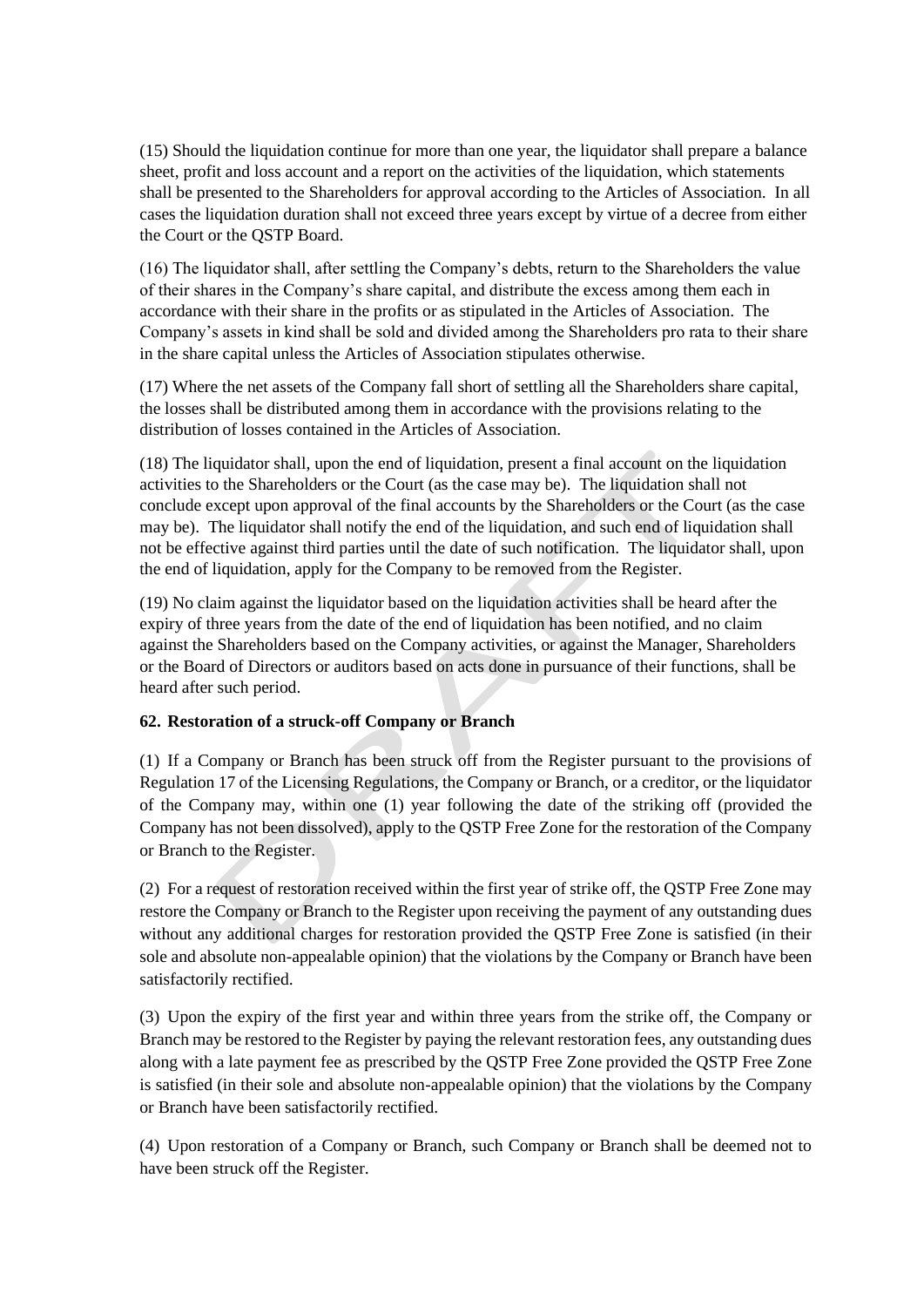(5) If a struck off Company is not restored within 3 years from the date of strike-off then the Company is deemed to be dissolved.

(6) The QSTP Free Zone will have the right to accept, request additional documents or reject the restoration application in its sole and absolute discretion.

## **63. Rights of creditors in a liquidation**

(1) A personal creditor of any Shareholder shall have no direct right against funds invested by the Shareholder in the Company. However, a personal creditor may, pursuant to a Court order, have a right of execution against the Shareholder's share in the profits of the business as stated in the Company's financial accounts. Personal creditors will, however, on the winding up of the Company, have a right of execution against monies received by the Shareholder after all Company debts have been settled. Where the Shareholder's capital is represented in shares, a personal creditor shall have, in addition to the rights referred to in the preceding sentences, the right to demand the sale of such shares in order to recover his rights from the proceeds of such sale.

(2) No artificial profits shall be distributed among Shareholders; otherwise the Company creditors may claim against each Shareholder to refund the distribution received, notwithstanding that this was made in good faith. A Shareholder shall not be obliged to return back real profits that he has received even if the Company sustains losses in the following years.

(3) Where a Shareholder's creditor takes execution steps over his debtor's shares, he may agree with such debtor and the Company on the method and conditions of sale, otherwise the share shall be offered for sale in a public auction. The Company may recover the share available for one or more Shareholders under the same conditions of the auction closure within fifteen (15) calendar days of the date of such closure. These provisions shall also apply in the event of the bankruptcy of the Company.

## **PART X**

#### **FUNCTIONS AND POWERS OF THE QSTP MANAGEMENT**

#### **64. To maintain a Register**

Where the QSTP Free Zone consents to the incorporation of a Company pursuant to these Regulations, the QSTP Management shall list the Company on the Register and then issue one or more certificates showing the name and date of incorporation of the Company and any other items the QSTP Management may from time to time consider appropriate. The Register may, at the discretion of the QSTP Free Zone be published online on the QSTP Free Zone's website and shall include such details as the QSTP Free Zone deems appropriate.

#### **65. Power to oversee and investigate under these Regulations**

The QSTP Management may oversee the affairs of a Company, in order to ensure their compliance with the provisions of these Regulations or their respective Articles of Association. This power is without prejudice to the QSTP Management's right to investigate and ensure that a Licensee is in compliance with the terms of its License as approved.

#### <span id="page-49-0"></span>**66. Formal investigation into the affairs of a Company**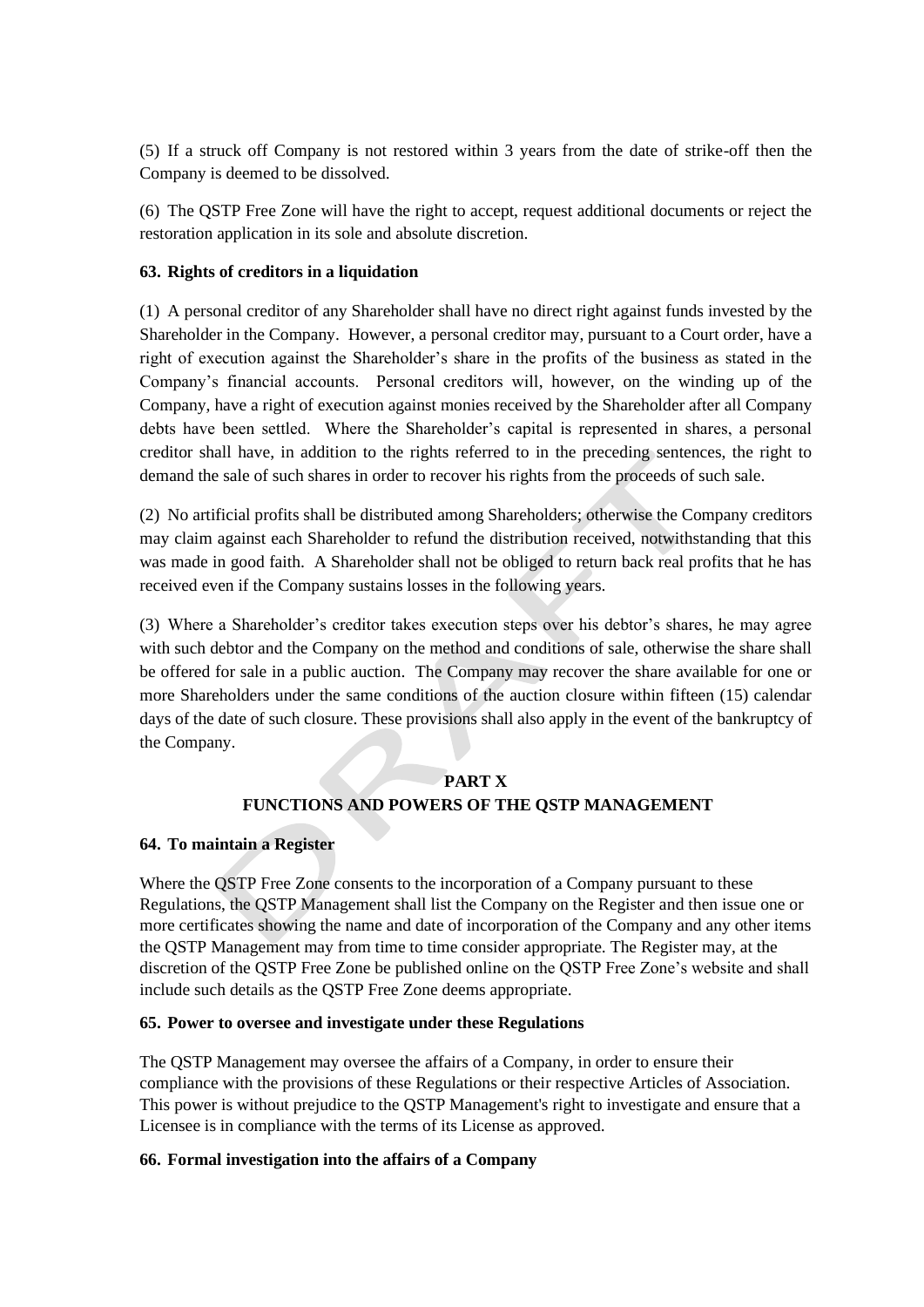(1) The QSTP Management may at any time of its own volition, or on the application of Shareholders owning at least twenty percent of the capital of a Company, appoint one or more inspectors to investigate any gross irregularities in the affairs of the Company and to report thereon in such manner as the QSTP Management may direct.

(2) Such application by the Shareholders shall be supported by such evidence as the QSTP Management may require for the purpose of showing that the applicants have good reason for, and are not actuated by malicious motives in requiring the investigation and the QSTP Management may, before appointing an inspector, require the applicant to give security for payment of the costs of the inquiry.

(3) All officers and agents of the Company shall produce to the inspector all books and documents in their custody or power.

(4) An inspector may question the officers and agents of the Company in relation to its business.

(5) On the conclusion of the investigation the inspector shall report their opinion to the QSTP Management, and a copy of the report shall be forwarded by the QSTP Management to the Company and a further copy may in the QSTP Management's sole and absolute discretion, at the request of the applicants for the investigation, be delivered to them.

(6) All expenses of and incidental to the investigation shall be borne by the applicants, unless the QSTP Management directs that they be paid by the Company.

(7) A copy of a report prepared under this Regulation [66](#page-49-0) shall be admissible in any legal proceedings as evidence of the opinion of the inspector in relation to any matter contained in the report.

(8) The QSTP Management may depute the officers having the capacity of judicial investigators to attend the Company's general assembly meetings without any liability on the part of the QSTP Management. The general assembly minutes shall enter the attendance of such deputed QSTP Management officers, who may neither opine nor vote, as their mission is limited to recording the meeting business in special minutes to be written after the meeting.

# **67. Right to appoint independent auditors**

The QSTP Management may, upon perusal of the report referred to in the preceding Regulation [66,](#page-49-0) appoint an auditor (at the expense of the inspection applicants) reputed among the auditors listed in the auditors register to inspect the Company business and books. The Board of Directors and all Company officers shall offer the auditor so appointed access to all that is related to the affairs of the Company, such as books, documents and papers in their custody or access. The auditor shall submit a detailed report to the QSTP Management within the period specified by their appointment.

# **68. General right of inspection**

Every Shareholder may peruse the published Company's information and documents, which are kept at the Register, and may upon the QSTP Management's permission, obtain a certified copy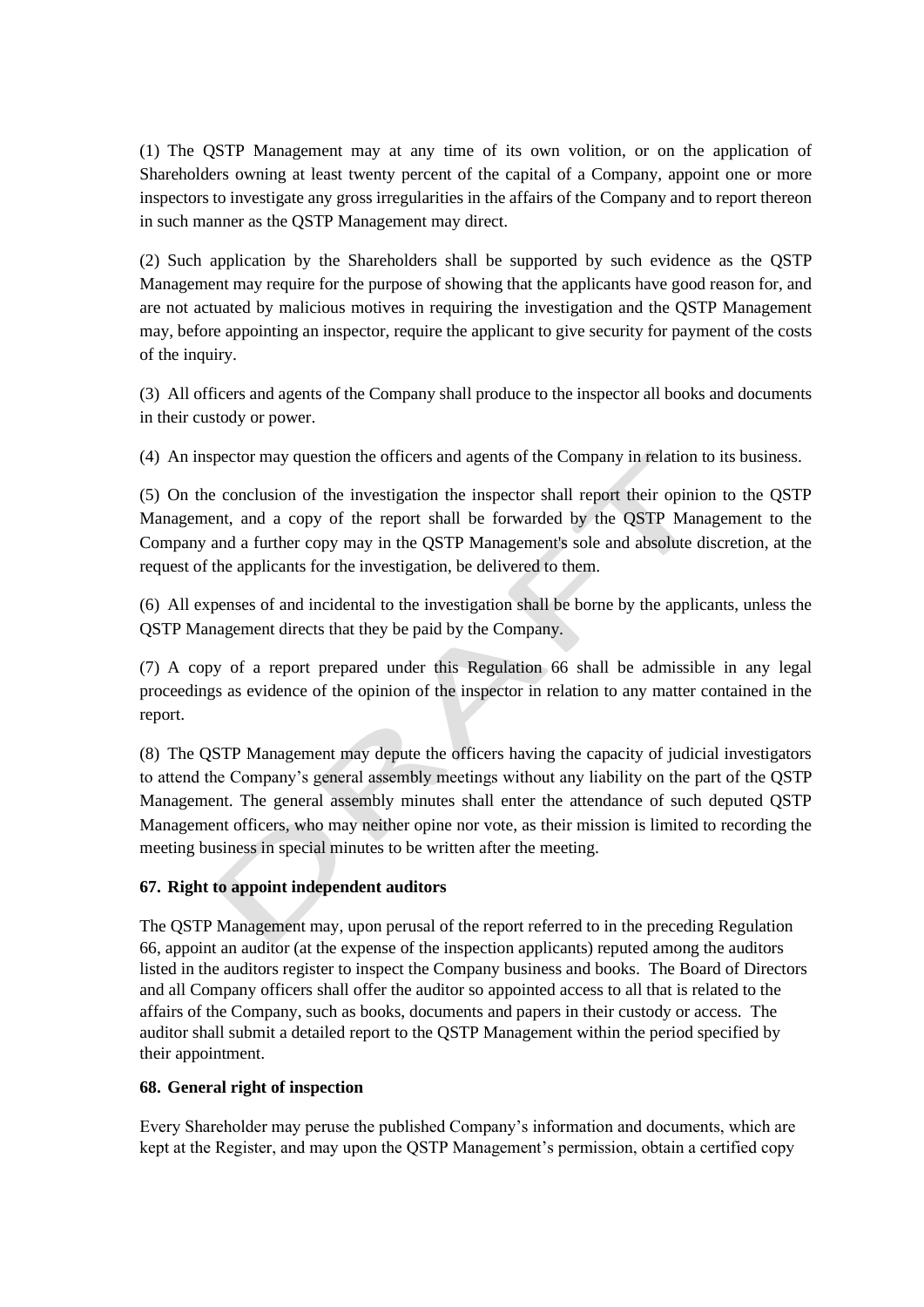of any document. Authenticated copies of any published statements may be obtained by applying to the QSTP Management and paying the prescribed fee.

#### **69. Provisions of the Licensing Regulations**

The provisions of Regulation 31, 32, 33 and 34 of the Licensing Regulations shall be deemed to be incorporated in these Regulations save that a reference therein to "Regulations" shall be deemed to be to these Regulations.

#### **PART XI**

#### **RECORDS & ACCOUNTS**

#### **70. Form of records**

(1) Every Company shall keep accounting records including underlying documents, electronically or in any other permanent manner, which are sufficient to show and explain its transactions so as to:

(a) disclose with reasonable accuracy the financial position of the Company at any time; and

(b) enable the Board of Directors or Manager to ensure that any accounts prepared by the Company comply with the requirements of these Regulations and the Licensing Regulations.

(2) Copies of minutes and financial statements referred to in these Regulations and in the Licensing Regulations shall be preserved in the office of the Company for a period of at least ten (10) years from the date when they were first required and shall be made available for inspection by the QSTP Free Zone.

(3) A Company's accounting records shall be:

- (a) kept at such place as the Board of Directors or Manager think fit unless specifically prescribed in rules or guidelines issued from time to time by the QSTP Free Zone;
- (b) preserved by the Company for at least ten (10) years after the end of the business relationship or the completion of the transaction or occasional operation or for some other period as may be prescribed in rules or guidelines issued from time to time by the QSTP Free Zone;
- (c) open to inspection by an officer or auditor of the Company at all reasonable times; and
- (d) otherwise kept and maintained in such manner as may be provided in in rules or guidelines issued from time to time by the QSTP Free Zone.

(4) The documents such maintained shall be made available to the competent authorities or the QSTP Free Zone, to have access to and obtain in the form within the specified time.

# **PART XII**

#### **GENERAL PROVISIONS**

#### **71. Incomplete or inaccurate information**